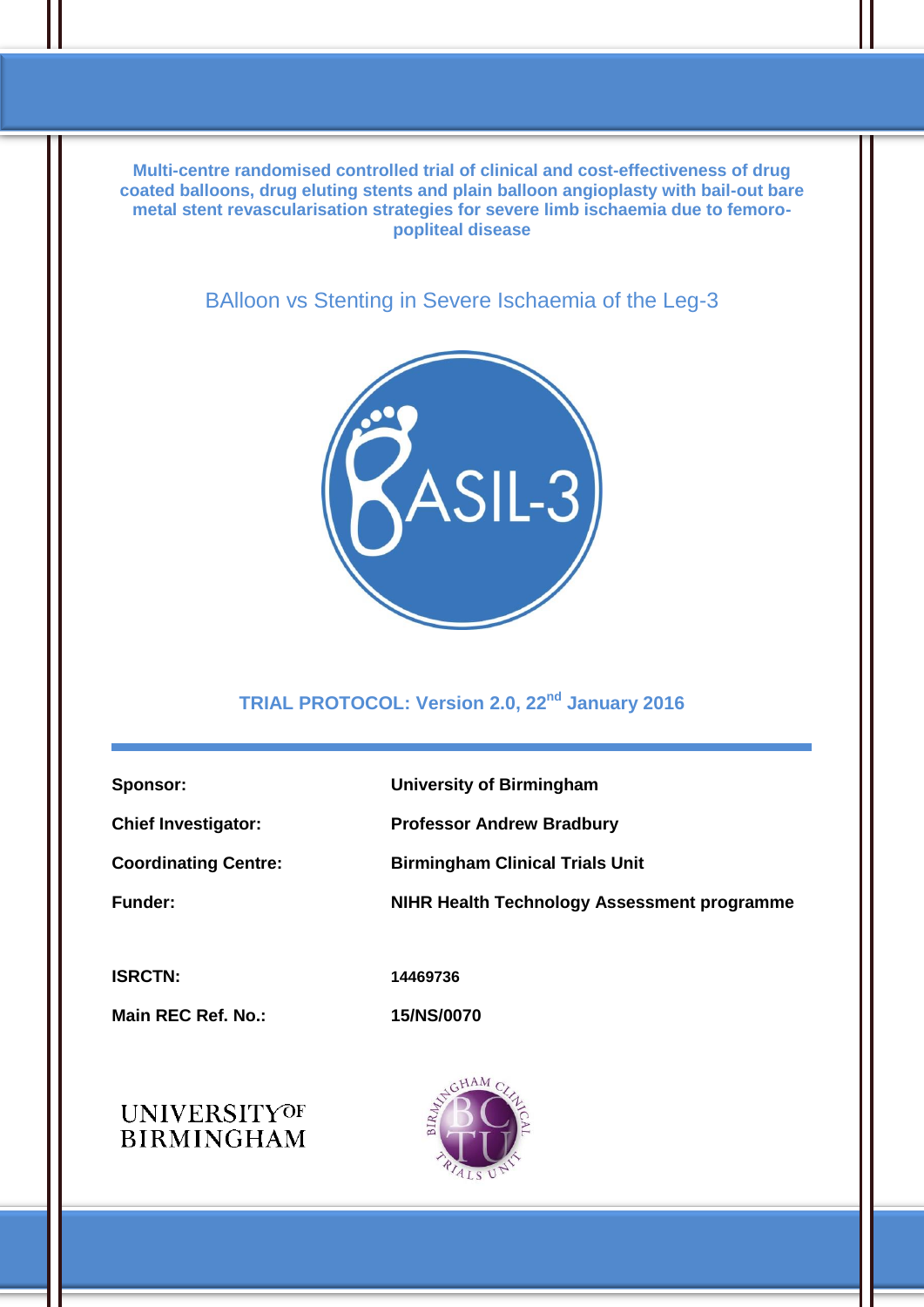# **TRIAL COMMITTEES AND CONTACT DETAILS**

| <b>Trial Management Group</b>                                                |                                                                                                                |  |  |
|------------------------------------------------------------------------------|----------------------------------------------------------------------------------------------------------------|--|--|
| <b>Chief Investigator</b>                                                    | Sampson Gamgee Professor of Vascular<br>Surgery                                                                |  |  |
| <b>Professor Andrew Bradbury</b>                                             | University of Birmingham<br>Email: a.w.bradbury@bham.ac.uk                                                     |  |  |
| <b>Lead Research Nurse: Gareth Bate</b>                                      | Solihull Hospital, Heart of England NHS<br><b>Foundation Trust</b><br>Email: gareth.bate@heartofengland.nhs.uk |  |  |
| <b>Birmingham Clinical Trials Unit</b>                                       | Birmingham Clinical Trials Unit, University of<br>Birmingham                                                   |  |  |
| <b>Director: Jon Deeks</b>                                                   | Email: j.deeks@bham.ac.uk                                                                                      |  |  |
| <b>Trial Management: Margaret Grant</b><br>Senior Statistician: Smitaa Patel | Email: m.r.grant@bham.ac.uk<br>Email: s.a.patel@bham.ac.uk                                                     |  |  |
| <b>Statistician: Catherine Hewitt</b>                                        | Email: hewittca@bham.ac.uk                                                                                     |  |  |
| <b>Trial Coordinator: Dr Benjamin Hunt</b>                                   | Email: b.hunt@bham.ac.uk                                                                                       |  |  |
|                                                                              |                                                                                                                |  |  |
| <b>Health Economist: Lazaros</b><br><b>Andronis</b>                          | Email: L.andronis@bham.ac.uk                                                                                   |  |  |
| Data Manager: Manmeet Sehejpal                                               | m.s.sehejpal@bham.ac.uk                                                                                        |  |  |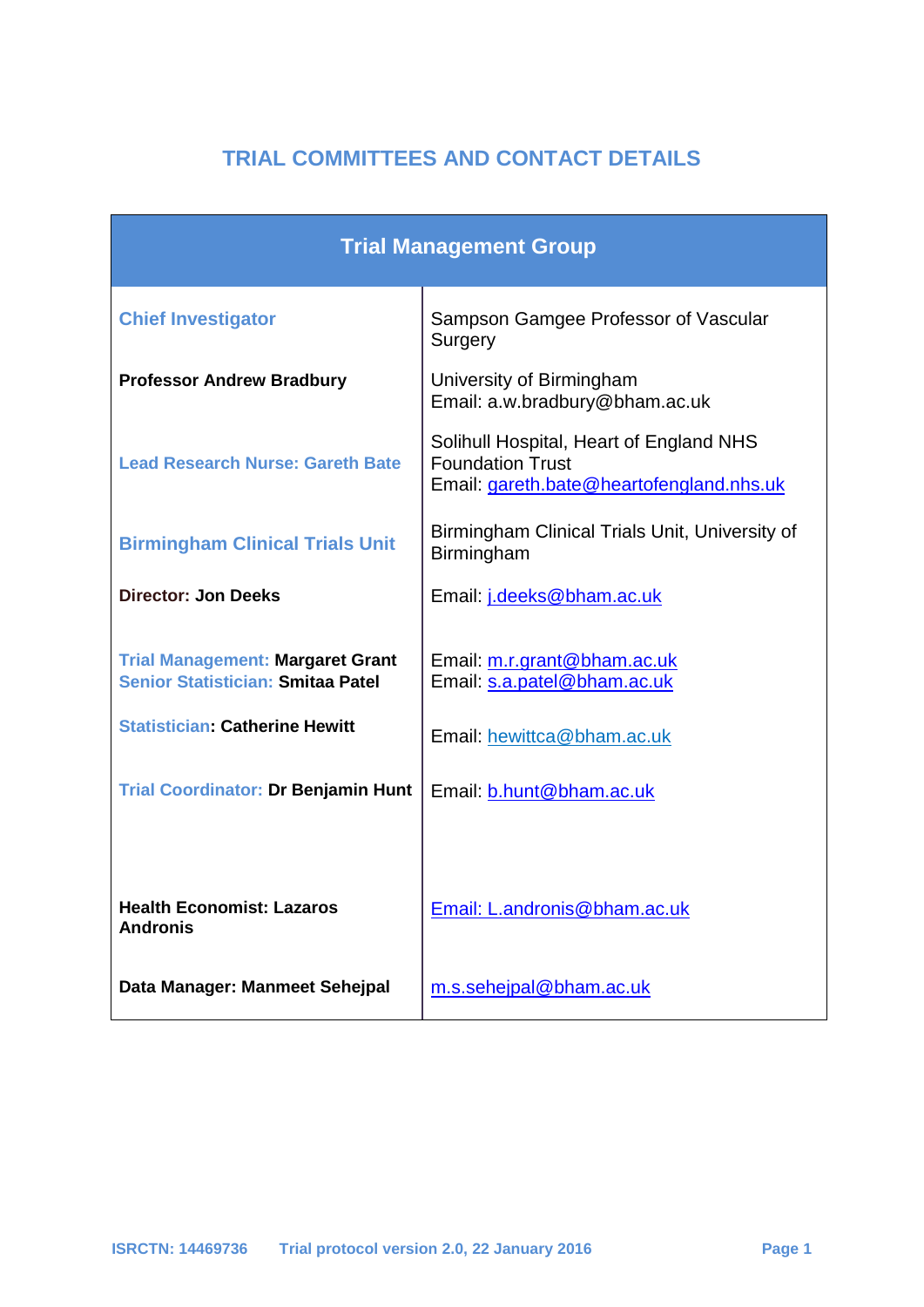| <b>Trial Steering Committee</b>                     |                                                                                                                               |  |  |
|-----------------------------------------------------|-------------------------------------------------------------------------------------------------------------------------------|--|--|
| <b>Chair: Professor Jonathan</b><br><b>Michaels</b> | Honorary Professor of Clinical Decision Science, Health<br>Economics and Decision Science, ScHARR, University of<br>Sheffield |  |  |
|                                                     | Email: j.michaels@sheffield.ac.uk                                                                                             |  |  |
| <b>James Griffin</b>                                | Biostatistician, Warwick University<br>Email: james.griffin@warwick.ac.uk                                                     |  |  |
| <b>Professor Michael Gough</b>                      | Professor of Vascular Surgery and Head of School of<br>Surgery, University of Leeds<br>Email: Michael.Gough@yh.hee.nhs.uk     |  |  |
| <b>Mr Andrew Beech</b>                              | Chief Vascular Scientist, Nottingham University Hospitals<br>Email: Andrew.Beech@nuh.nhs.uk                                   |  |  |
| <b>Mr Peter Maufe</b>                               | PAD patient, Patient Representative<br>Email: pete.maufe@tiscali.co.uk                                                        |  |  |
| <b>Dr Martin Fox</b>                                | Vascular Specialist Podiatrist, Huddersfield<br>Email: martin.fox@nhs.net                                                     |  |  |
| <b>Mr Barry Attwood</b>                             | PAD patient, Patient Representative<br>Email: barryattwood123@hotmail.com                                                     |  |  |
| <b>Dr Louise Longworth</b>                          | Health Economist, Brunel University<br>Email: Louise.Longworth@brunel.ac.uk                                                   |  |  |
| <b>Lisa Smith</b>                                   | Clinical Nurse Specialist, Pennine Acute Hospitals Trust<br>Email: Lisa.Smith2@pat.nhs.uk                                     |  |  |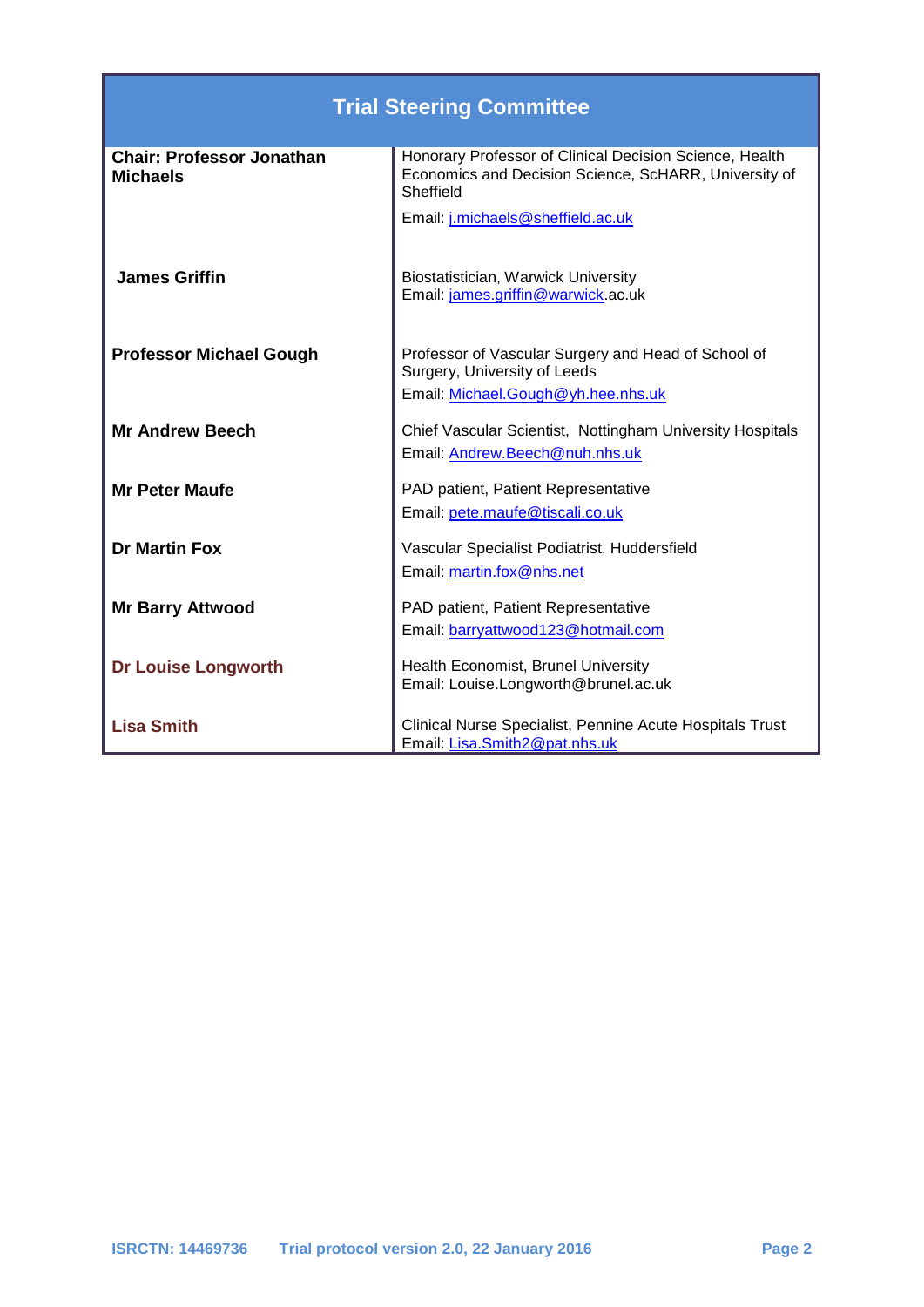| <b>Data Monitoring Committee</b>                   |                                                                                                                              |  |  |  |
|----------------------------------------------------|------------------------------------------------------------------------------------------------------------------------------|--|--|--|
| <b>Chair: Professor Charles</b><br><b>McCollum</b> | Professor of Surgery, University of Manchester                                                                               |  |  |  |
|                                                    | Email: charles.mccollum@manchester.ac.uk                                                                                     |  |  |  |
| <b>Mr Richard Jackson</b>                          | Senior Statistician, Cancer Research UK Liverpool Cancer<br><b>Trials Unit, University of Liverpool</b>                      |  |  |  |
| Dr Frances Game                                    | Consultant Diabetologist, Derby Teaching Hospitals NHSFT                                                                     |  |  |  |
|                                                    | Email: frances.game@nhs.net                                                                                                  |  |  |  |
| <b>Professor Peter Gaines</b>                      | Professor of Vascular Interventional Radiology, Northern<br>General Hospital, Sheffield<br>Email: p.a.gaines@sheffield.ac.uk |  |  |  |

# **BASIL-3 Trial Office**

**For general protocol related queries and supply of trial materials:**

**Birmingham Clinical Trials Unit (BCTU), College of Medical & Dental Sciences, Public Health Building, University of Birmingham, Edgbaston, Birmingham B15 2TT**

**Telephone: 0121 415 9108 (answering machine outside office hours) Fax: 0121 415 9136 Email: basil3@trials.bham.ac.uk Website: http://www.birmingham.ac.uk/BASIL3**

### **Randomisation**

The randomisation procedure is described in section 6.3

**Telephone: 0800 953 0274**

**Website: https://www.trials.bham.ac.uk/basil3**

# **Safety Reporting**

Safety reporting is described in Section 6

**Fax SAE Forms to: 0121 415 9136**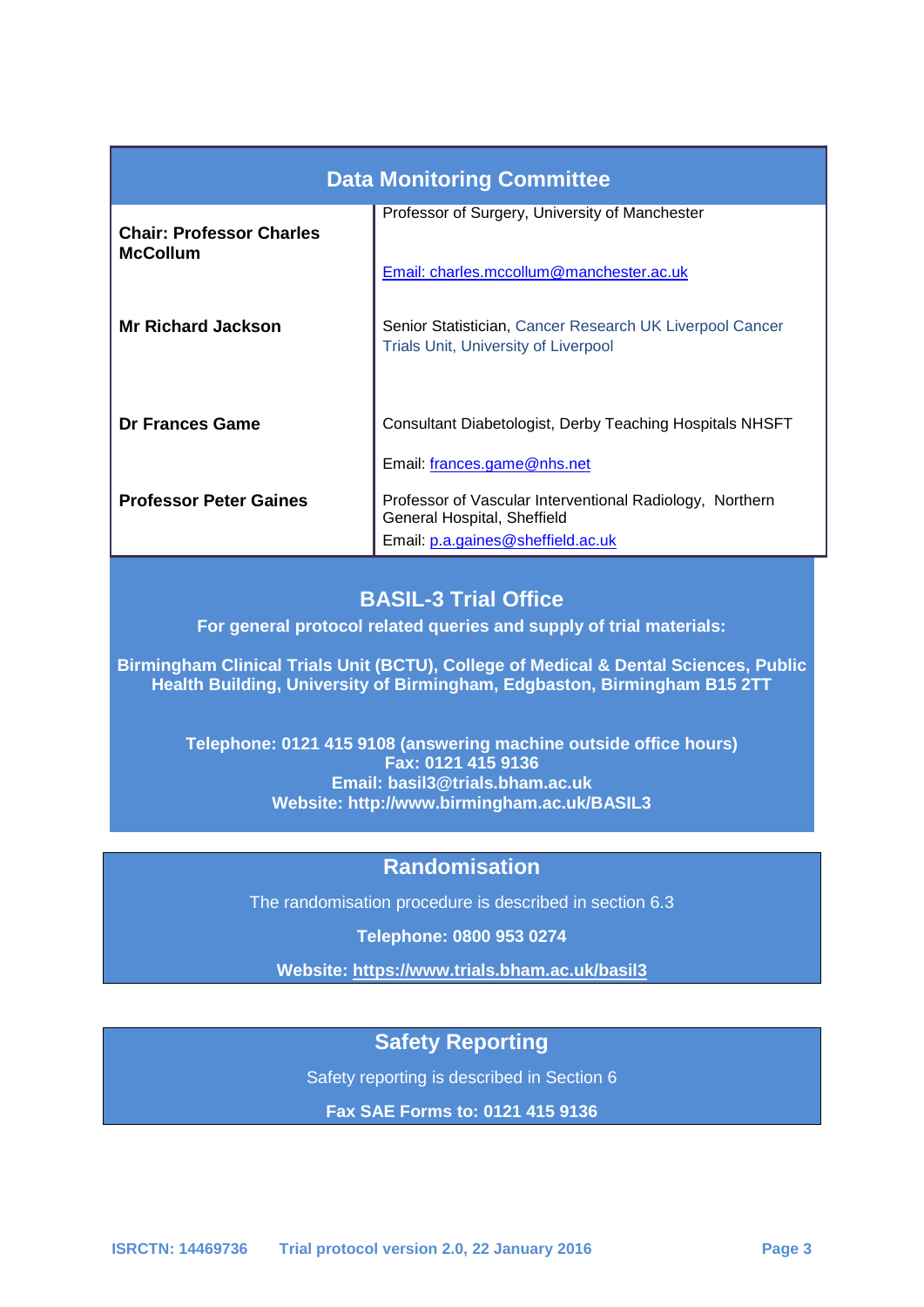# **Chief Investigator and Sponsor Signatures**

The Chief Investigator and Sponsor have discussed and agree to abide by this this protocol and to conduct the trial in compliance with EU Good Clinical Practice (GCP), the UK Data Protection Act (1998), the Trust Information Governance Policy (or other local equivalent) and the Research Governance Framework (2005 2<sup>nd</sup> Edition; as amended).

This protocol has been implemented via IRAS and electronic signature constitutes approval of this document.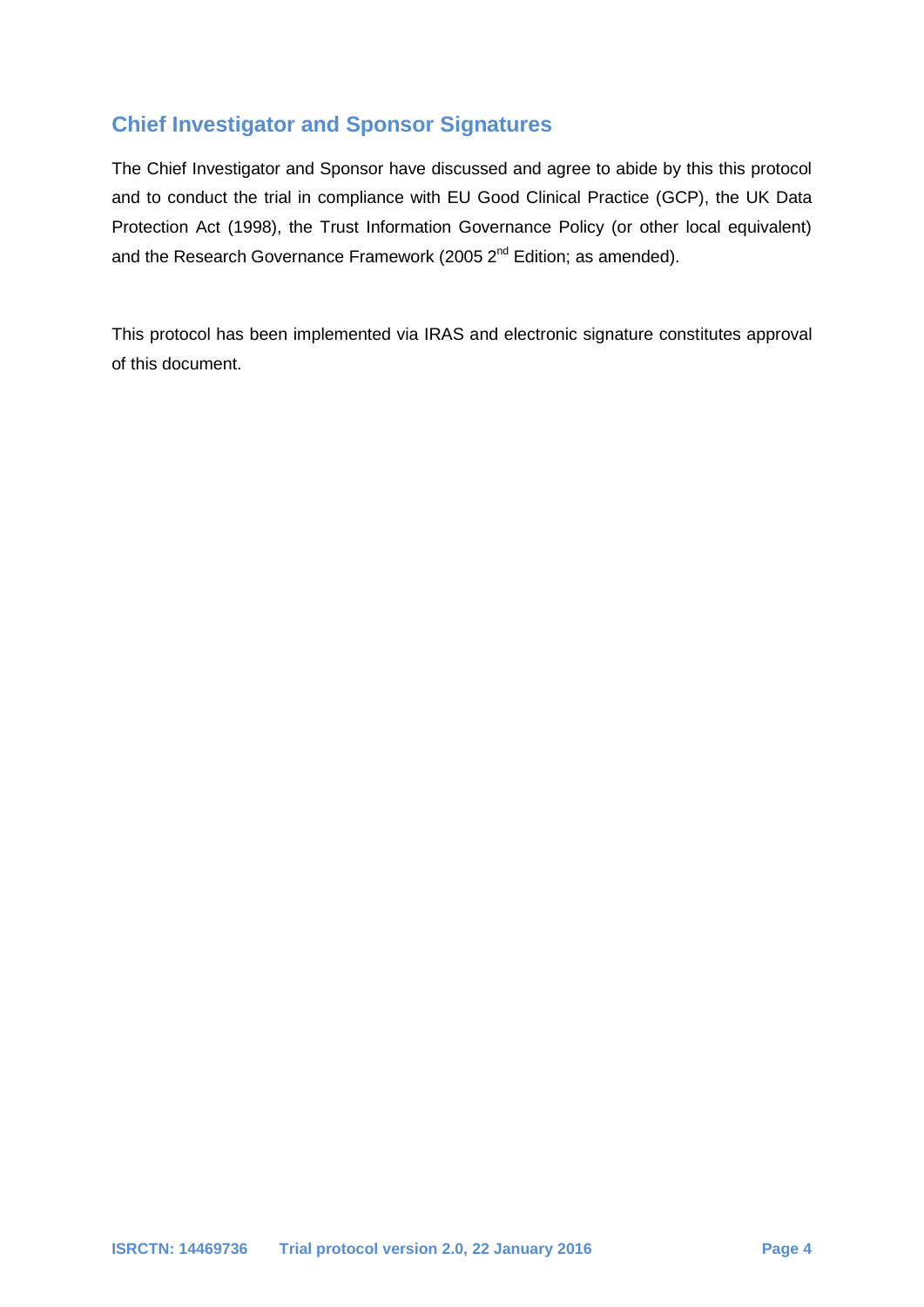# **Protocol Amendments**

The following amendments and/or administrative changes have been made to this protocol since the implementation of the first approved version

| <b>Amendment</b><br>number | Date of<br>amendment | <b>Protocol</b><br>version<br>number | <b>Type of</b><br>amendment | <b>Summary of amendment</b>                                                                             |
|----------------------------|----------------------|--------------------------------------|-----------------------------|---------------------------------------------------------------------------------------------------------|
|                            | 22 Jan 2016          | 2.0                                  | <b>Substantial</b>          | Revision of inclusion and<br>exclusion criteria, Revision of<br>randomisation minimisation<br>variables |
|                            |                      |                                      |                             |                                                                                                         |
|                            |                      |                                      |                             |                                                                                                         |

# **Principal Investigator Signature Page**

#### **Principal Investigator:**

I have read and agree to the protocol, as detailed in this document. I agree to adhere to the protocol as outlined and agree that any suggested changes to the protocol must be approved by the Trial Steering Committee prior to seeking approval from the Main Research Ethics Committee (MREC).

I am aware of my responsibilities as an Investigator under the guidelines of Good Clinical Practice (GCP), the Declaration of Helsinki and the trial protocol and I agree to conduct the trial according to these guidelines and to appropriately direct and assist the staff under my control, who will be involved in the trial.

#### **Principal investigator**

**<insert name>**

Signature Date

**Name of Institution**

**<insert name>**

**The Principal Investigator should sign this page and return a copy to the BASIL-3 Trial Office**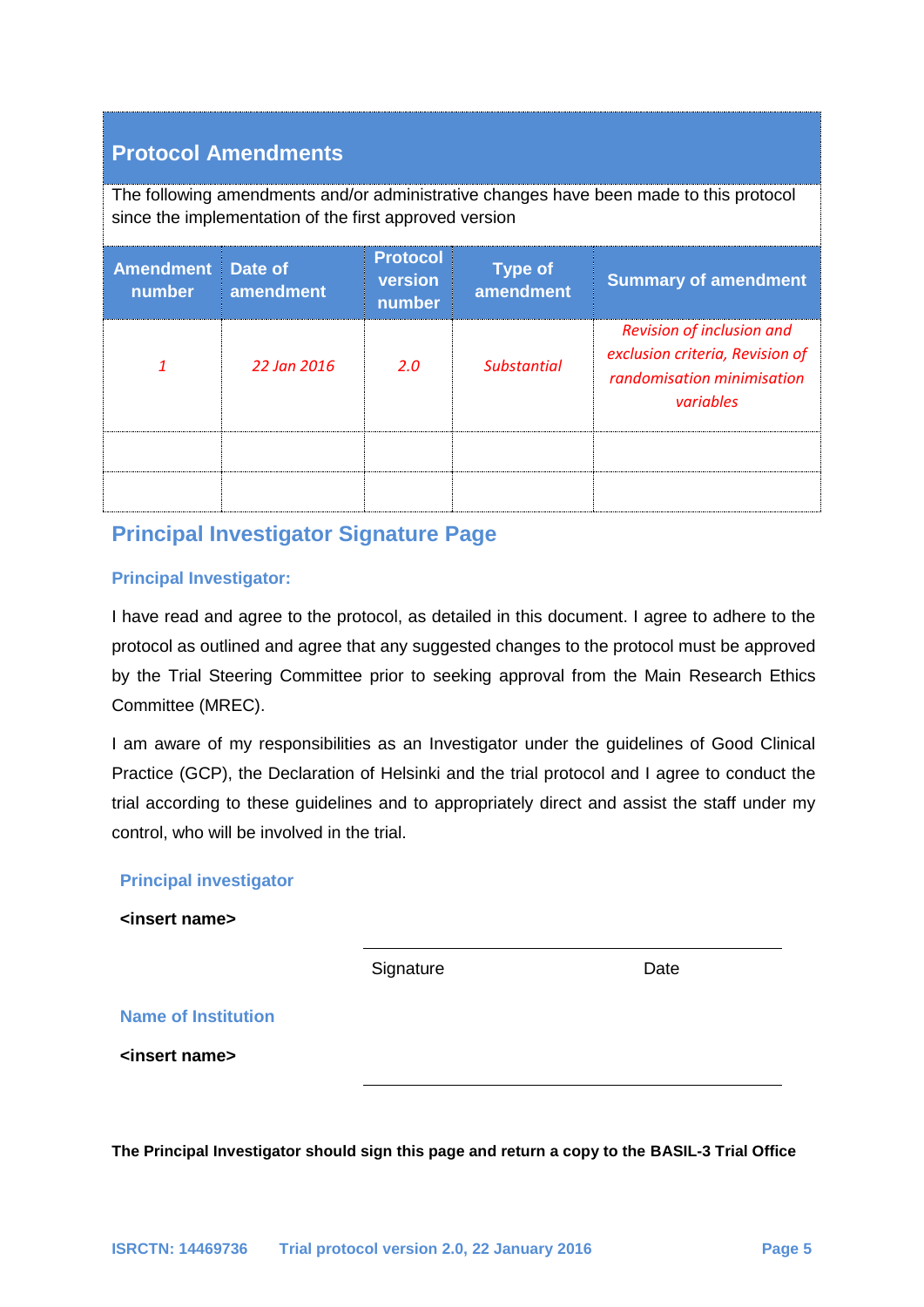# **Table of Contents**

| 1              |      |  |
|----------------|------|--|
| 2              |      |  |
| 2.1            |      |  |
| 3              |      |  |
| 3.2            |      |  |
| 3.3            |      |  |
| 3.4            |      |  |
| $\overline{4}$ |      |  |
| 4.1            |      |  |
| 4.2            |      |  |
| 4.3            |      |  |
| 5              |      |  |
| 5.2            |      |  |
| 5.3            |      |  |
|                |      |  |
| 6              |      |  |
| 6.1            |      |  |
| 6.2            |      |  |
| 6.3            |      |  |
| 6.4            |      |  |
| 6.5            | . 24 |  |
| 6.6            |      |  |
| 6.7            |      |  |
| 6.8            |      |  |
| 6.9            |      |  |
| $\mathbf{7}$   |      |  |
| 7.1            |      |  |
| 7.2            |      |  |
| 7.3            |      |  |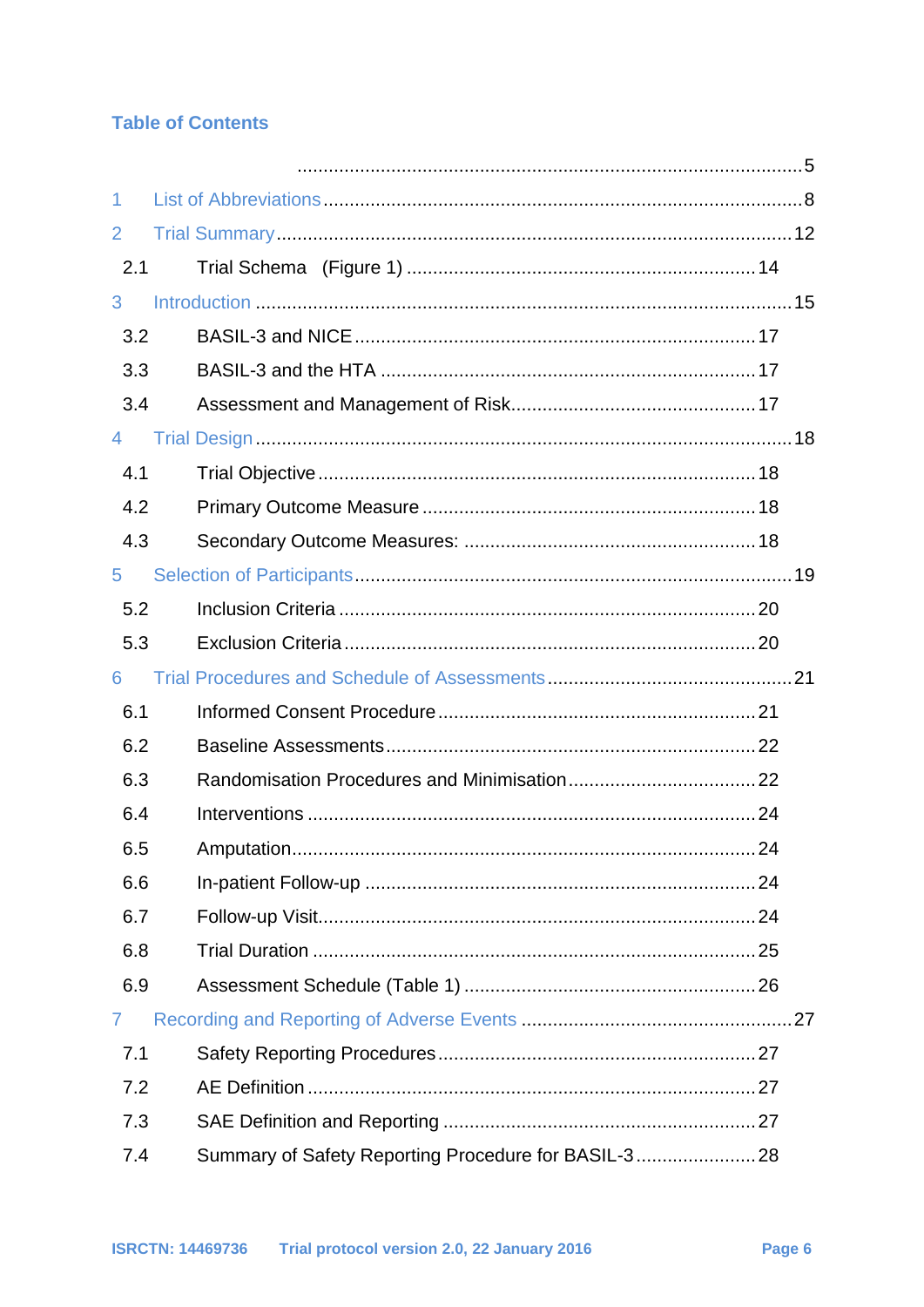| 7.5  |                                                                      |  |  |
|------|----------------------------------------------------------------------|--|--|
| 7.6  | Expedited reporting to the Main Research Ethics Committee30          |  |  |
|      | 7.7                                                                  |  |  |
|      | Notification of Serious Breaches of GCP and/or the Protocol30<br>7.8 |  |  |
| 8    |                                                                      |  |  |
| 8.1  |                                                                      |  |  |
| 8.2  |                                                                      |  |  |
| 9    |                                                                      |  |  |
| 10   |                                                                      |  |  |
| 10.1 |                                                                      |  |  |
| 10.2 |                                                                      |  |  |
| 10.3 |                                                                      |  |  |
| 11   |                                                                      |  |  |
| 11.1 |                                                                      |  |  |
| 11.2 |                                                                      |  |  |
| 11.3 |                                                                      |  |  |
|      |                                                                      |  |  |
| 11.4 |                                                                      |  |  |
| 11.5 |                                                                      |  |  |
| 12   |                                                                      |  |  |
| 13   |                                                                      |  |  |
|      |                                                                      |  |  |
| 15   |                                                                      |  |  |
| 16   |                                                                      |  |  |
| 16.1 |                                                                      |  |  |
| 16.2 |                                                                      |  |  |
| 16.3 |                                                                      |  |  |
| 17   |                                                                      |  |  |
| 18   |                                                                      |  |  |
| 19   |                                                                      |  |  |
| 20   |                                                                      |  |  |
| 21   |                                                                      |  |  |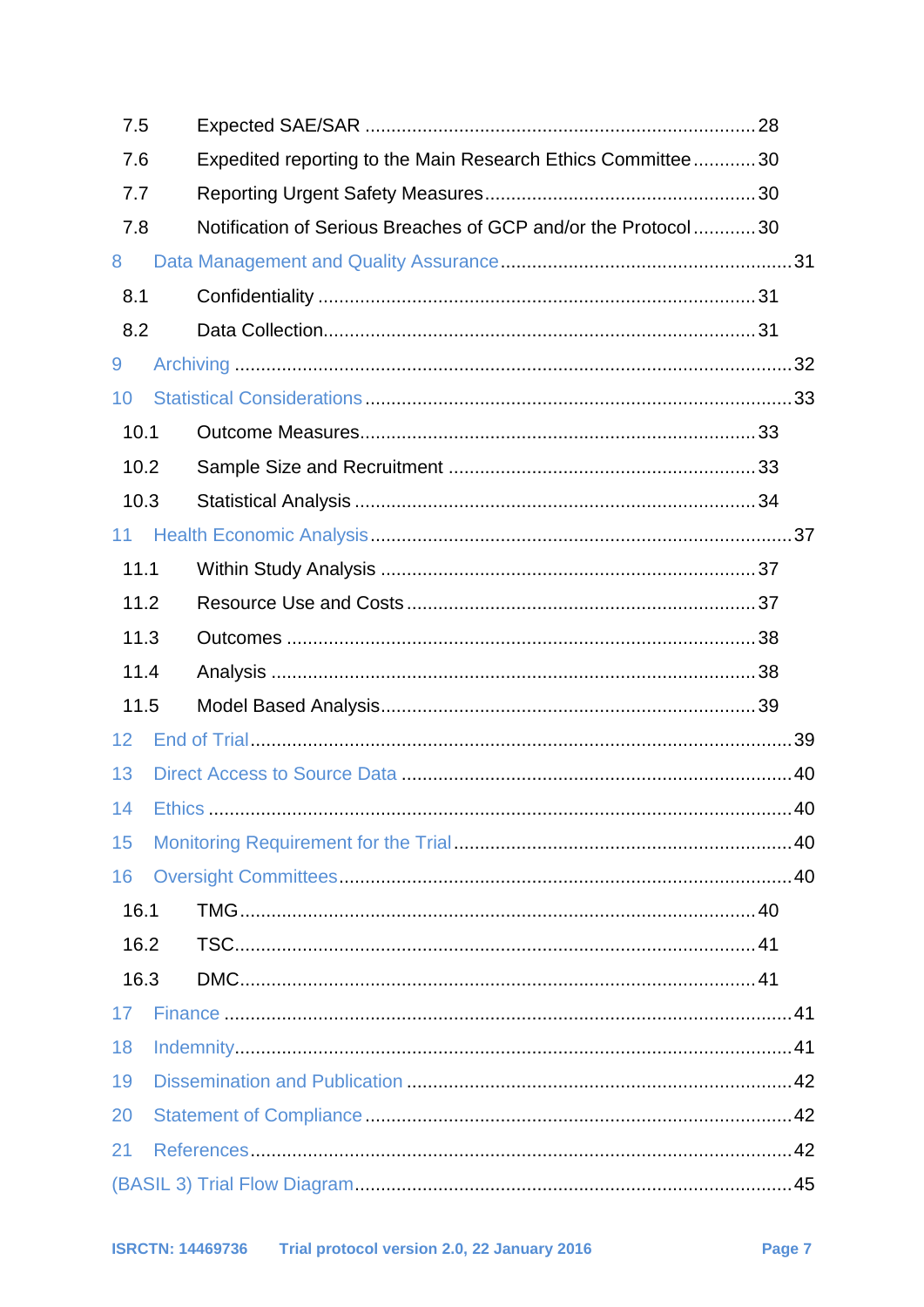# **1 List of Abbreviations**

| <b>AATK</b>    | At or Above the Knee                                               |
|----------------|--------------------------------------------------------------------|
| <b>ABPI</b>    | Ankle to Brachial Pressure Index                                   |
| <b>ACS</b>     | <b>Acute Coronary Syndrome</b>                                     |
| AE             | <b>Adverse Event</b>                                               |
| <b>AFS</b>     | <b>Amputation Free Survival</b>                                    |
| AI             | Aorto-Iliac                                                        |
| <b>ATA</b>     | <b>Anterior Tibial Artery</b>                                      |
| <b>BA</b>      | <b>Balloon Angioplasty</b>                                         |
| <b>BASIL-1</b> | Bypass versus Angioplasty in Severe Ischaemia of the Leg(-1) Trial |
| <b>BASIL-2</b> | Bypass versus Angioplasty in Severe Ischaemia of the Leg(-2) Trial |
| <b>BCTU</b>    | <b>Birmingham Clinical Trials Unit</b>                             |
| <b>BET</b>     | <b>Best Endovascular Treatment</b>                                 |
| <b>BMT</b>     | <b>Best Medical Treatment</b>                                      |
| <b>BP</b>      | <b>Blood Pressure</b>                                              |
| <b>BTK</b>     | Below the Knee                                                     |
| <b>BMS</b>     | <b>Bare Metal Stent</b>                                            |
| <b>CLI</b>     | Critical Limb Ischaemia                                            |
| <b>CKD</b>     | <b>Chronic Kidney Disease</b>                                      |
| CI             | Chief Investigator                                                 |
| <b>CRF</b>     | Case Report Form                                                   |
| <b>CFA</b>     | <b>Common Femoral Artery</b>                                       |
| <b>CTA</b>     | Computed Tomographic Angiography                                   |
| <b>CABG</b>    | <b>Coronary Artery Bypass Graft</b>                                |
| <b>DM</b>      | <b>Diabetes Mellitus</b>                                           |
| <b>DMC</b>     | Data Monitoring Committee                                          |
| <b>DSA</b>     | <b>Digital Subtraction Angiography</b>                             |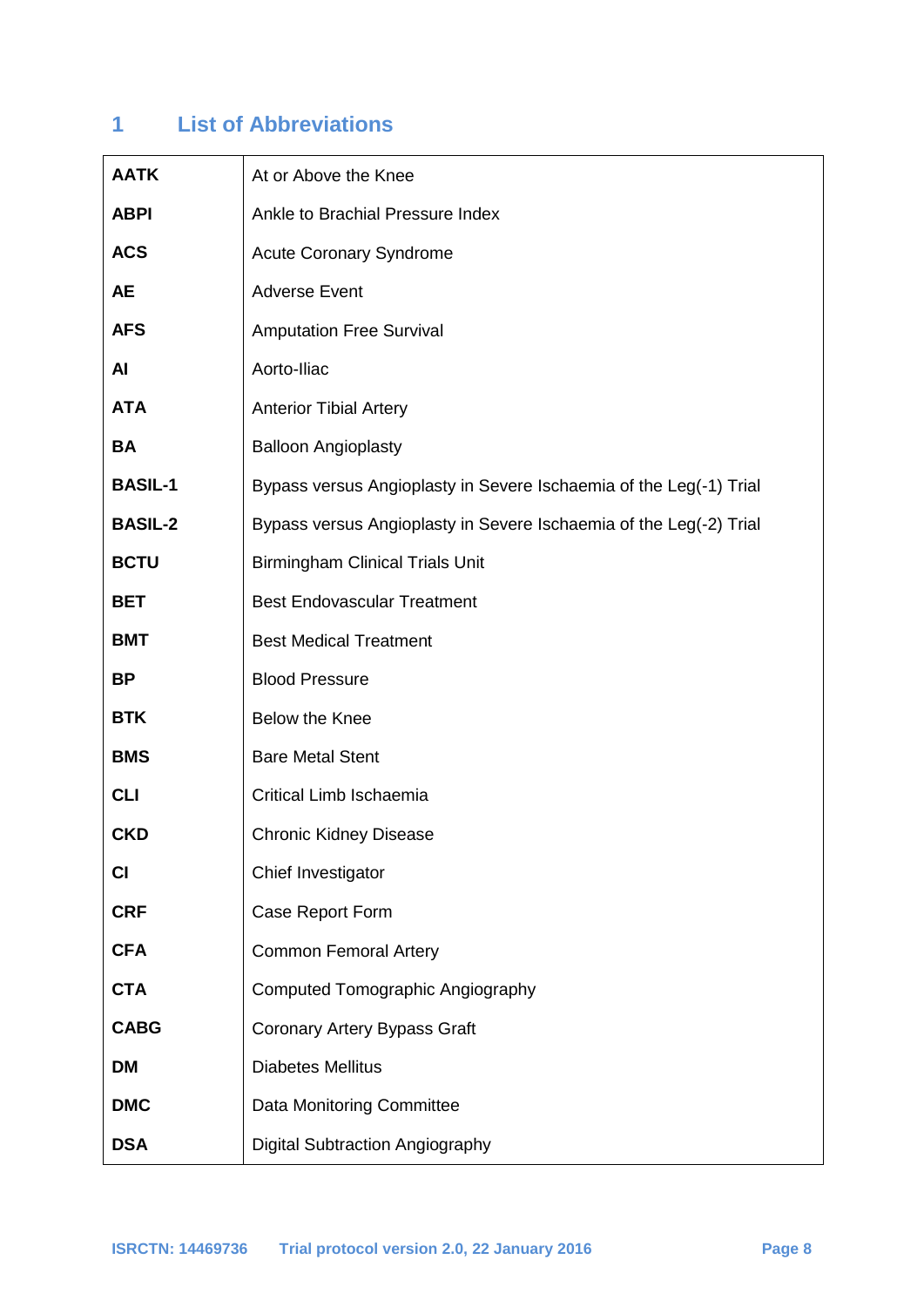| <b>DPA</b>      | <b>Dorsalis Pedis Artery</b>                                  |
|-----------------|---------------------------------------------------------------|
| <b>DCB</b>      | Drug Coated Balloon                                           |
| <b>DEB</b>      | Drug Eluting Balloon                                          |
| <b>DES</b>      | <b>Drug Eluting Stent</b>                                     |
| <b>DUS</b>      | Duplex Ultrasound                                             |
| ET              | <b>Endovascular Treatment</b>                                 |
| <b>EQ-5D-5L</b> | European Quality of Life- 5 dimension- 5 level                |
| <b>FP</b>       | Femoro-popliteal                                              |
| GA              | <b>General Anaesthetic</b>                                    |
| <b>GFR</b>      | <b>Glomerular Filtration Rate</b>                             |
| <b>GCP</b>      | <b>Good Clinical Practice</b>                                 |
| <b>GSV</b>      | <b>Great Saphenous Vein</b>                                   |
| <b>HADS</b>     | <b>Hospital Anxiety and Depression Scale</b>                  |
| <b>HRQL</b>     | Health Related Quality of Life                                |
| <b>HTA</b>      | <b>Health Technology Assessment</b>                           |
| IC              | <b>Intermittent Claudication</b>                              |
| <b>ICECAP-O</b> | ICEpop CAPability measure for Older people                    |
| IG              | Infra-geniculate                                              |
| IP              | Infra-popliteal                                               |
| IR              | <b>Interventional Radiologist</b>                             |
| ITT             | Intention to Treat                                            |
| <b>ISRCTN</b>   | <b>International Standard Randomised Control Trial Number</b> |
| <b>IMP</b>      | <b>Investigational Medicinal Products</b>                     |
| <b>ISF</b>      | <b>Investigator Site File</b>                                 |
| LA              | <b>Local Anaesthetic</b>                                      |
| <b>MRA</b>      | Magnetic Resonance Angiography                                |
| <b>MALE</b>     | Major Adverse Limb Events                                     |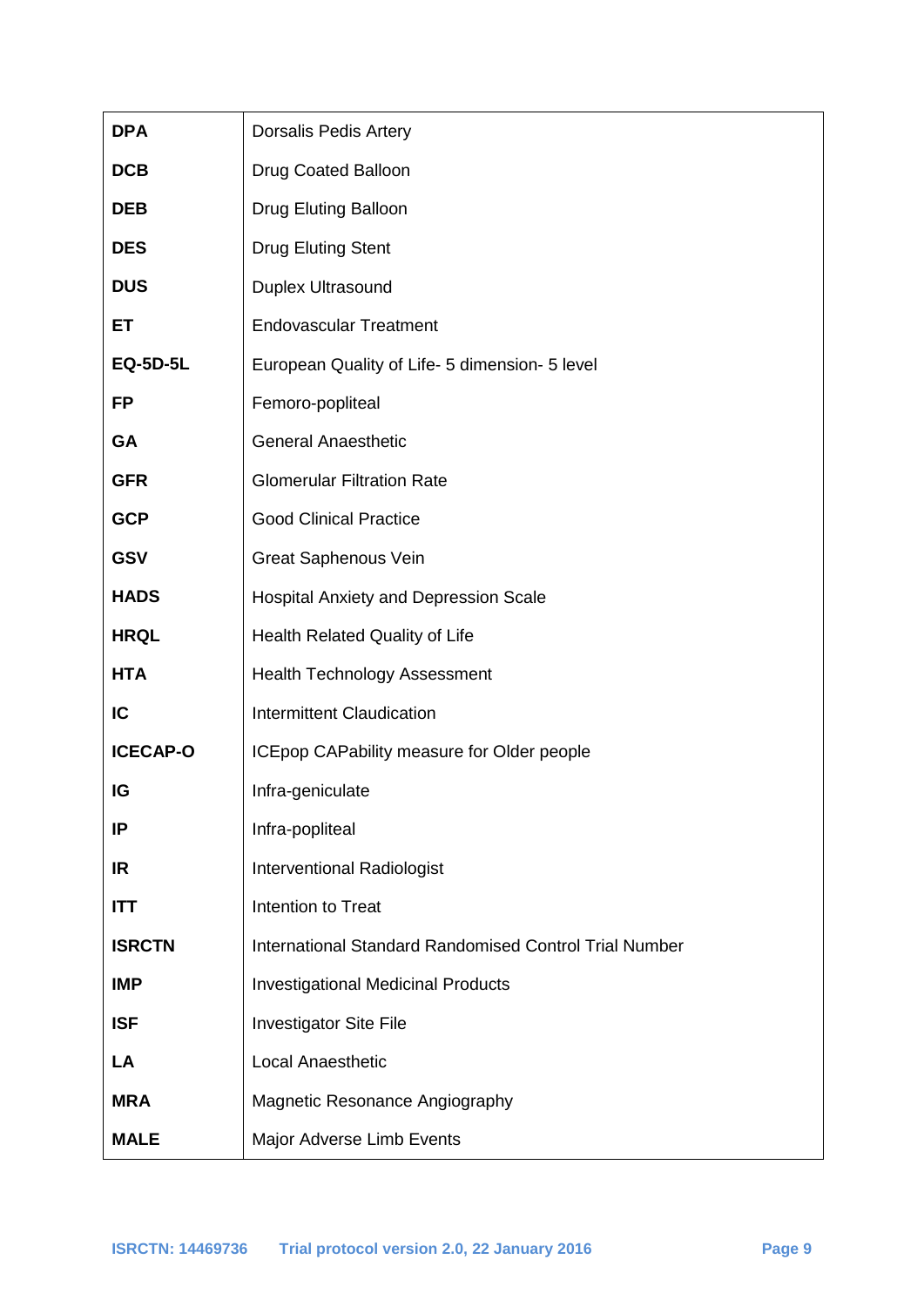| <b>MDT</b>         | Multi-disciplinary Team                              |
|--------------------|------------------------------------------------------|
| ΜI                 | Myocardial Infarction                                |
| <b>MREC</b>        | Main Research Ethics Committee                       |
| <b>NHS R&amp;D</b> | National Health Service Research & Development       |
| <b>NICE</b>        | National Institute of Clinical and Health Excellence |
| <b>NIHR</b>        | National Institute of Health Research                |
| <b>OS</b>          | <b>Overall Survival</b>                              |
| <b>PIS</b>         | <b>Patient Information Sheet</b>                     |
| <b>PCI</b>         | Percutaneous Coronary Intervention                   |
| <b>PAD</b>         | <b>Peripheral Artery Disease</b>                     |
| <b>PerA</b>        | <b>Peroneal Artery</b>                               |
| PI                 | Principal Investigator                               |
| <b>POBA</b>        | Plain Old Balloon Angioplasty                        |
| <b>PIS</b>         | <b>Participant Information Sheet</b>                 |
| PA                 | <b>Popliteal Artery</b>                              |
| <b>PTA</b>         | <b>Posterior Tibial Artery</b>                       |
| QALY               | <b>Quality Adjusted Life Year</b>                    |
| <b>HRQL</b>        | Quality of Life                                      |
| R&D                | <b>Research and Development</b>                      |
| <b>RCT</b>         | <b>Randomised Controlled Trial</b>                   |
| <b>RN</b>          | <b>Research Nurse</b>                                |
| <b>SLI</b>         | Severe Limb Ischaemia                                |
| <b>SAE</b>         | <b>Serious Adverse Event</b>                         |
| <b>SF-12</b>       | Short Form 12 QoL questionnaire                      |
| <b>SSV</b>         | Small Saphenous Vein                                 |
| <b>SFA</b>         | <b>Superficial Femoral Artery</b>                    |
| <b>TBPI</b>        | Toe to Brachial Pressure Index                       |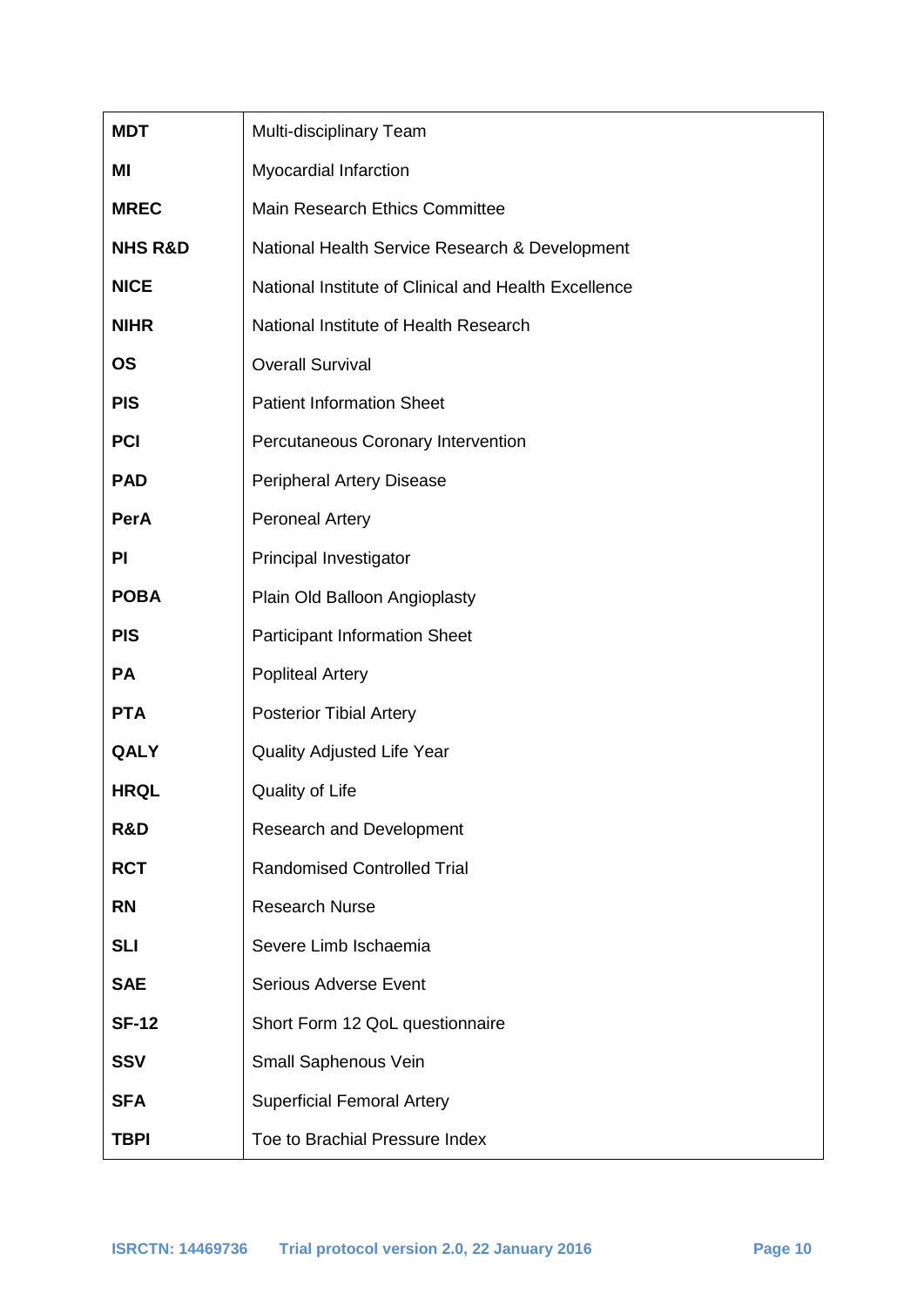| <b>TMG</b>      | <b>Trial Management Group</b>     |
|-----------------|-----------------------------------|
| <b>TSC</b>      | <b>Trial Steering Committee</b>   |
| <b>US</b>       | <b>Ultrasound</b>                 |
| <b>UK</b>       | United Kingdom                    |
| <b>VAS</b>      | Visual Analogue Scale             |
| <b>VascuQoL</b> | <b>Vascular QoL Questionnaire</b> |
| <b>VB</b>       | Vein bypass                       |
| <b>VS</b>       | Vascular Surgeon                  |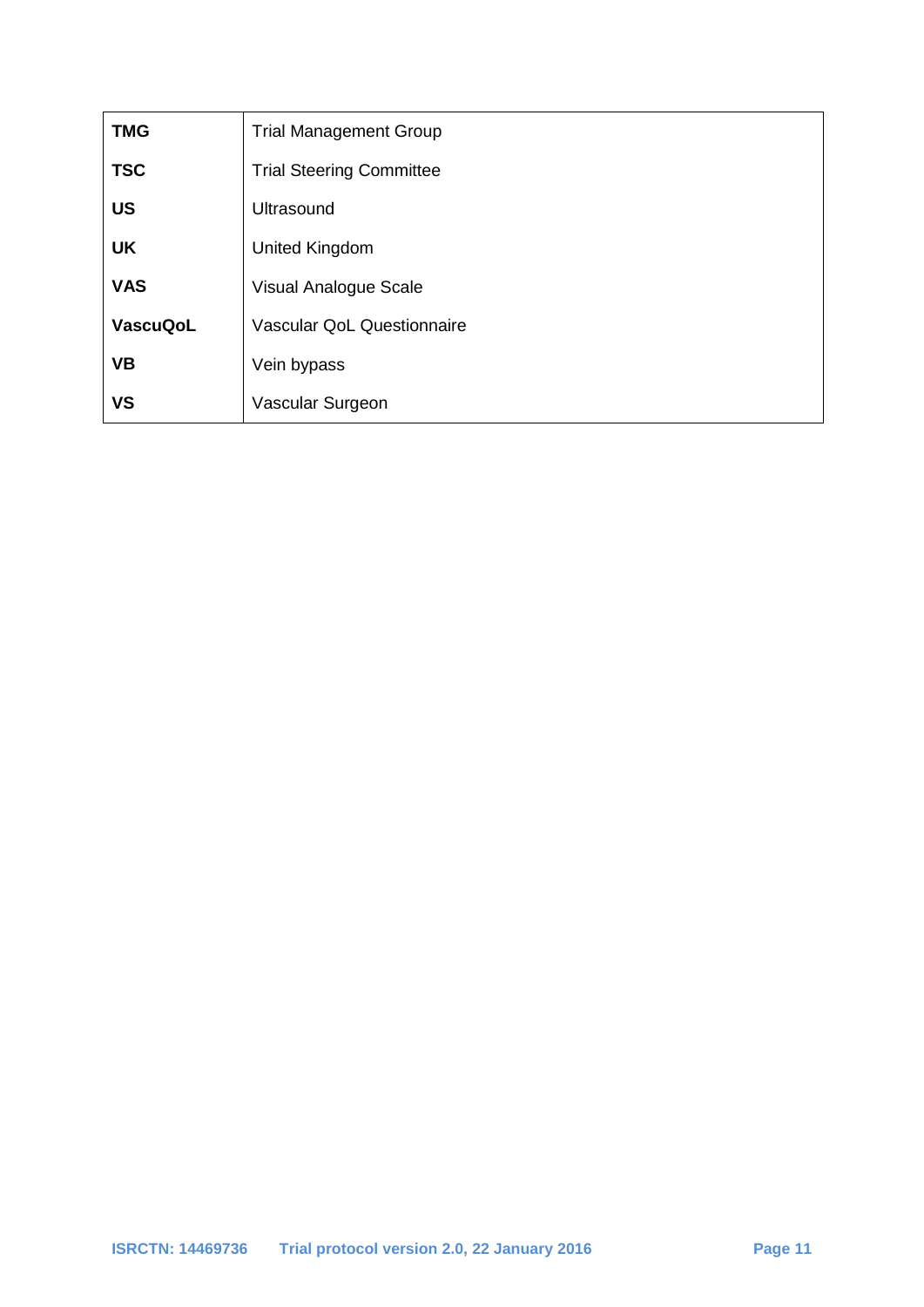# **2 Trial Summary**

| <b>Title</b><br><b>Short title/Acronym</b><br><b>Type of trial</b> | Multi-centre RCT of clinical and cost-effectiveness of DCBs, DESs<br>and PBA with bail-out BMS revascularisation strategies for SLI due<br>to atherosclerotic FP, +/- IP, PAD<br><b>BAlloon vs. Stenting in Severe Ischaemia of the Leg-3 Trial:</b><br><b>BASIL-3 Trial</b><br>A pragmatic individually randomised multi-centre three-arm open<br>trial comparing DCB +/- "bail-out" BMS, DES, and PBA+/-BMS first                                                                                                                                                                                                                                                                                                                                                                                                                                                                                     |  |
|--------------------------------------------------------------------|---------------------------------------------------------------------------------------------------------------------------------------------------------------------------------------------------------------------------------------------------------------------------------------------------------------------------------------------------------------------------------------------------------------------------------------------------------------------------------------------------------------------------------------------------------------------------------------------------------------------------------------------------------------------------------------------------------------------------------------------------------------------------------------------------------------------------------------------------------------------------------------------------------|--|
|                                                                    | revascularisation strategies for SLI due to atherosclerotic FP +/- IP<br>PAD; incorporating an internal pilot phase and within-trial health<br>economic analysis.                                                                                                                                                                                                                                                                                                                                                                                                                                                                                                                                                                                                                                                                                                                                       |  |
| <b>Outcome measures</b>                                            | <b>Primary end-point:</b><br>AFS, defined as the time to major limb (above the ankle)<br>amputation of the index (trial) limb or death from any cause.<br><b>Secondary end-points:</b><br><b>OS</b><br>Amputation<br>Re- and cross-over intervention rates<br>MALE, defined as amputation (transtibial or above) or any<br>$\bullet$<br>major vascular re-intervention (thrombectomy, thrombolysis,<br>BA, stenting or surgery)<br>In-hospital and 30-day morbidity and mortality<br>MACE (SLI and amputation affecting the contralateral limb,<br>ACS, stroke)<br>Relief of ischaemic pain (VAS, medication usage)<br>Psychological morbidity using HADS<br>HRQL using generic (EQ-5D-5L, ICECAP-0, SF-12) and<br>disease specific (VascuQoL) tools<br>Healing of tissue loss (ulcers, gangrene) using the PEDIS<br>and WiFi instruments<br>Extent and healing of minor (toe and forefoot) amputations |  |
| <b>Trial design</b>                                                | Haemodynamic changes; absolute ankle and toe pressures<br>ABPI, TBPI<br><b>Superiority RCT</b>                                                                                                                                                                                                                                                                                                                                                                                                                                                                                                                                                                                                                                                                                                                                                                                                          |  |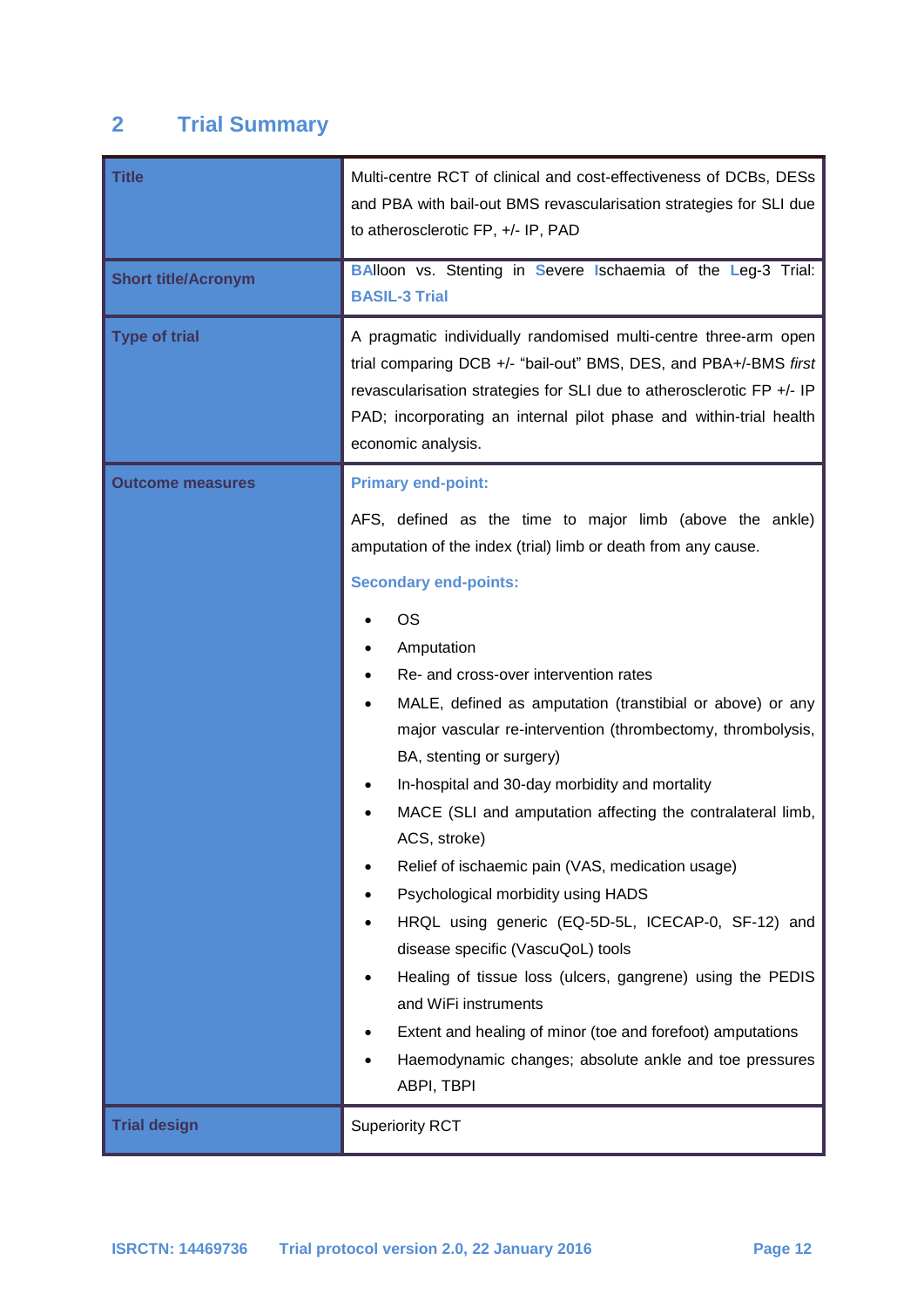| <b>Trial duration per participant</b>           | 3.3 years on average                                                                                                                                                                                                                                                                                                                                                                                                                                                                                                                                                                                                       |  |  |
|-------------------------------------------------|----------------------------------------------------------------------------------------------------------------------------------------------------------------------------------------------------------------------------------------------------------------------------------------------------------------------------------------------------------------------------------------------------------------------------------------------------------------------------------------------------------------------------------------------------------------------------------------------------------------------------|--|--|
| <b>Estimated total trial duration</b>           | 69 months                                                                                                                                                                                                                                                                                                                                                                                                                                                                                                                                                                                                                  |  |  |
| <b>Planned trial sites</b>                      | Multicentre, UK                                                                                                                                                                                                                                                                                                                                                                                                                                                                                                                                                                                                            |  |  |
| <b>Participants</b>                             | 861                                                                                                                                                                                                                                                                                                                                                                                                                                                                                                                                                                                                                        |  |  |
| <b>Main inclusion and exclusion</b><br>criteria | <b>Inclusion criteria:</b><br>SLI due to atherosclerotic FP +/- IP PAD<br>Judged by the responsible clinicians (consultant VS and IR)<br>$\overline{\phantom{a}}$<br>working as part of a MDT to require early endovascular FP +/-<br>IP revascularisation in addition to BMT, foot and wound care<br>Has or will have adequate 'inflow' to support all three trial<br>revascularisation strategies<br>Judged suitable for all three trial revascularisation strategies<br>following diagnostic imaging and a formal (documented)<br>discussion by the MDT meeting<br>Able to complete the QoL and health economic booklet |  |  |
|                                                 | <b>Exclusion criteria:</b><br>Life expectancy <6 months<br>Is, in the opinion of the clinician, unable to provide informed<br>consent<br>Non-English speaker where translation facilities are insufficient<br>to guarantee informed consent<br>Judged unsuitable for any of the revascularisation strategies<br>being evaluated<br>Previous intervention (BET or bypass) to the target vessel<br>within the past 12 months                                                                                                                                                                                                 |  |  |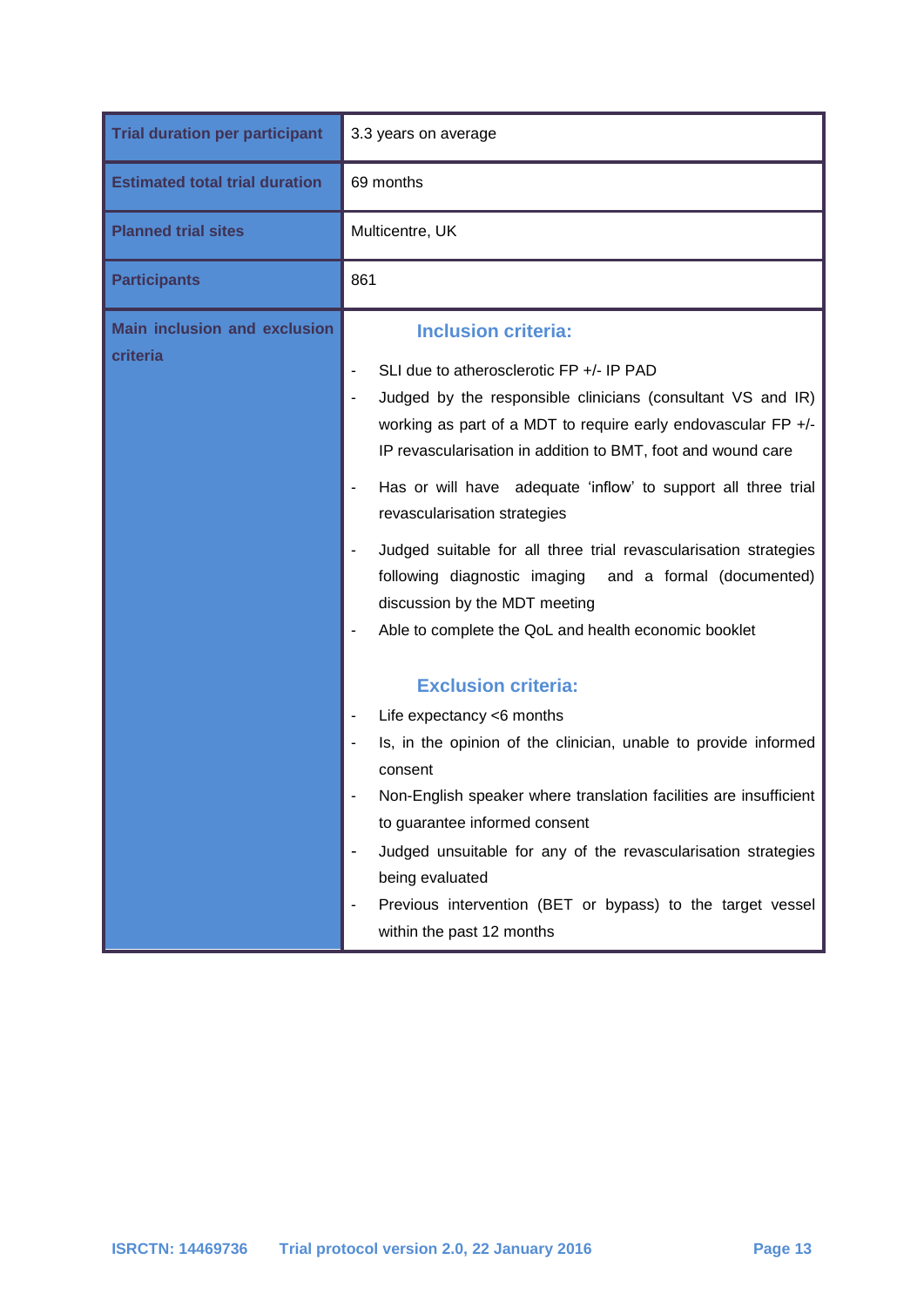# **2.1 Trial Schema (Figure 1)**



**This protocol describes the BASIL-3 trial only. The trial will be conducted in accordance with the protocol and GCP. Every care has been taken in the drafting of this protocol, but future amendments may be necessary, which will receive the required approvals prior to implementation**.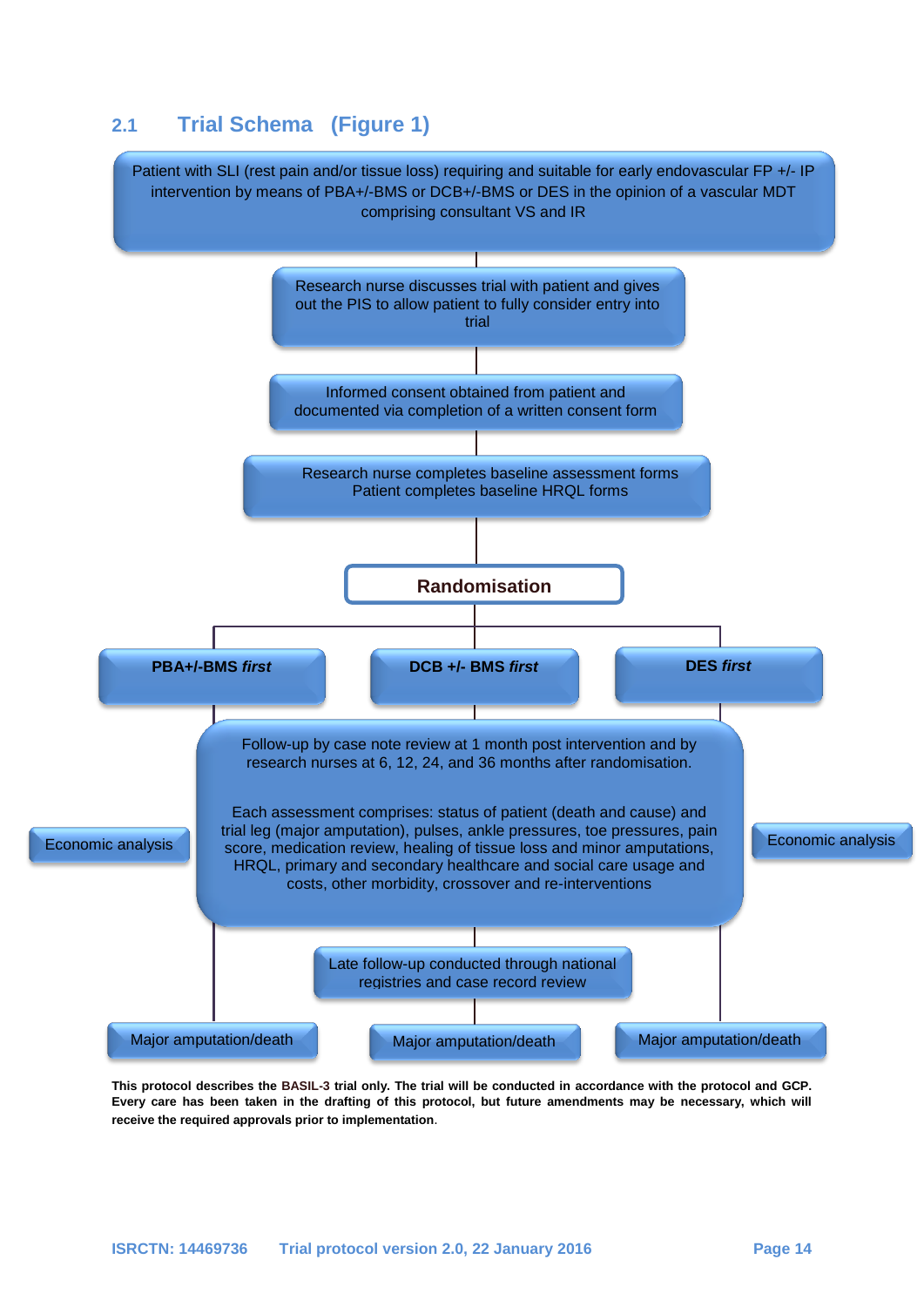# **3 Introduction**

#### **3.1.1 The problem of SLI**

As a result of diabetes, smoking, high blood pressure, high cholesterol and kidney failure, some people develop atherosclerosis (aka 'hardening of the arteries') of the arteries in their legs. This atherosclerosis blocks their arteries so reducing the blood supply to their legs and feet. In the early stages, such disease often causes pain in the leg only on walking but as the disease progresses the blood supply to the leg can become so poor that people get severe pain (requiring morphine) all the time, especially at night. At this stage, even minor injuries to the foot can fail to heal, allowing infection to enter the tissues, resulting in the development of ulceration, even gangrene.

Unless the blood supply to the leg and foot is improved, many affected people will lose the limb and/or die within 12 months as a result of this so-called SLI. One in every 1000-2000 people in the UK will be diagnosed with SLI each year; and this rate is rising as a result of the ageing population, increases in diabetes, and continuing high rates of smoking. Without treatment, up to one in four patients will die within 12 months and a further one in three will require major limb amputation.

Recovery time from SLI treatment is often prolonged and caring for patients with SLI is extremely costly (NHS and social care). SLI patients are frequently discharged to nursing and residential homes and those that return home often require significant support in the community as well as costly adaptations to their houses.

As a result of data from the HTA-funded BASIL-1 trial, most SLI patients with more limited disease in the femoro-popliteal arteries are treated by endovascular means, rather than bypass surgery, in the first instance because, in general, it is less risky and expensive; and seems to work as well as bypass in the short term (2-3 years).

For many years the 'standard of care' endovascular treatment for such patients has been PBA, with the use of so-called 'bail-out' BMS when PBA alone has been unsuccessful in satisfactorily opening up the artery. More recently, DCB +/- BMS and DES have entered the market and are widely used around the world. These DCB +/- BMS and DES release various drugs which act on the vessel wall and are believed to reduce the risks of the artery narrowing down or blocking off again. However, the evidence base underpinning the use of DCB +/- BMS and DES is weak and they are much more expensive than PBA+/-BMS.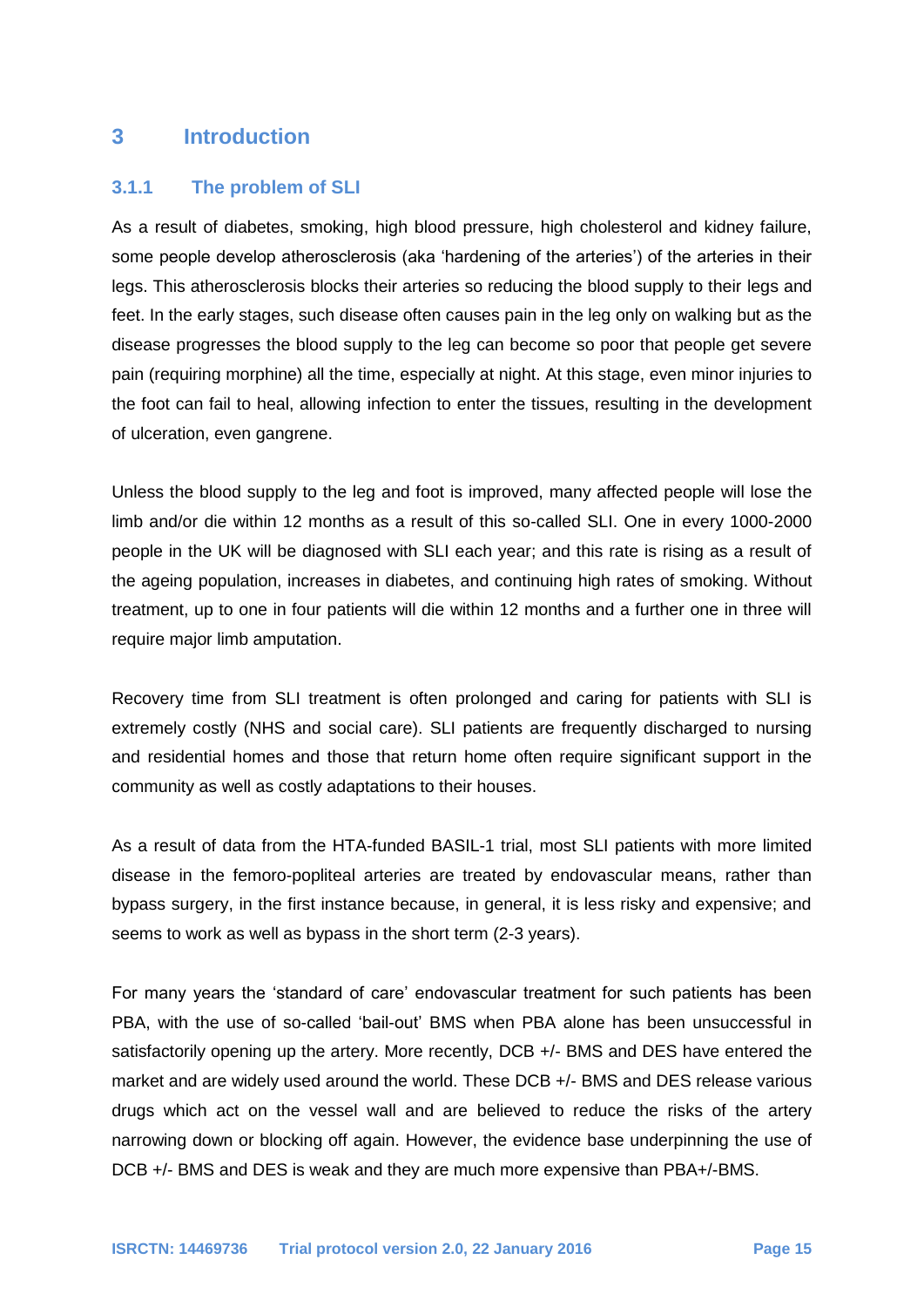For this reason, NICE and HTA have both recommended RCTs in patients with SLI to determine whether DCB +/- BMS and DES offer additional clinical benefits over PBA+/-BMS and, if so, whether these benefits can be achieved at current willingness to pay thresholds. BASIL-3 directly addresses the HTA call (13/81) by proposing a RCT where patients with SLI due to atherosclerotic FP, +/- IP, PAD will be randomly allocated to DCB +/- BMS or DES or BMS+/-PBA in the first instance.

In the BASIL-3 study, we will invite people affected by SLI due to atherosclerotic FP, +/- IP, PAD and who are considered suitable for DCB +/- BMS, DES and PBA+/-BMS, to be randomly allocated to one of these endovascular treatments in the first instance. If the allocated treatment is unsuccessful, then patients can go on and have one of the other treatments; or go on to have surgery as clinically appropriate. We will follow-up patients for a minimum of 2 years, during which time they will be offered further medical, surgical, and endovascular treatment as required. We will also study the costs of the treatments to see which offers best 'value for money' for the NHS.

#### **3.1.2 DCB+/-BMS, DES and PBA+/-BMS use for FP, +/- IP, PAD**

In recent years, a number of "advanced" endovascular technologies (DES, DCB +/- BMS) have become available. These devices are more expensive than PBA +/- BMS and, as yet, there is no evidence that they are more clinically effective, or that they are cost-effective, in patients with SLI **[3]**.

The three treatments currently available for FP SLI are:

- 1. PBA +/- BMS which involves opening up the diseased arteries with a balloon and if necessary drug-free stents
- 2. DCB +/- BMS also involves opening up the diseased arteries with balloons and using stents but the balloons in this arm are coated with a drug that may reduce the risk of the artery re-narrowing or blocking off
- 3. DES involves the placement of stents which release a drug that may reduce the risk of the artery re-narrowing or blocking off

If the first allocated endovascular procedure is unsuccessful, patients may receive alternative treatment which may include repeat and crossover endovascular interventions, bypass surgery or amputation, according to current 'standard of care'. All care after the first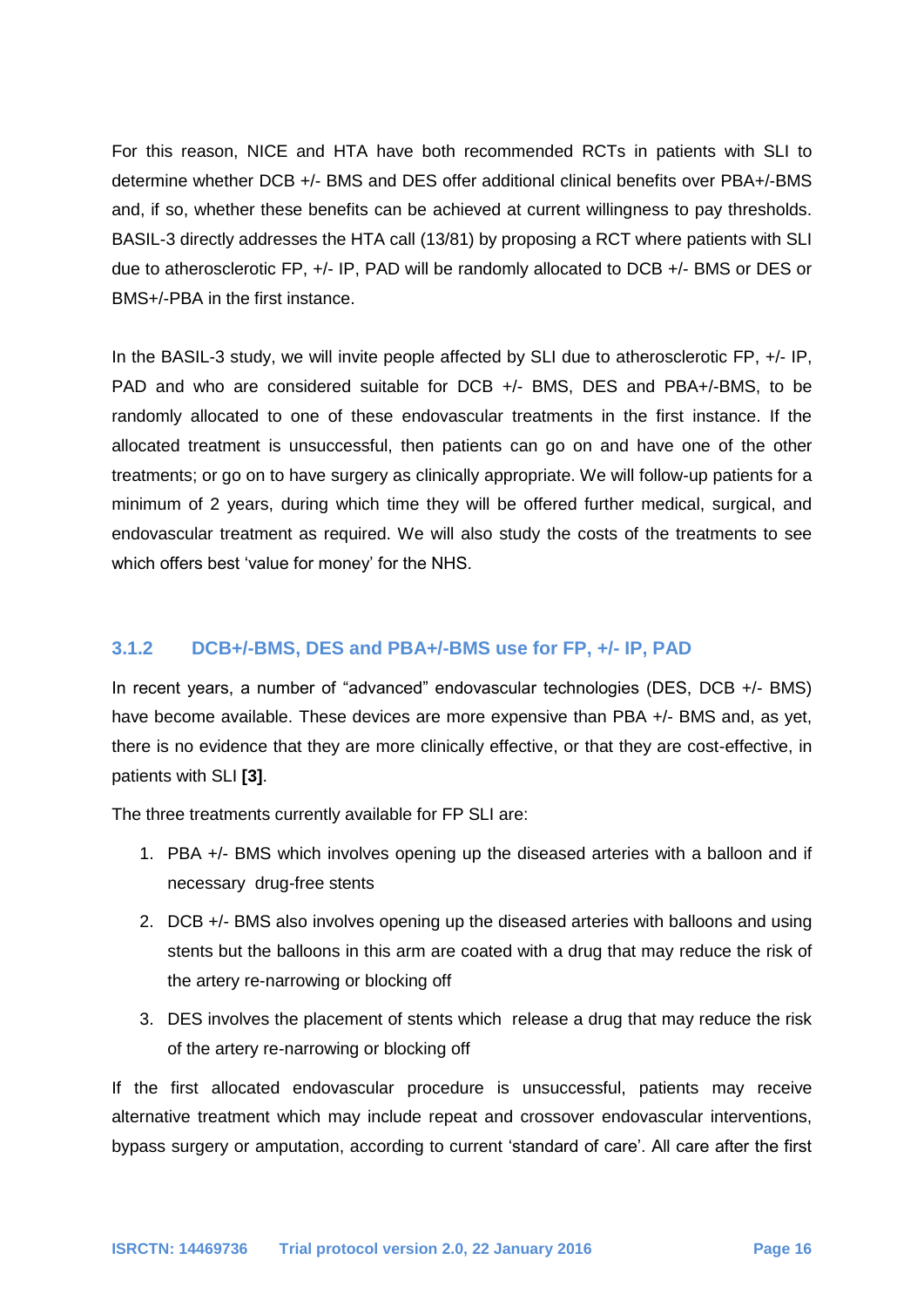allocated revascularisation will be determined by the responsible VS and IR in the patients' best interest and will not be specified in the study protocol.

The purpose of BASIL-3 is to determine which treatment is best at preventing amputation and death, getting the ulcers and gangrene to heal, and relieving pain, in people with SLI due to atherosclerotic FP, +/- IP, PAD.

# **3.2 BASIL-3 and NICE**

There is concern within the UK (recently expressed by NICE in their August 2012 PAD Guidelines) that, if DCB +/- BMS and DES are not associated with a significantly improvement in important clinical outcomes, they may represent a poor use of NHS and Social Care resources. For this reason, the NICE PAD GDG have recommended RCTs comparing DES, DCB +/- BMS, and PBA +/- BMS (NICE CG 147) [\(http://guidance.nice.org.uk/CG147\)](http://guidance.nice.org.uk/CG147).

Economic evaluation will be carried out from the perspective of the NHS and Personal Social Services based on the trial outcomes of cost per year of AFS, cost per year of OS, and cost per QALY. Prospective data collection for resource use will include procedure-related care, hospital stay and re-admissions, as well as post-discharge use of health and social services. Modelling beyond the trial endpoint for the outcome of AFS will be considered if appropriate data exist.

# **3.3 BASIL-3 and the HTA**

BASIL-3 directly addresses the research recommendation contained in the BASIL-1 trial HTA monograph **[2]**:

Examine the clinical and cost-effectiveness of new endovascular techniques and devices (such as stents and stent-grafts) in the management of SLI

And re-expressed in the HTA call 12/81

"Is the use of DCB +/- BMS or DES clinically and cost-effective in the endovascular treatment of patients with critical limb ischaemia caused by disease of the arteries above the knee?"

### **3.4 Assessment and Management of Risk**

In current NHS practice as recommended by NICE, PBA+/-BMS is regarded as 'standard of care' for most patients, because of uncertainty regarding the clinical and cost-effectiveness of DCB +/- BMS and DES.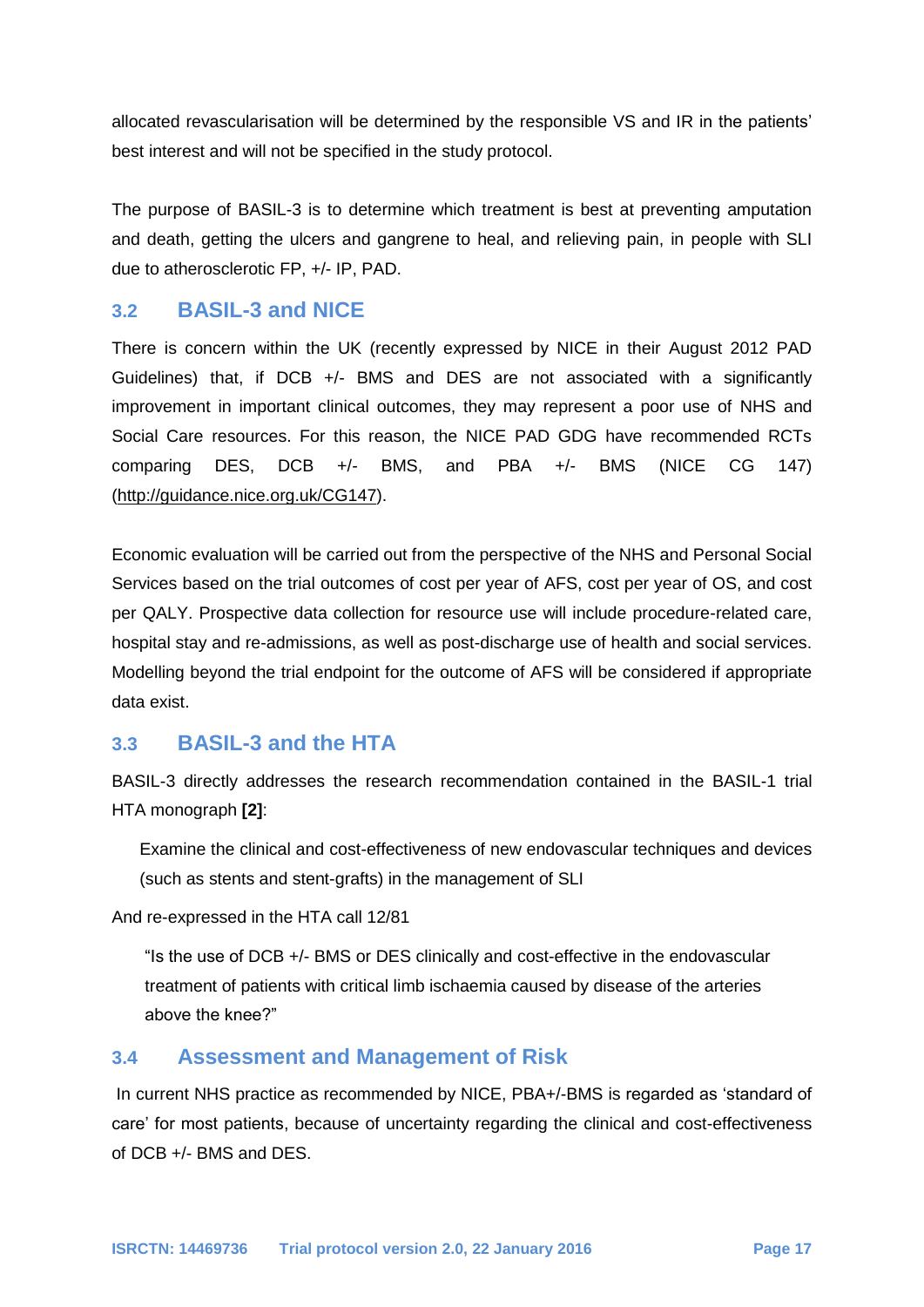Patient experience is the same whether they are randomised to DCB+/-BMS, DES or PBA+/- BMS as all are performed under local anaesthetic. As such, there is no anticipated additional risk for trial participants.

# **4 Trial Design**

BASIL-3 is an individually randomised, multi-centre, pragmatic, three-arm, open trial of three endovascular revascularisation strategies for the management of SLI due to atherosclerotic FP, +/- IP, PAD, incorporating a within-trial economic evaluation. BASIL-3 has been closely based on the currently HTA-funded BASIL-2 trial and will utilise the experience and expertise thereby gained by the CI and PIs.

SLI patients usually require frequent health care interventions in primary and secondary care after their primary revascularisation. To fully capture this activity, as well as the associated changes in HRQL and health resource usage, patients will be regularly followed up after randomisation.

## **4.1 Trial Objective**

To determine which primary endovascular revascularisation strategy represents the most clinically and cost-effective treatment for SLI, due to atherosclerotic FP, +/- IP, PAD.

### **4.2 Primary Outcome Measure**

AFS, defined as the time to major limb (above the ankle) amputation of the index (trial) limb or death from any cause. The decision to amputate must be taken by a properly constituted, minuted, multi-disciplinary team meeting.

### **4.3 Secondary Outcome Measures:**

- $\bullet$  OS
- MALE, defined as amputation (transtibial or above) or any major vascular reintervention (thrombectomy, thrombolysis, BA, stenting, or surgery)
- In-hospital and 30-day morbidity and mortality
- MACE (SLI and amputation affecting the contralateral limb, ACS, stroke)
- Relief of ischaemic pain (VAS, medication usage)
- Psychological morbidity (using HADS)
- HRQL using generic (EQ-5D-5L, ICECAP-O, SF-12) and disease specific (VascuQoL) tools
- Re- and cross-over intervention rates
- Healing of tissue loss (ulcers, gangrene) as assessed by the PEDIS **[4]** and the WiFi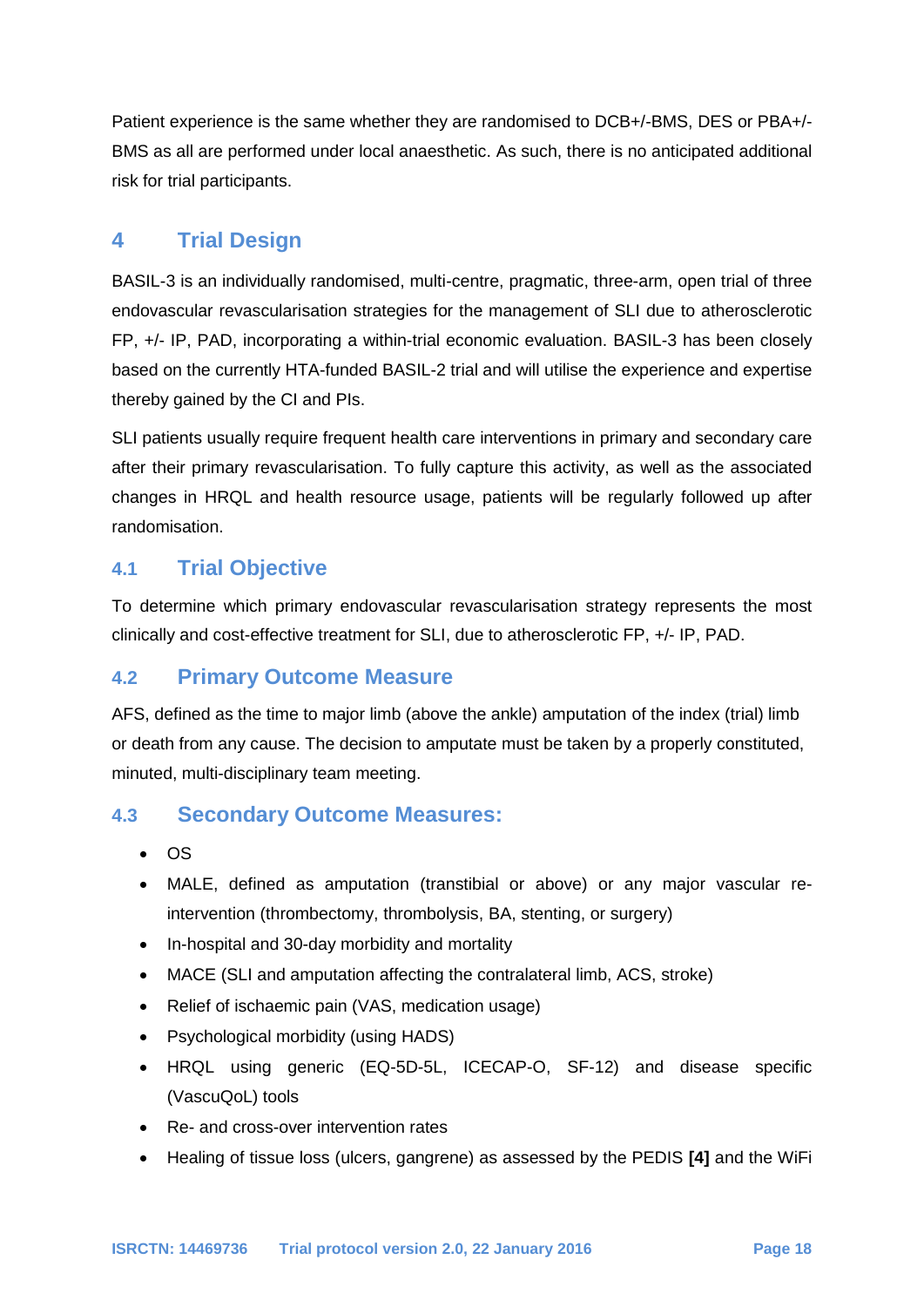**[5]** scoring and classification systems

- Extent and healing of minor (toe and forefoot) amputations (also using PEDIS and WiFi)
- Haemodynamic changes; absolute ankle and toe pressures, ABPI, TBPI

### **5 Selection of Participants**

A flowchart of the recruitment process is shown in the Trial Schema **(Figure 1**) together with the treatment and follow-up schedule.

Potentially suitable patients will be identified in minuted, MDT meetings comprising at least one consultant VS and IR, and then approached by a RN who will offer appropriate verbal and written information. Consent will subsequently be obtained by a member of the research team (with GCP training, knowledge of the trial protocol, and delegated authority from the local PI) who will be recorded on the **BASIL-3 Delegation and Signature Log**. Please also refer to section 6.1.

Consent will comprise a dated signature from the patient and the signature of the person who obtained informed consent. After consent has been received, and baseline HRQL data collected, the patient will be randomised (1:1:1) to a PBA+/-BMS, DCB+/-BMS, DES revascularisation first strategy.

This study will include **consent** to allow linkage to patient data available in NHS routine clinical datasets, including primary care data (e.g. Clinical Practice Research Datalink; CPRD, The Health Improvement Network; THIN, QResearch), secondary care data (Hospital Episode Statistics; HES) and mortality data from the Office of National Statistics (ONS) through The Health and Social Care Information Centre and other central UK NHS bodies. The consent will also allow access to other new central UK NHS databases that will appear in the future. This will allow us to double check the main outcomes against routine data sources, and extend the follow-up of patients in the trial and collect long-term outcome and health resource usage data without needing further contact with the study participants. This is important as it will link a trial of treatments that may become a clinical standard of care to long-term outcomes that are routinely collected in clinical data but which will not be collected during the follow-up period of the trial.

#### **5.1.1 Bilateral SLI**

It is anticipated that approximately 25% of eligible patients will have bilateral SLI. In such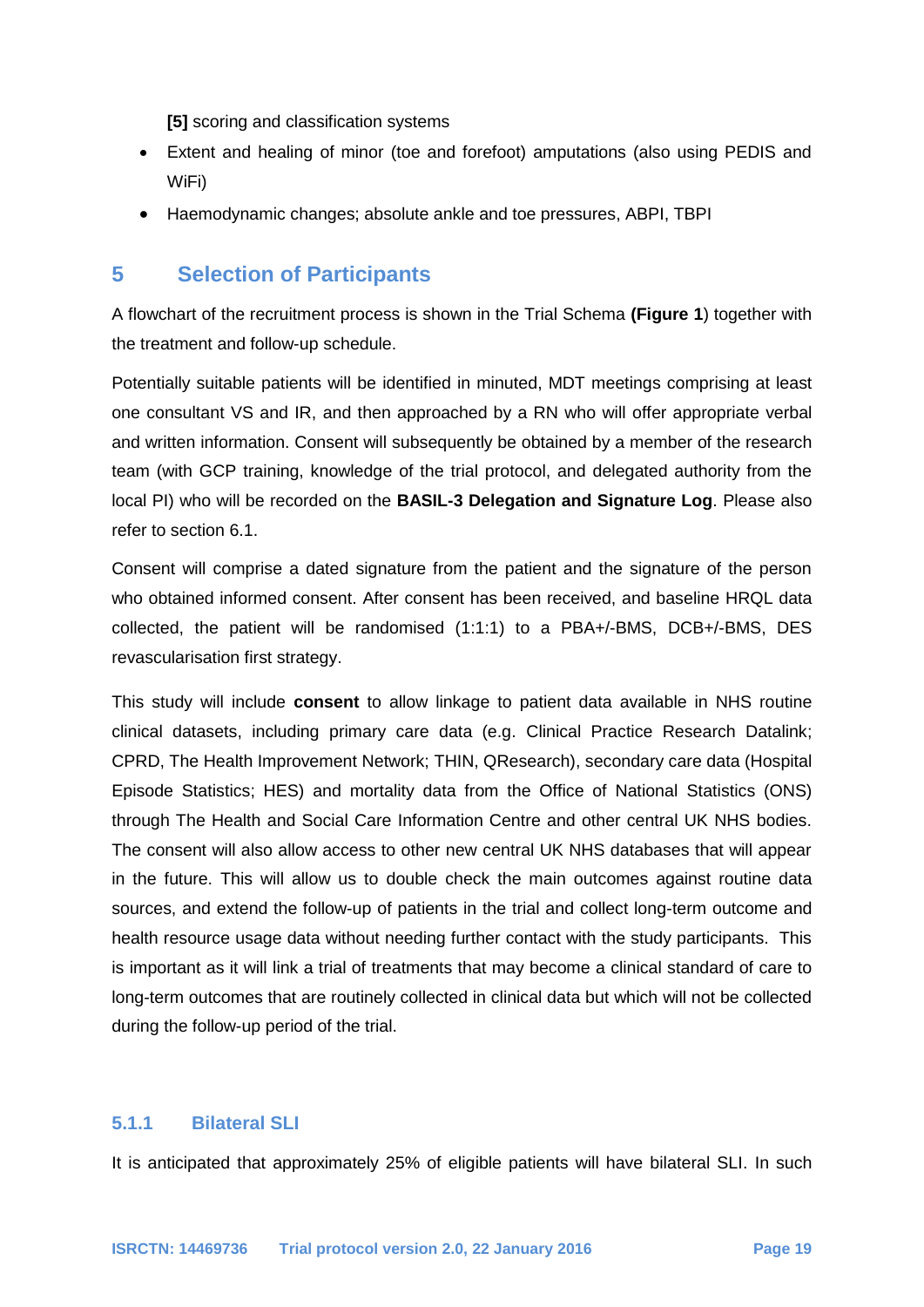patients it is usually clinically obvious which is the 'worst' leg and thus in need of intervention (first); bilateral, simultaneous, intervention is rarely, if ever, necessary or performed. Bilateral SLI is not a contra-indication to recruitment and the 'worst' leg (as judged by the responsible consultant VS and IR) will become the "trial" leg. If treatment is required for the other leg then the responsible consultant VS and IR will be permitted to use whatever treatment they believe is most appropriate. Treatment to the second leg will be outside trial; in other words, each patient can only have one "trial" leg

### **5.1.2 Previous amputation**

Prior unilateral amputation is not a contra-indication to randomisation of the remaining contralateral "trial" leg.

### **5.2 Inclusion Criteria**

In order to be considered for randomisation in BASIL-3, patients must:

- Have SLI due to atherosclerotic FP, +/- IP, PAD
- Be judged by the responsible clinicians (consultant VS, IR, ) working as part of a MDT to require early FP, +/- IP, endovascular revascularisation in addition to BMT, foot and wound care
- Have or will have adequate 'inflow' to support all trial revascularisation strategies
- Judged suitable for all trial revascularisation strategies following diagnostic imaging and a documented MDT discussion
- Able to complete QoL and health economic booklet

# **5.3 Exclusion Criteria**

Patient will be excluded from BASIL-3 if they:

- Have an anticipated life expectancy <6 months
- Are, in the opinion of the clinician, unable to provide informed consent
- Are a non-English speaker where local translation facilities are insufficient to guarantee informed consent
- Are judged unsuitable for the endovascular revascularisation strategies by a vascular MDT
- Previous intervention (BET or bypass) to the target vessel within the past 12 months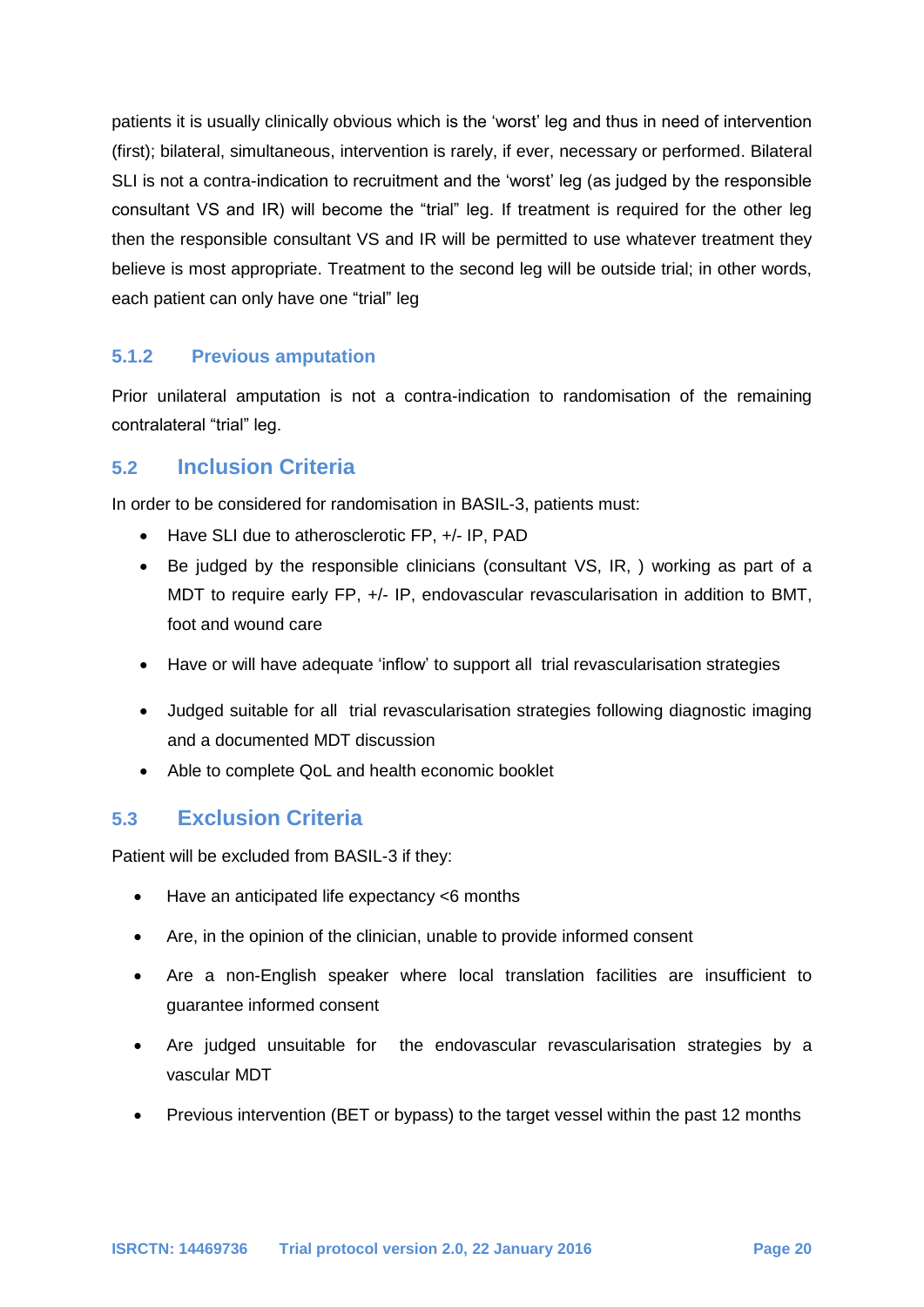# **6 Trial Procedures and Schedule of Assessments**

### **6.1 Informed Consent Procedure**

Informed consent will be obtained before any trial-related procedures are undertaken.

Informed consent will be obtained by a suitably trained member of the local research team who is listed on the **BASIL-3 Delegation and Signature Log**. The patient will previously have been provided with the MREC approved PIS on NHS Trust headed paper. Adequate time (minimum 24 hours) will be given for consideration by the patient, and where appropriate their family, before being approached to give consent to randomisation. It will be explained to patients that there is no obligation for them to enter the trial, and that they can withdraw from the trial at any time, without having to give a reason. A copy of the signed informed consent form will be given to the patient. The original signed form will be retained at the study site in the ISF and a copy placed in the medical notes. A copy will also be sent to the BASIL-3 Trial Office. With the participant's prior consent, their GP will also be informed using a standard letter.

#### **6.1.1 Withdrawal**

Patients may withdraw from the trial at any time if they choose not to continue or the responsible VS and IR feel that continued participation is inappropriate.

There are three different types of withdrawal:

- The patient would like to withdraw from the randomised treatment allocation, but is willing to be followed-up according to the trial protocol (i.e. has agreed that follow-up data can be collected)
- The patient does not want to attend trial specific follow-up visits but has agreed to be followed-up according to standard practice (i.e. has agreed that follow-up data can be collected at standard clinic visits)
- The patient is not willing to be followed up for trial purposes at any further visits (i.e. has agreed that any data collected prior to the withdrawal of consent can be used in the trial final analysis)

If withdrawal is healthcare professional-initiated, then the reason(s) for withdrawal will be recorded on the CRFs; otherwise, a simple statement reflecting patient preference will suffice. Patients who withdraw from trial treatment but continue with on-going follow-up and data collection will be followed-up in accordance with the protocol.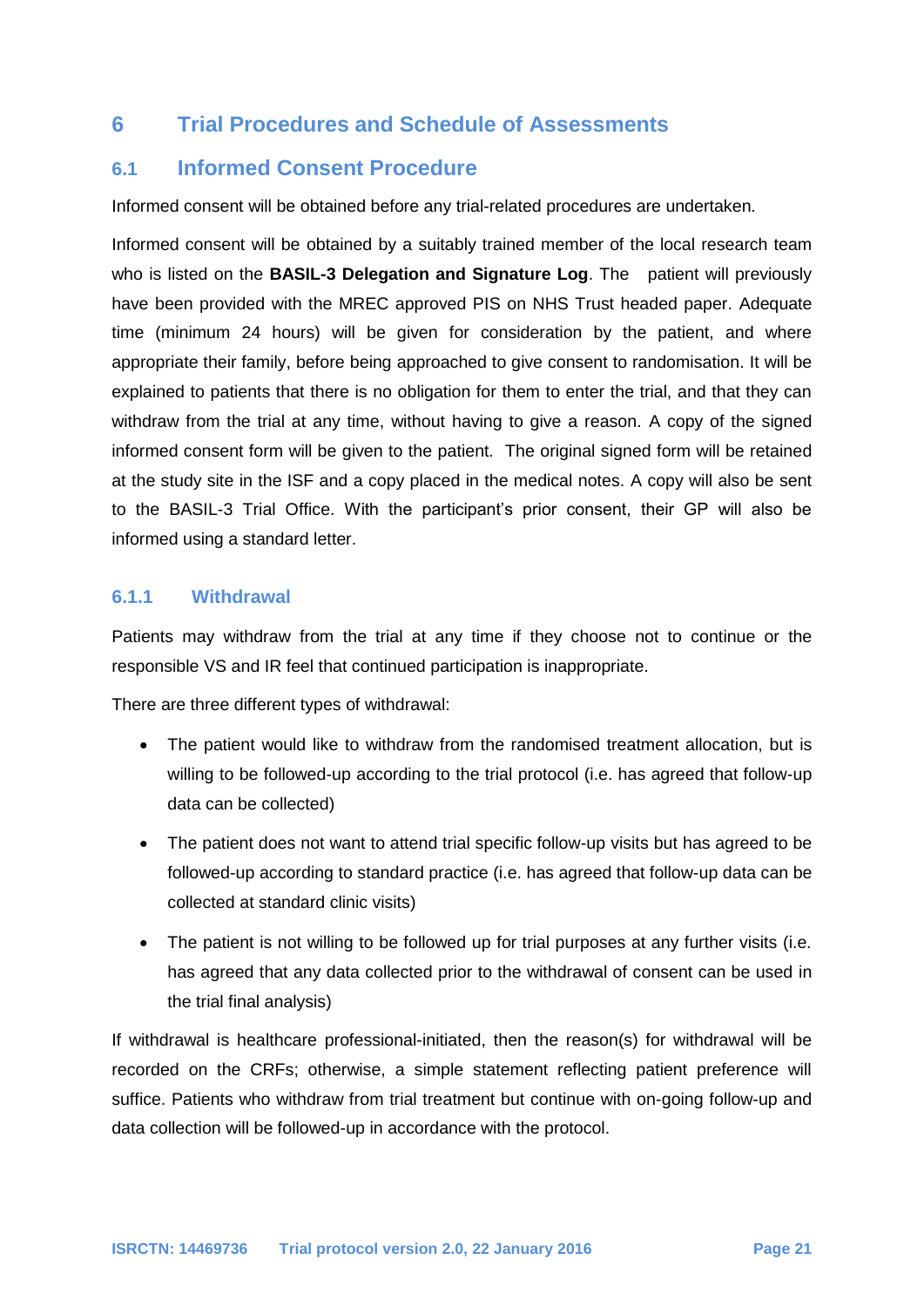### **6.2 Baseline Assessments**

All patients presenting to participating vascular units with SLI, and who are being considered for revascularisation (whether inside or outside trial), will already have undergone the following as part of their 'standard of care' prior to be being approached about BASIL-3:

- History, enquiring into:
	- o Risk factors: smoking, DM, hypertension, hypercholesterolemia
	- o Co-morbidity: previous stroke, angina, MI, and CKD
	- o Previous PAD interventions to one or both legs
	- o Previous amputations
	- o Previous coronary intervention (CABG, PCI)
- Physical examination, including:
	- o Assessment of functional status
	- o Recording of peripheral pulses
	- o Measurement of ABPI and/or TBPI (if appropriate)
- Imaging of their arteries by one or more of the following modalities: DUS, CTA, MRA or DSA
- Wound assessment (in those patients with tissue loss)
- Assessment of ischaemic night/rest pain using a VAS
- Discussion by VS and IR in an MDT

In patients who have consented to take part in BASIL-3, these data will be transferred to the **Baseline Assessment Form**.

Prior to randomisation, and after giving consent, participating patients will be asked to complete the **Baseline HRQL Booklet** containing EQ-5D-5L, SF-12, HADS, ICECAP-O, VascuQoL.

A copy of the diagnostic imaging study on which the decision to randomise was taken will be forwarded to the BASIL Trial Office for Bollinger Scoring **[6]**.

Patients with wounds on their legs will be assessed and scored according to the PEDIS **[4]**  and WiFi **[5]** classification systems.

### **6.3 Randomisation Procedures and Minimisation**

BCTU will provide a web-based randomisation service with a telephone option as back-up. Once eligibility criteria have been confirmed, consent has been obtained, minimisation variables have been determined and the baseline HRQL instruments have been completed,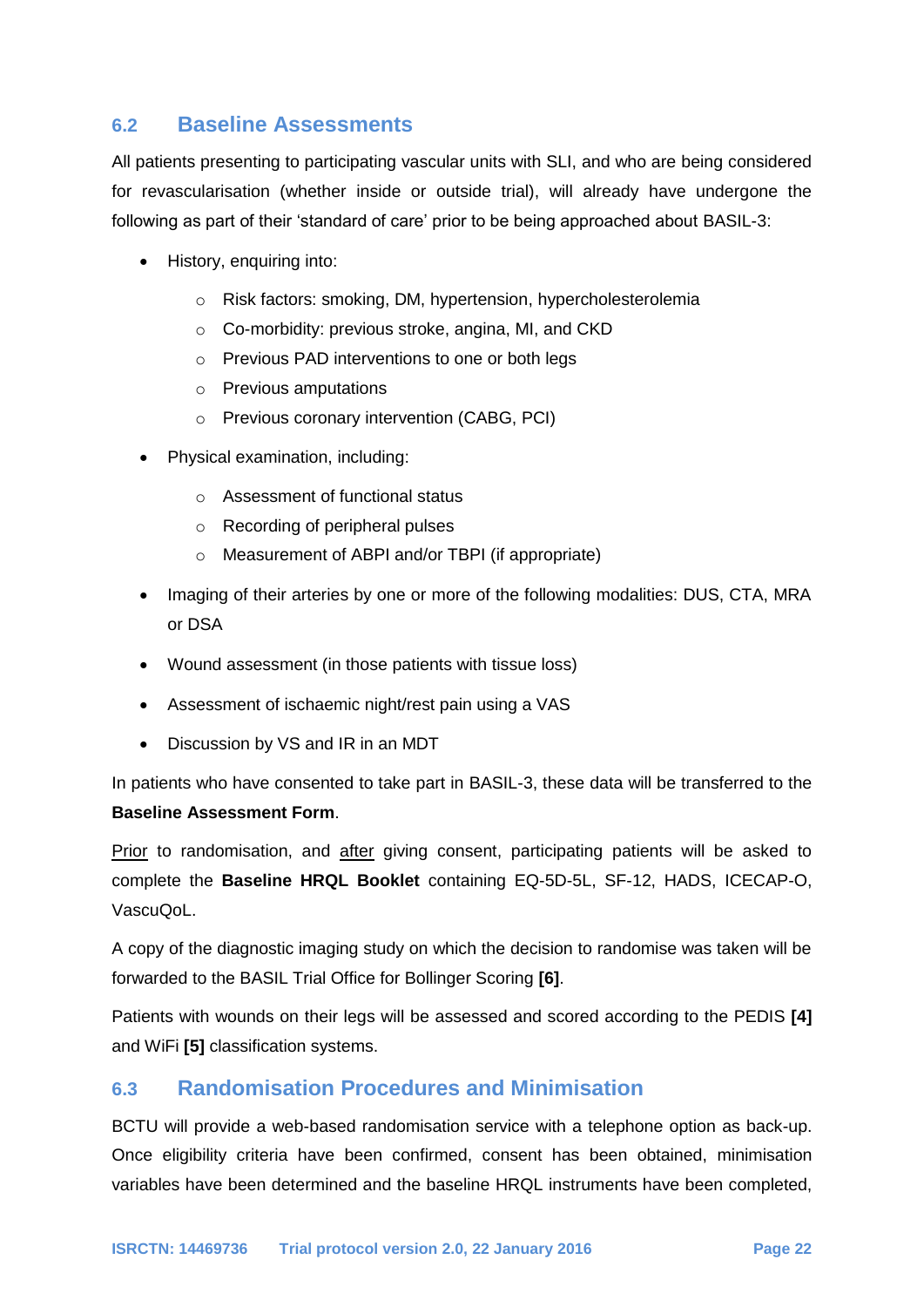randomisation will be performed.

The following 'minimisation' variables will be used:

- $\bullet$  Age (≤60, 61-70, 71-80, >80 years)
- Gender (male, female)
- DM
- CKD\*
- Severity of clinical disease (ischaemic rest / night pain only, tissue loss, both rest pain and tissue loss)
- Artery being treated (superficial femoral, popliteal, both)
- Hospital Trust
- Has previous permissible intervention to the trial leg (either to the target vessel >12 months ago or to another vessel within the trial leg)
- Hybrid procedure planned

\*CKD will be defined as stage 3 or worse based on estimated GFR of < 60 (ml/min/1.73 m2) [\(http://www.nice.org.uk/nicemedia/live/12069/42117/42117.pdf\)](http://www.nice.org.uk/nicemedia/live/12069/42117/42117.pdf)

#### **6.3.1 Telephone and online randomisation**

Patients can be randomised into BASIL-3 via a secure 24/7 internet-based randomisation service (https://www.trials.bham.ac.uk/basil3) or by telephone (number **0800 9530274**). Telephone randomisation is available Monday-Friday, 09:00-17:00. For the secure internet randomisation, each site and each researcher will be provided with a unique log-in username and password.

**Randomisation Forms** will be provided to investigators and should be completed and used to collate the necessary information *prior* to randomisation.

The inclusion, exclusion and minimisation criteria included on the **Randomisation Form** must be answered before a **Trial Number** can be given.

Once a **Trial Number** has been allocated, a confirmatory e-mail will be sent to the local PI and the named RN. With the participant's permission, the GP should be notified using the standard **Letter to GP** provided for this purpose.

#### Back-up randomisation

If the internet-based randomisation service is unavailable for an extended period of time, a back-up paper randomisation service will be available from BCTU. In this instance,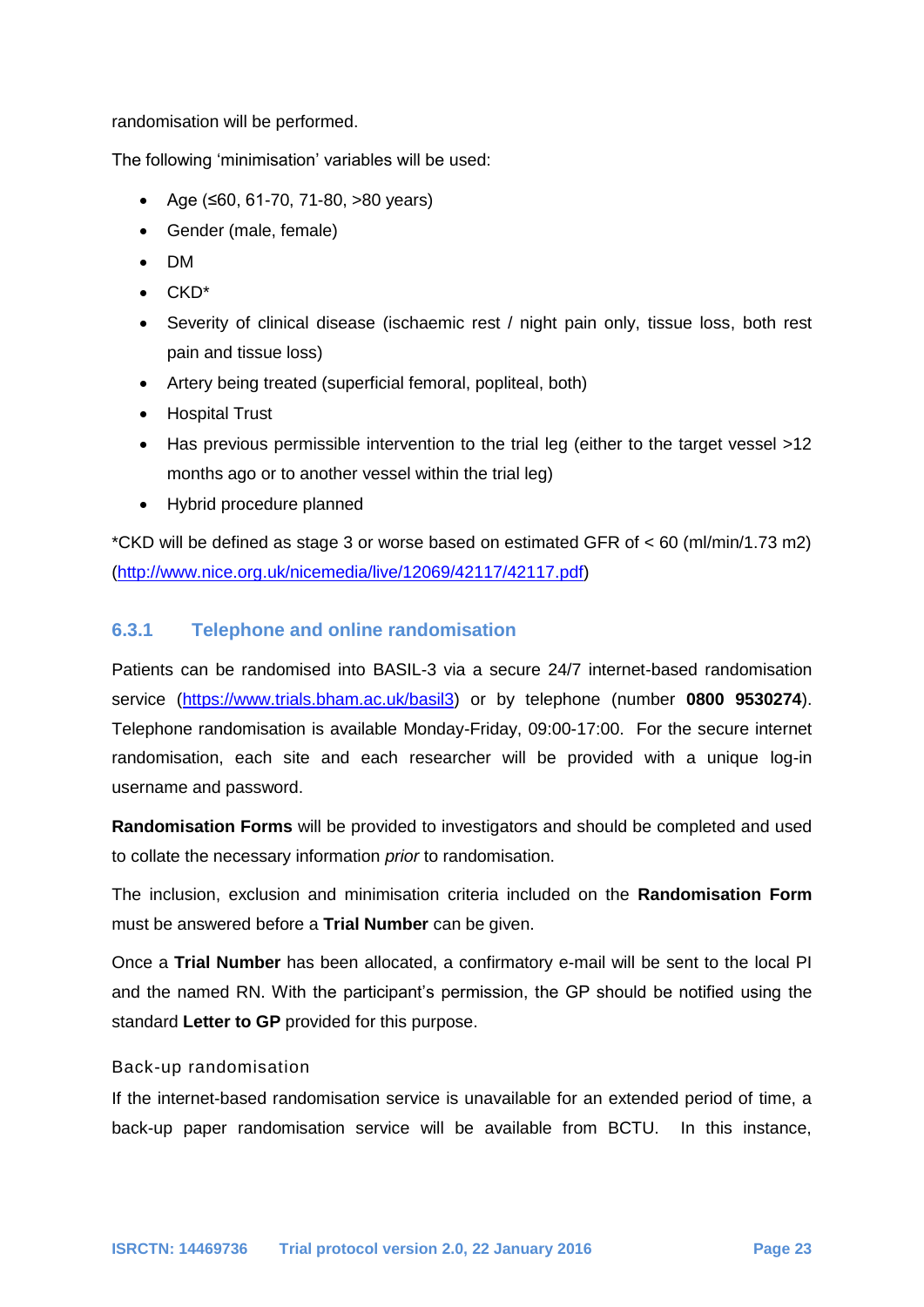investigators should ring the BCTU randomisation service (**0800 9530274**). The randomisation list will be produced using a random length block design.

### **6.4 Interventions**

#### **6.4.1 Timing of Interventions**

The allocated intervention should be scheduled **within two weeks** of the date of randomisation where possible and clinically appropriate.

#### **6.4.2 Nature of Interventions**

The trial procedures will be performed under LA, usually via an US-guided puncture of the CFA; occasionally intravenous sedation may be given and, rarely, a GA may be required. Success will be established by palpation of foot pulses and measurement of ABPI and TBPI.

All trial devices must be CE marked and will be supplied via NHS procurement.

The brand name, type and product characteristics will be recorded

### **6.5 Amputation**

The **Amputation Form** will capture data on the level and type of amputation. The decision to amputate must be taken by a properly constituted, minuted, multi-disciplinary team meeting.

#### **6.6 In-patient Follow-up**

An **In-patient Form** will be completed every time a patient is admitted to hospital for any reason and will capture a summary of the hospital admissions details, verify if any complications occurred, and confirm if a trial intervention occurred. **An intervention Form** will also be completed for each intervention (endovascular, surgical bypass, non-bypass vascular surgery, amputation).

#### **6.7 Follow-up Visit**

Patients will be seen 1 month after primary intervention and then 6, 12, 24, and 36 months after randomisation for those patients reaching this time point prior to the end of the trial period.

On each occasion a **Follow-up Form** will be completed that captures:

• Clinical status of trial leg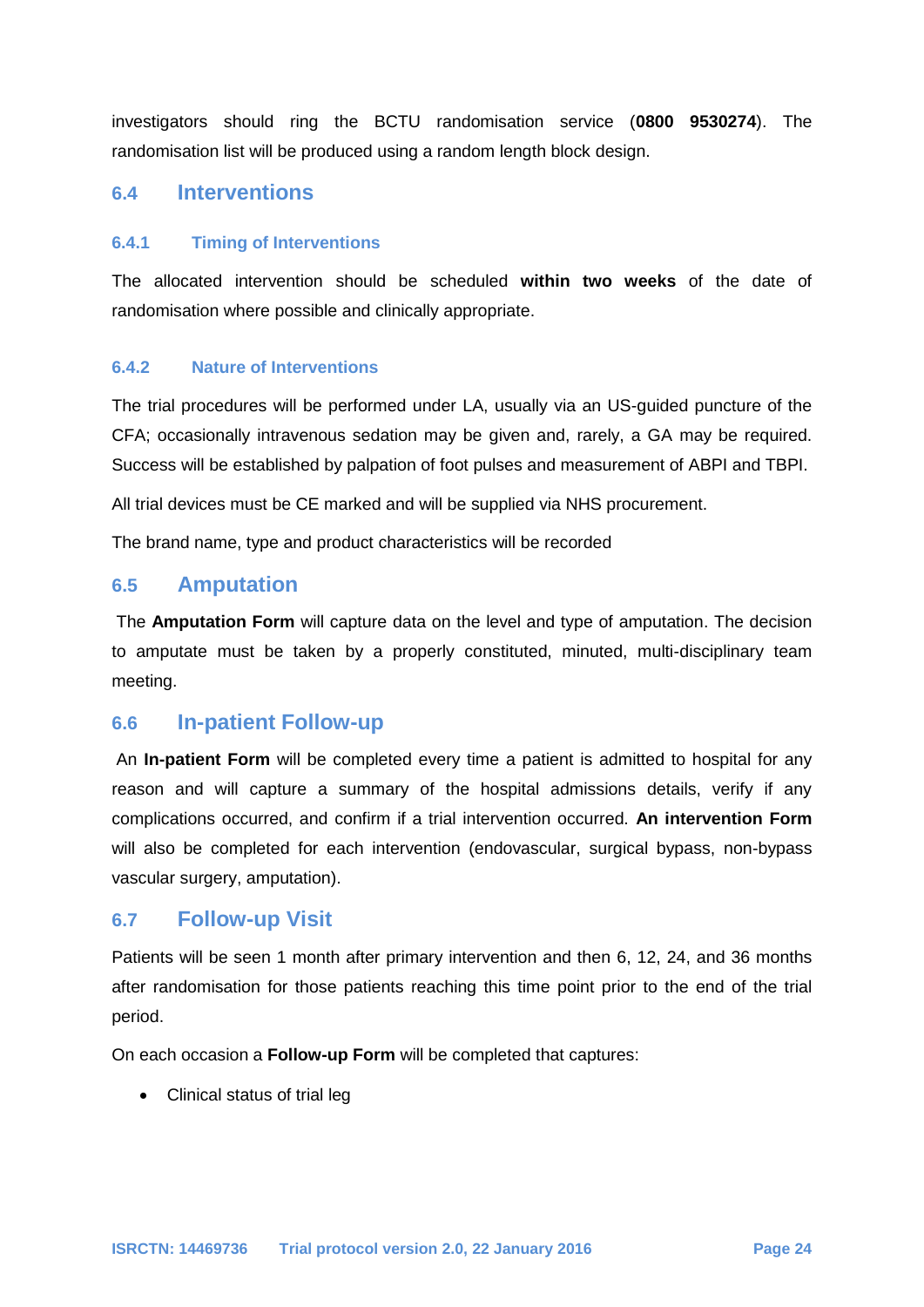- Haemodynamic status of trial leg
- Functional status

# **6.8 Trial Duration**

The interventional phase of the trial will end when the last patient has completed the allocated trial intervention. The follow-up phase of the trial will cease when the last participant recruited has undergone 24 months of follow-up.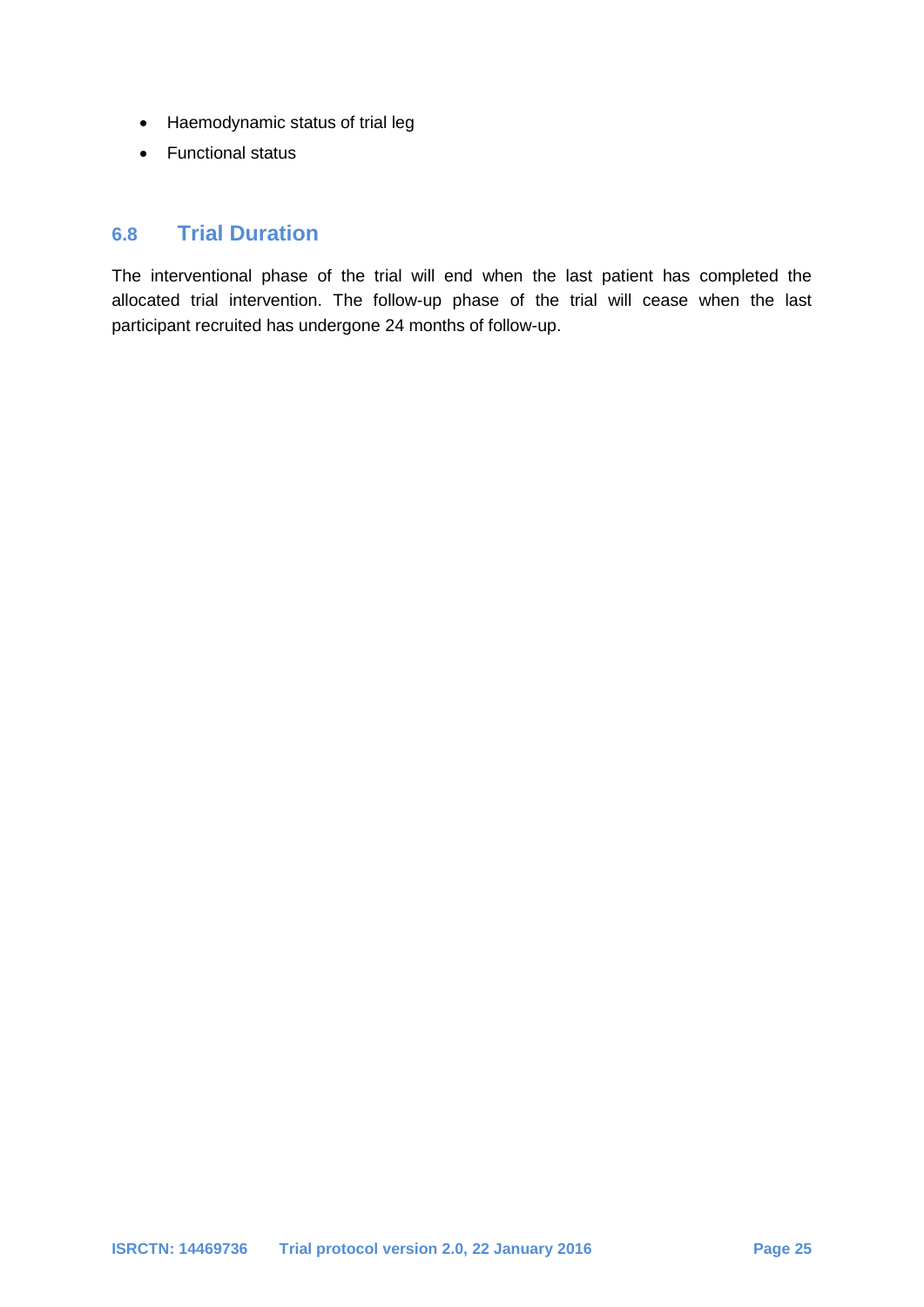# **6.9 Assessment Schedule (Table 1)**

| Table 7.5                                                               |                       |               |                 |                                     |                                                                                                                                                                    |  |  |
|-------------------------------------------------------------------------|-----------------------|---------------|-----------------|-------------------------------------|--------------------------------------------------------------------------------------------------------------------------------------------------------------------|--|--|
|                                                                         | <b>Completed From</b> | <b>Screen</b> | <b>Baseline</b> | Intervention<br>(Within 2<br>Weeks) | Follow-up 1 month after<br>intervention then , 6, 12, 24, 36<br>months after randomisation<br>(where patients reach 36<br>months prior to the end of the<br>trial) |  |  |
| <b>Informed</b>                                                         |                       |               |                 |                                     |                                                                                                                                                                    |  |  |
| <b>Consent</b>                                                          | Patient               | $\checkmark$  | $\checkmark$    |                                     |                                                                                                                                                                    |  |  |
| <b>History</b>                                                          | <b>Case Notes</b>     | $\checkmark$  | $\checkmark$    |                                     |                                                                                                                                                                    |  |  |
| <b>Physical</b>                                                         | <b>Case Notes</b>     | $\checkmark$  | $\checkmark$    |                                     | $\checkmark$                                                                                                                                                       |  |  |
| <b>Imaging</b><br><b>Wound</b>                                          | <b>Case Notes</b>     | $\checkmark$  | $\checkmark$    |                                     |                                                                                                                                                                    |  |  |
| <b>Assessment</b>                                                       | Case Notes/Patient    |               | $\checkmark$    |                                     | $\checkmark$                                                                                                                                                       |  |  |
| <b>Ischemic Pain</b><br><b>VAS</b>                                      | Case Notes/Patient    |               | $\checkmark$    |                                     | $\checkmark$                                                                                                                                                       |  |  |
| <b>WiFi and PEDIS</b>                                                   | Case Notes/Patient    | $\checkmark$  | $\checkmark$    |                                     | $\checkmark$                                                                                                                                                       |  |  |
| <b>EQ-5D-5L</b>                                                         | Patient               |               | $\checkmark$    |                                     | $\checkmark$                                                                                                                                                       |  |  |
| <b>SF-12</b>                                                            | Patient               |               | $\checkmark$    |                                     | $\checkmark$                                                                                                                                                       |  |  |
| <b>VascuQoL</b>                                                         | Patient               |               | $\checkmark$    |                                     | $\checkmark$                                                                                                                                                       |  |  |
| Haemodynamic<br>changes                                                 | <b>Case Notes</b>     |               | $\checkmark$    |                                     | $\checkmark$                                                                                                                                                       |  |  |
| <b>Ulcer and</b><br><b>Gangrene</b><br><b>Assessment</b>                | Case Notes/Patient    |               | $\checkmark$    |                                     | $\checkmark$                                                                                                                                                       |  |  |
| <b>Amputation</b><br><b>Assessment</b>                                  | <b>Case Notes</b>     |               | $\checkmark$    | $\checkmark$                        |                                                                                                                                                                    |  |  |
| <b>Endovascular</b><br><b>Intervention</b><br>and Stents<br><b>Used</b> | Case Notes            |               |                 | $\checkmark$                        |                                                                                                                                                                    |  |  |
| <b>Vascular Re-</b><br>intervention<br><b>Review</b>                    | <b>Case Notes</b>     |               |                 | $\checkmark$                        |                                                                                                                                                                    |  |  |
| <b>Resource</b><br><b>Usage</b>                                         | Patient               |               |                 |                                     | $\checkmark$                                                                                                                                                       |  |  |
| <b>Pain Relief</b><br><b>Medication</b>                                 | Case Notes/Patient    |               |                 |                                     | $\checkmark$                                                                                                                                                       |  |  |
| <b>Economic</b><br><b>Health Analysis</b><br><b>Forms</b>               | Patient               |               |                 |                                     | $\checkmark$                                                                                                                                                       |  |  |
| <b>SAE Review</b>                                                       | Case Notes/Patient    |               |                 | $\checkmark$                        | $\checkmark$                                                                                                                                                       |  |  |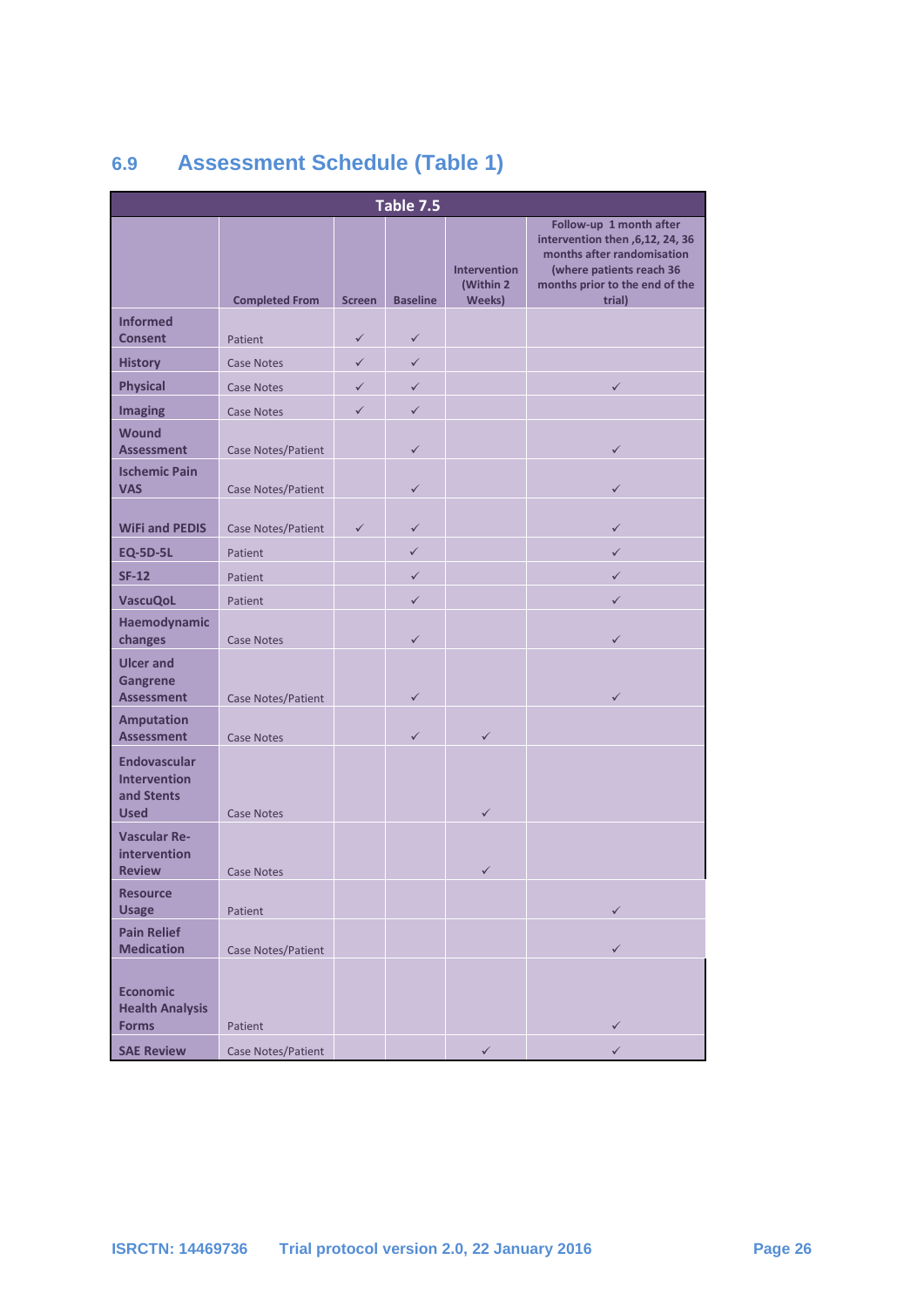# **7 Recording and Reporting of Adverse Events**

The collection and reporting of AEs and SAEs will be in accordance with GCP and the Research Governance Framework 2005.

Safety will be assessed continuously throughout the trial. Safety monitoring has been delegated by the Sponsor (University of Birmingham) to the BCTU. There are no Investigational Medicinal Products being used as part of BASIL-3 and all of the surgical techniques being tested in this trial are part of current UK 'standard of care'; therefore no (S)AEs are anticipated as a unique consequence of participation in BASIL-3.

In addition, at regular time points, the TSC and DMC will be provided with details of all SAEs.

# **7.1 Safety Reporting Procedures**

Due to the nature of the patient population, most of the AEs occurring in BASIL-3, whether serious or not, will be 'expected' in the sense that they are recognised and accepted complications / consequences of SLI, and the three revascularisation procedures.

Non-serious AEs will, therefore, be recorded in the medical records according to local practice and may be recorded on the specific relevant trial forms.

If any trial-related SAEs do occur they will require reporting on a trial-specific **SAE Form** and will follow the procedure/timeframes outlined in this section of the protocol.

### **7.2 AE Definition**

The AE definition for this trial is as below:

**AE:** Any untoward medical occurrence in a trial patient to whom a research treatment or procedure has been administered, including occurrences which are not necessarily caused by or related to that treatment or procedure.

# **7.3 SAE Definition and Reporting**

**SAE:** Any adverse event (as defined above) which:

- results in death;
- is life-threatening\*;
- requires hospitalisation\*\* or prolongation of existing hospitalisation;
- results in persistent or significant disability or incapacity; or
- or, is otherwise considered medically significant by the Investigator

.*\*The term "life-threatening" refers to an event in which the patient was at risk of death at the*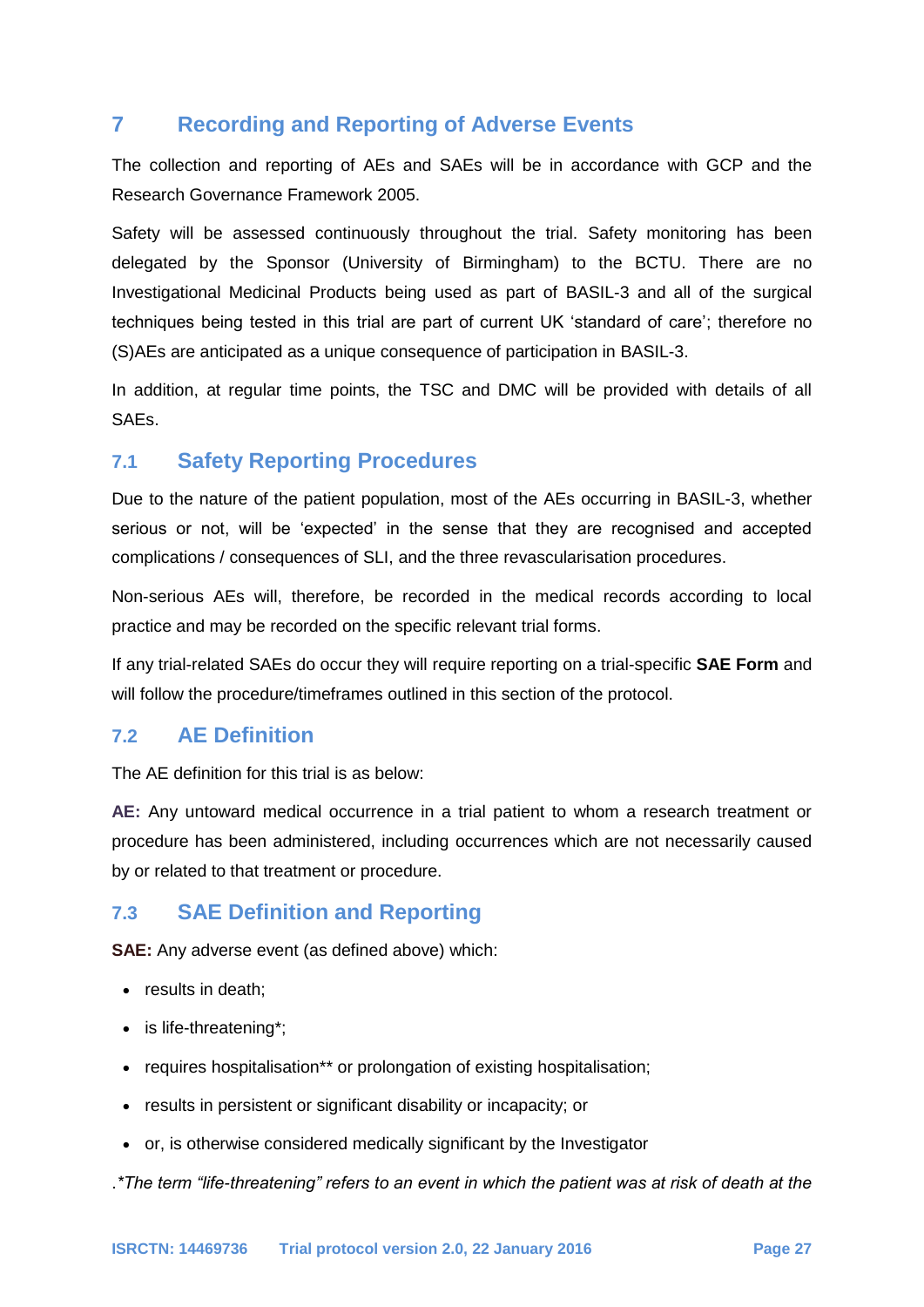*time of the event; it does not refer to an event which hypothetically might have caused death if it were more severe.*

*\*\* Patients must be formally admitted – waiting in outpatients or A&E does not constitute an SAE (even though this can sometimes be overnight). Similarly, planned hospitalisations that clearly are not related to the condition under investigationor hospitalisations/prolongation of hospitalisation due to social reasons should not be considered as SAEs.*

- *Hospitalisations that are brought forward due to worsening symptoms of SLI or in which patients are admitted for clinical observation of their SLI DO constitute SAEs.*
- *Hospitalisations for routine treatment or monitoring of the studied indication, not associated with any deterioration in condition are not considered SAEs*

Events identified as SAEs require completion of an **SAE form.**

# **7.4 Summary of Safety Reporting Procedure for BASIL-3**



### **7.5 Expected SAE/SAR**

The following SAEs are recognised and accepted complications / consequences of SLI and BET and therefore can be **excluded from expedited notification** during the course of the trial: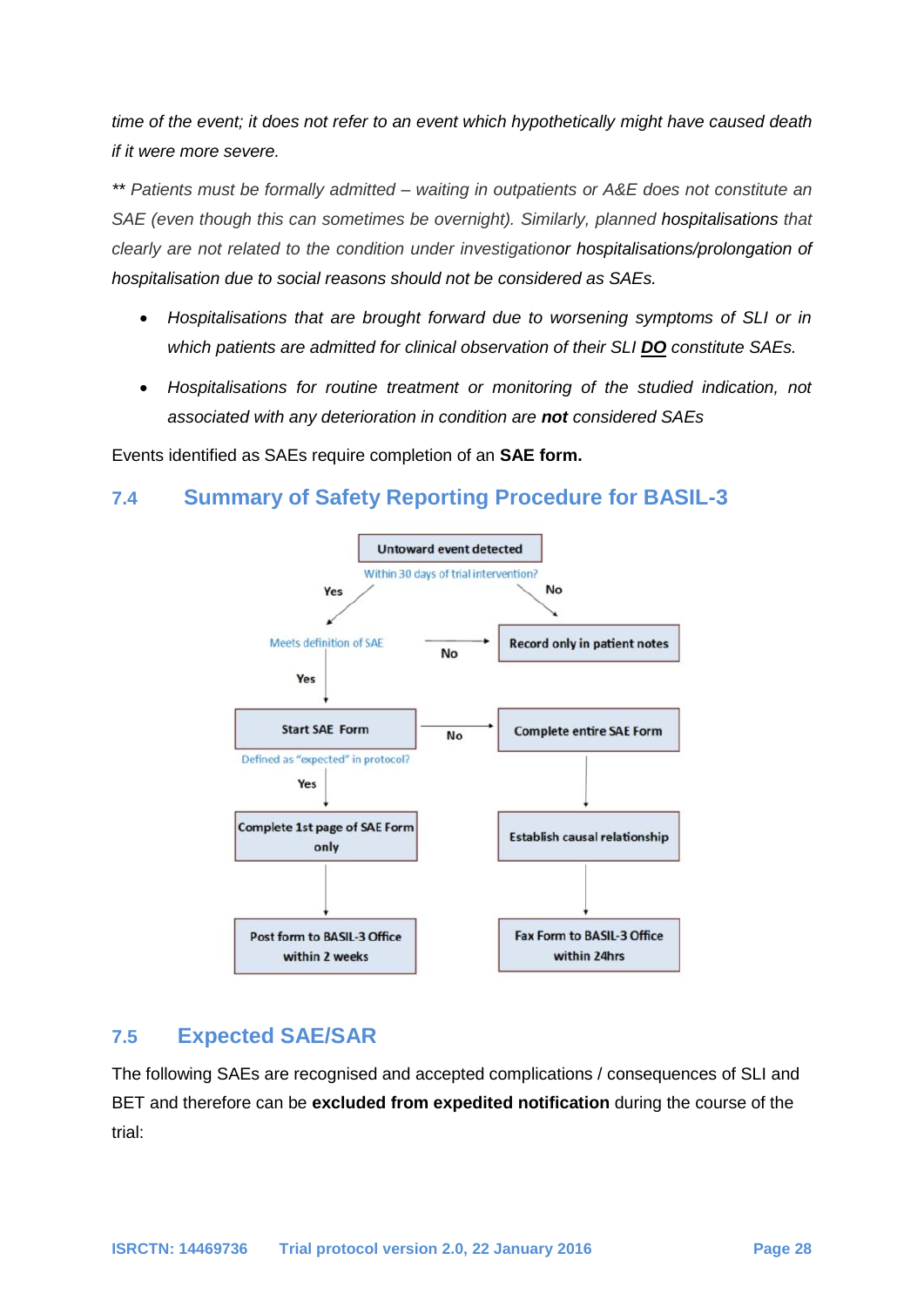Any events occurring more than 30 days after the trial intervention, unless of specific concern to the local clinical lead.

Any admissions to a hospital or other institution for general care, not associated with any deterioration in trial intervention-related symptoms

Expected complications of BET that do not require expedited notification are

- 1. Wound / puncture site: bleeding, infection, non-healing, debridement, haematoma, seroma, re-suturing, injection or repair of false aneurysm, requirement for further intervention
- 2. Graft / endovascular device: occlusion, infection
- 3. Cardiac: myocardial infarction, acute coronary syndrome, arrhythmia,
- 4. Neurological: stroke, transient ischaemic attack (TIA), amaurosis fugax
- 5. Lung: infection, pneumonia, pulmonary embolism, pneumothorax, requirement for ventilation, tracheostomy
- 6. Leg: deep vein thrombosis
- 7. Urological: urinary retention, urine infection, requirement for catheterisation
- 8. Bowel; bleeding, obstruction, ischaemia, formation of stoma

Events that meet the above trial definition of Expected SARs only require the first page of the SAE form to be completed. These should be sent to the BASIL-3 Trial Office as per any other CRF. ie within 2 weeks of completion.

These events should continue to be recorded in the medical records according to local practice and will still be collated by the BASIL-3 Trial Office but will not require evaluation by the CI. All SAEs will be followed up until the final outcome is determined (even if that continues after the end of the planned follow-up period).

Site Investigators should also notify their own institutions of any SAEs in accordance with their institutional policies

**Note:** the primary endpoint is AFS and, as such, both amputation and surgery-related deaths do not require reporting as expedited SAEs, the data will be collected via the appropriate CRFs.

#### **7.5.1 SAEs for Expedited Notification to the Trial Office**

SAEs that occur within 30 days of the trial intervention and which do not meet the criteria of 'expected', as above, will be notifiable to the BASIL-3 Trial Office via **SAE forms within 24hours of becoming aware of the event**. Unlike expected SAEs, the assessment of relatedness and expectedness to the trial intervention requires a clinical decision based on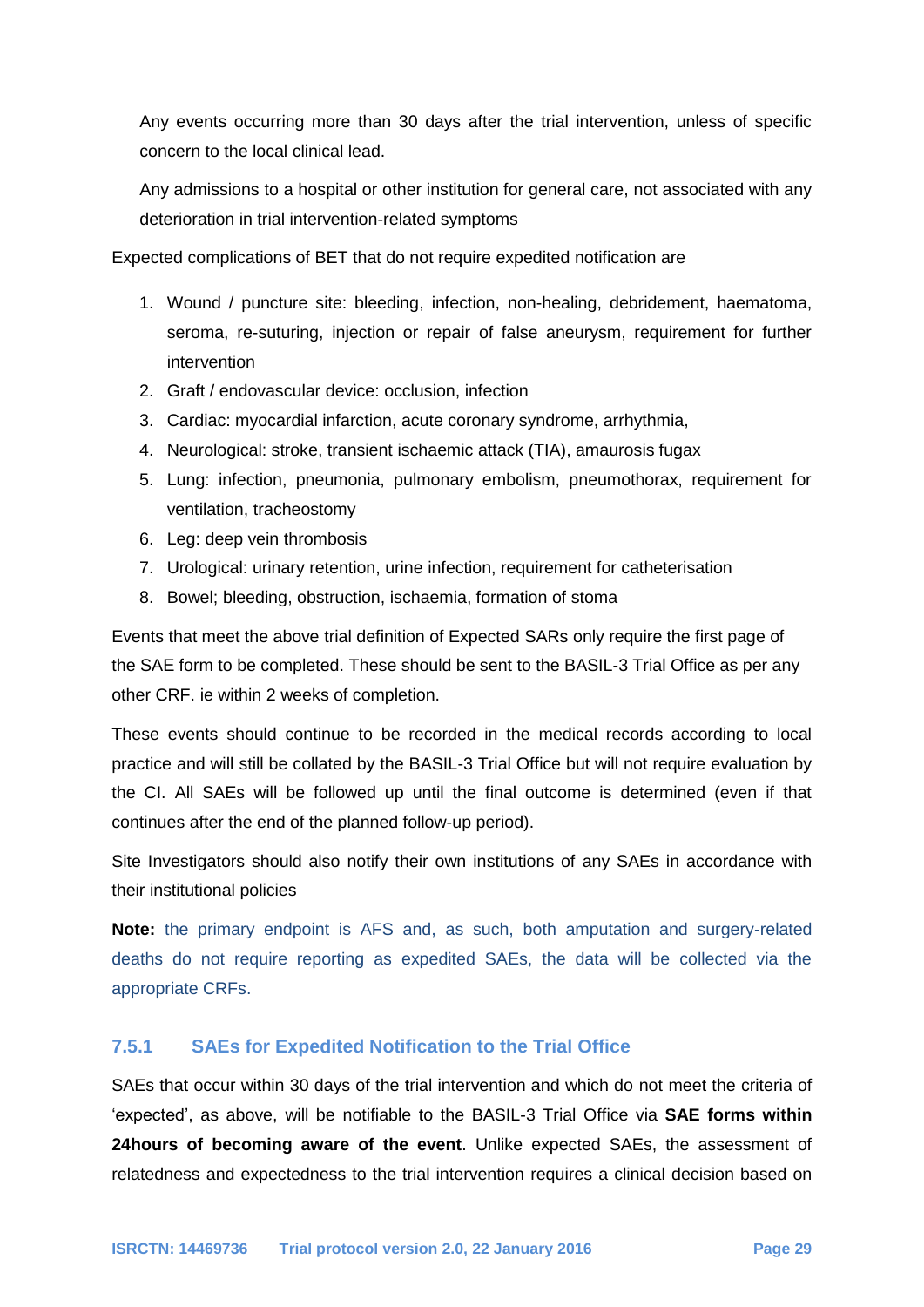all available information at the time and therefore requires the additional SAE pages to be completed.

Completed expedited SAE forms should be faxed to the BASIL-3 Trial Office on

#### **0121 415 9135**

The PI at each site will be required to respond to any related queries raised by the BASIL-3 Trial Office as soon as possible.

Expedited SAEs will immediately be referred to the CI or delegated deputy on receipt by the BASIL-3 Trial Office.

# **7.6 Expedited reporting to the Main Research Ethics Committee**

### 7.6.1 **Related and Unexpected SAEs**

SAEs categorised by a PI or the CI as both suspected to be related to trial participation and "unexpected" will be subject to expedited reporting to the MREC. The CI (or delegated deputy) will undertake urgent review of all such SAEs and may request further information immediately from the clinical team at site. The CI will not overrule the causality, expectedness or seriousness assessment given by the site PI but may add additional comment on these. Related and Unexpected SAEs will be reported to the MREC by the BASIL-3 Trial Office within 15 days after the Trial Office has been notified. The BASIL-3 Trial Office (on behalf of the CI) will inform all PIs of relevant information about SAEs that could adversely affect the safety of participants.

#### **7.6.2 Annual Progress Reports**

An annual progress report will be submitted to the MREC within 30 days of the anniversary date on which the favourable opinion was given, and annually until the trial is declared ended.

# **7.7 Reporting Urgent Safety Measures**

If any urgent safety measures are taken, the CI / BCTU shall immediately, and in any event no later than 3 days from the date the measures are taken, give written notice to the MREC of the measures taken and the circumstances giving rise to those measures.

### **7.8 Notification of Serious Breaches of GCP and/or the Protocol**

A "serious breach" is a breach which is likely to effect to a significant degree: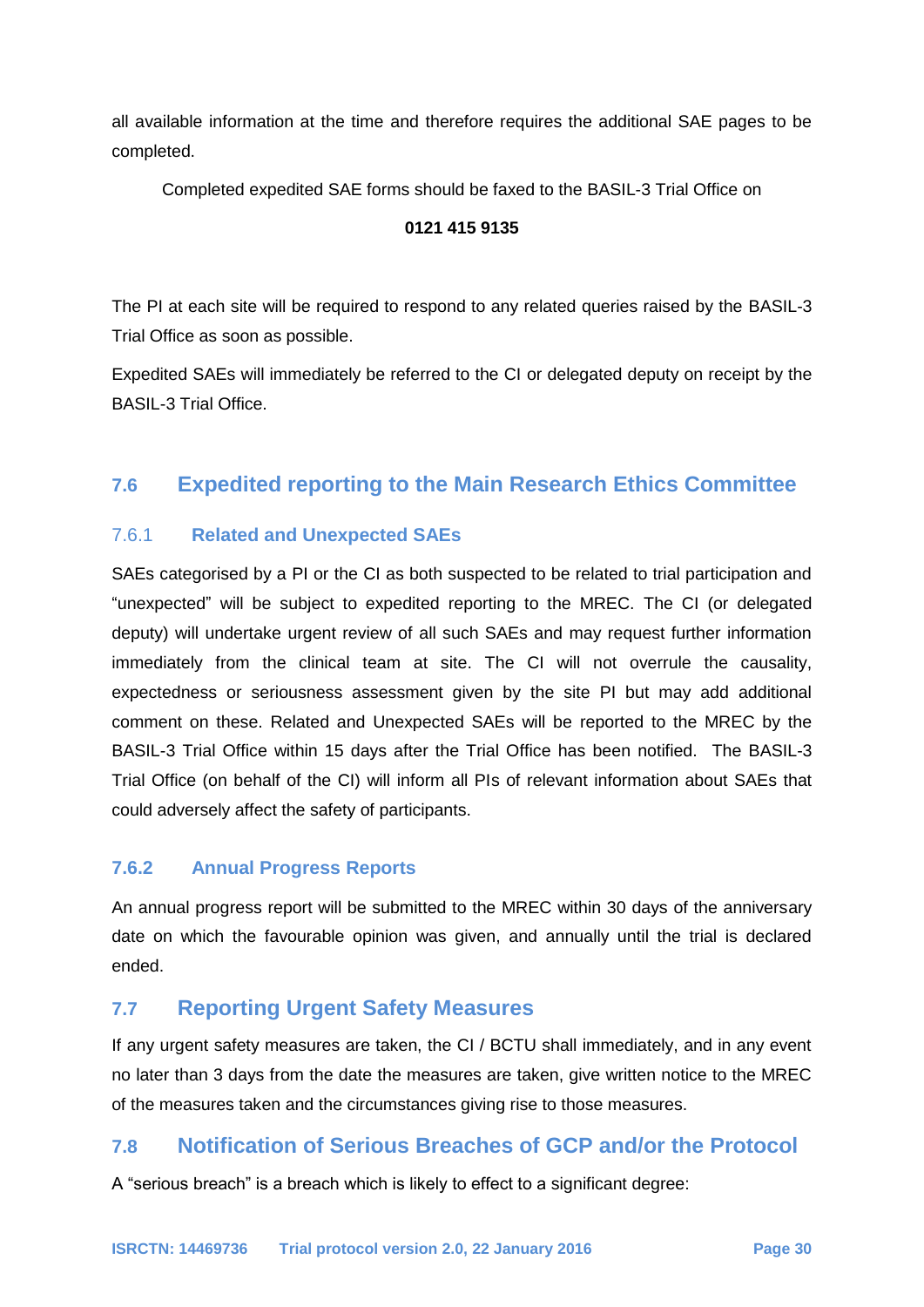- the safety or physical or mental integrity of the participants of the trial; or
- $\bullet$  the scientific value of the trial.

The BCTU on behalf of the Co-Sponsors shall notify the MREC in writing of any serious breach of:

- the conditions and principles of GCP in connection with the trial; or
- the protocol relating to the trial, as amended from time to time, within 7 days of becoming aware of that breach.

The Sponsor will be notified immediately of any case where the above definition applies during the trial conduct phase.

# **8 Data Management and Quality Assurance**

## **8.1 Confidentiality**

All data will be handled in accordance with the UK Data Protection Act 1998. CRFs, other than the **Patient Contact Form** (where applicable) and **Consent Form**, will not bear the participant's name. For all other forms the participant's initials, date of birth and trial number, will be used for identification.

### **8.2 Data Collection**

The BASIL-3 patient population is likely, in the main, to be both elderly and infirm. Thus, all outcome assessments will be completed with assistance from the RN and, as far as possible at pre-arranged, clinically indicated, hospital visits. Outcomes will be assessed at baseline, 1 month after intervention then 6, 12, 24, and up to 36 months after randomisation as outlined in Tables 1& 2.

The primary outcome will be collected at the end of the trial where this is beyond 24 months. Where possible, outcome data will be extracted from patient case notes and care records.

Outcomes will be collected by RNs and entered either onto paper CRFs, or directly into the online trial database via [https://www.trials.bham.ac.uk/basil3.](https://www.trials.bham.ac.uk/basil3) Authorised staff at participating sites will require an individual secure login username and password to access this online data entry system.

If data are being collected on paper CRFs, these must be completed, signed/dated and returned to the BASIL-3 Trial Office by the PI or an authorised member of the site research team (as delegated on the **BASIL-3 Trial Signature & Delegation Log**) within the timeframe listed in the table above. Entries on paper CRFs should be made in ballpoint pen, in black ink, and must be legible. Any errors should be crossed out with a single stroke, the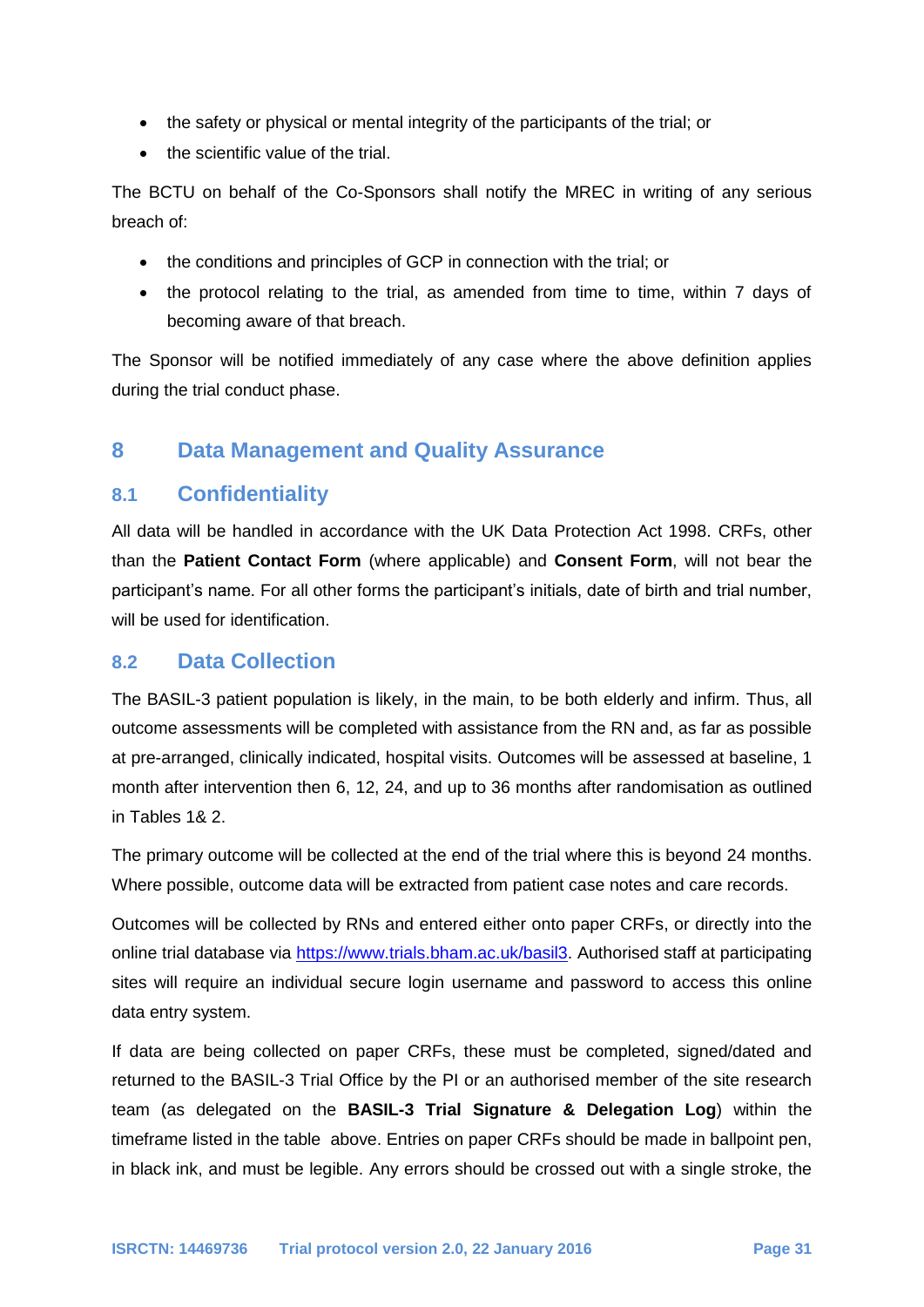correction inserted and the change initialled and dated. If it is not obvious why a change has been made, an explanation should be written next to the change. Data reported on each CRF should be consistent with the source data or the discrepancies should be explained. If information is not known, this must be clearly indicated on the CRF. All sections should be completed; all missing and ambiguous data will be queried. In all cases it remains the responsibility of the PI to ensure that the CRF has been completed correctly and that the data are accurate.

The CRFs will comprise, but will not necessarily be limited to, the following forms:

| <b>Form Name</b>                         | <b>Schedule for Submission</b>                                                 |  |  |
|------------------------------------------|--------------------------------------------------------------------------------|--|--|
| <b>Screening Log</b>                     | Monthly                                                                        |  |  |
| <b>Randomisation Form</b>                | <b>Collected at Randomisation</b>                                              |  |  |
| <b>Baseline Clinical Assessment Form</b> | <b>Collected at Randomisation</b>                                              |  |  |
| <b>Baseline Medical Assessment Form</b>  | <b>Collected at Randomisation</b>                                              |  |  |
| In-patient Form                          | Where applicable, asap after each hospitalisation                              |  |  |
| <b>BET Summary Form</b>                  | Where applicable, asap after each intervention                                 |  |  |
| <b>BET Segmental Form</b>                | Number of forms to match that indicated on the above. Returned as<br>per above |  |  |
| <b>Surgical Bypass Form</b>              | Where applicable, asap after each intervention                                 |  |  |
| Non-Bypass Surgical Form                 | Where applicable, asap after each intervention                                 |  |  |
| <b>Amputation Form</b>                   | Where applicable, asap after each intervention                                 |  |  |
| Follow-up Form                           | Asap after each follow-up assessment timepoint                                 |  |  |
| <b>HRQL Booklets</b>                     | Asap after each follow-up assessment timepoint                                 |  |  |
| PEDIS Form                               | Asap after each follow-up assessment timepoint, where applicable               |  |  |
| <b>WIFI Form</b>                         | Asap after each follow-up assessment timepoint, where applicable               |  |  |
| Exit Form                                | Where applicable, asap after knowledge of exit                                 |  |  |
| Non-Expedited SAE Form                   | Asap upon knowledge of event                                                   |  |  |
| <b>Expedited SAE Form</b>                | Faxed within 24hrs of research staff becoming aware of the event               |  |  |

#### **Table 2: Form Table**

The design of CRFs may be amended by the BASIL-3 Trial Office, as appropriate, throughout the duration of the trial. Whilst this will not constitute a protocol amendment, new versions of the CRFs must be implemented by participating sites immediately on receipt.

# **9 Archiving**

Archiving will be authorised by the BCTU on behalf of the Sponsor following submission of the end of trial report. PIs are responsible for the secure archiving of essential trial documents (for their site) as per their NHS Trust policy. All essential documents will be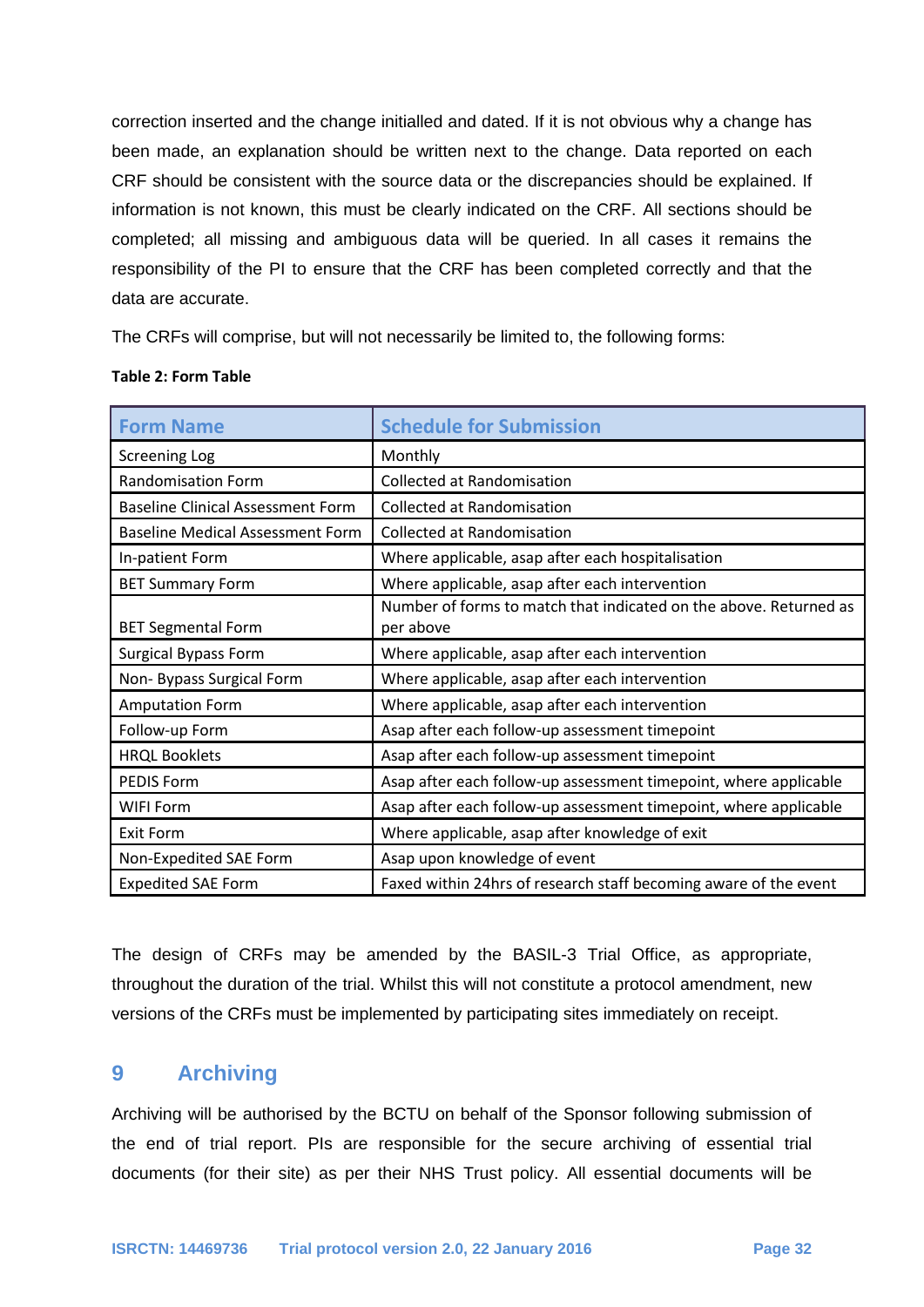archived for a minimum of 5 years after completion of trial. Destruction of essential documents will require authorisation from the BCTU on behalf of the Sponsor.

# **10 Statistical Considerations**

#### **10.1 Outcome Measures**

These have been described above at Sections 3.2 and 3.3.

### **10.2 Sample Size and Recruitment**

The sample size for this trial was computed based on a time-to-event analysis making two key comparisons between standard care and the new treatments (PBA+/-BMS vs. DES; and PBA+/-BMS vs. DCB+/-BMS). To maintain an overall 5% Type I error rate, each comparison will be tested at a significance level of 2.5% to account for the increase in the risk of type I error associated with making two key comparisons. The total trial duration is 5 years with 3 years recruitment (20% of participants are to be recruited in Year 1, and 40% in Years 2 and 3 respectively) and two-years of follow-up resulting in a mean follow-up of 3.3 years per patient. The study will be closed and analysis for the primary outcome undertaken two-years after completion of recruitment.

The sample size calculation is based on estimated event rates in the PBA+/-BMS arm taken from the angioplasty arm of the original BASIL-1 trial (observed to be 0.70, 0.64, 0.52, 0.46 and 0.36 at the end of Years 1-5 respectively). The study is powered at 90% to detect a hazard ratio of 0.60 for both comparisons reducing the risk of the primary outcome (AFS). Across the three arms, a total of 342 events would be required to detect a hazard ratio of 0.60 (equivalent to an absolute difference in AFS of 13% at Year 2) at the 2.5% significance level. Conservatively, allowing for 5% drop-out for the primary outcome (equivalent to 1% drop out in each year for 5 years) a total of 861 participants are required.

The sample size calculation was computed using the Stata "artsurv" programme (version 1.0.7) designed to calculate sample size and power for complex trial designs with a time-toevent outcome [7, 8, 9].

The analysis will be undertaken according to ITT principles, comparing groupings according to their allocated first procedure, regardless of compliance and subsequent procedures. As the pattern of repeat and cross-over procedures is likely to be multiple and complex, these will be measured as outcomes and no attempt will be made to adjust for them.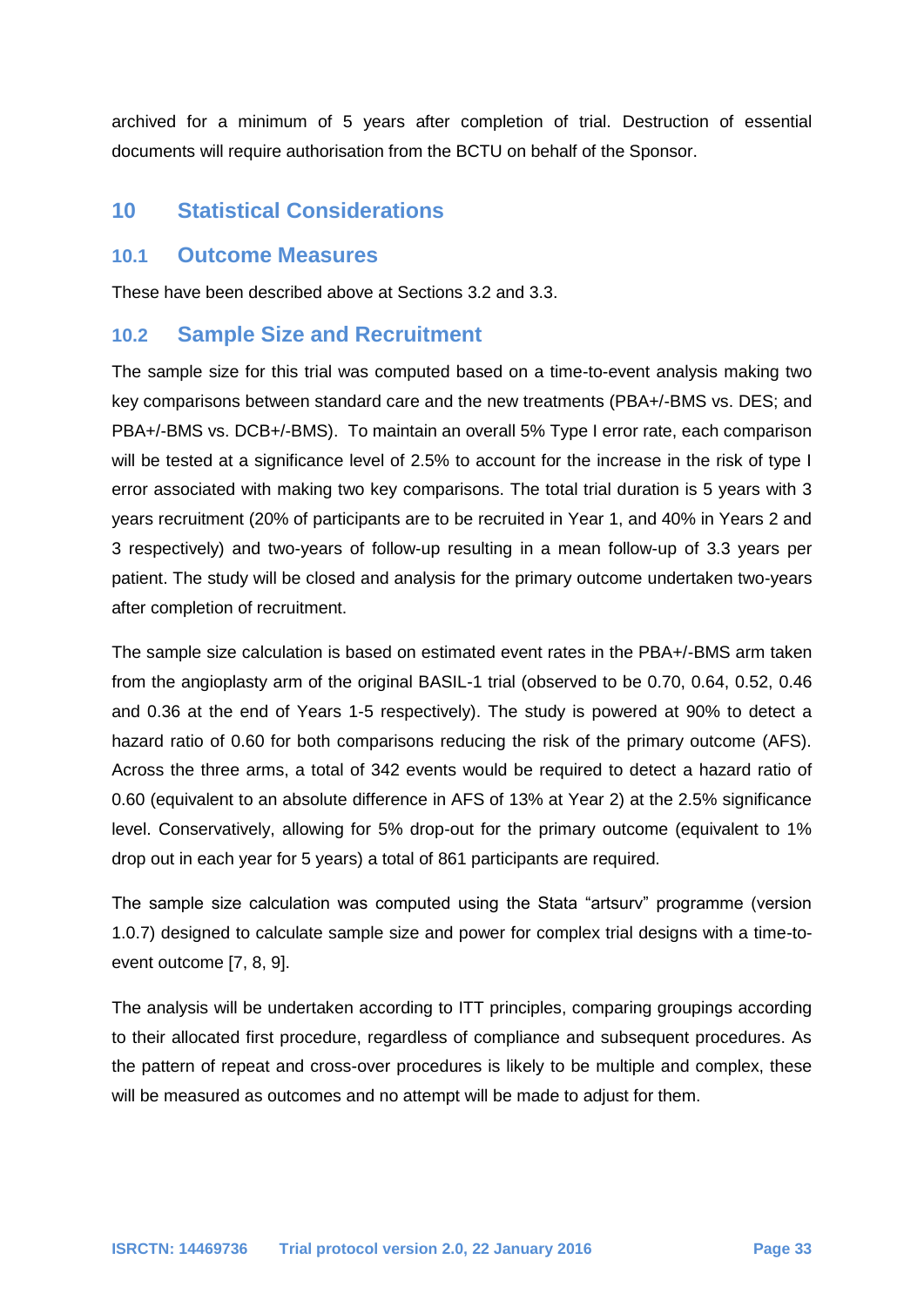### **10.3 Statistical Analysis**

A separate **Statistical Analysis Plan** for the BASIL-3 trial provides a detailed description of the planned statistical analyses. A brief outline of these analyses is given below.

#### **10.3.1 Primary Outcome Analysis**

Differences in the primary outcome (AFS) will be assessed by comparing time from randomisation to major limb amputation or death from any cause between randomised groups, assessed up until the end of the follow-up period, which will be between 24 and 60 months.

The primary unadjusted analysis will use Kaplan-Meier plots and test the difference between groups using the log-rank test. Data will be censored when individuals reach the end of follow-up or are lost to follow-up before incurring the primary outcome. Further analysis of the primary outcome will involve fitting flexible parametric survival models to estimate both the relative and absolute differences in the hazard of the primary outcome, to model the underlying differences in hazard, and to allow for non-proportional hazards. Addition of covariates to this model will allow adjustment for any baseline differences, and the addition of their interactions with the treatment allocation variable will test for subgroup effects. These models will allow examination of differences in effect for short, medium and longer term follow-up. The primary analysis of AFS will be undertaken on an ITT basis according to allocated first intervention, regardless of whether the intervention was delivered and whether repeat and cross-over interventions were subsequently undertaken.

#### **10.3.2 Secondary Outcome Analysis**

Secondary outcome measures that are based on a continuous scale (pain VAS, EQ-5D-5L, etc.) will be analysed using a repeated measures, multilevel model to examine any differential effect over time. Where necessary, data transformations will be made to fulfil modelling assumptions. Treatment effects from the repeated measures model will be reported at the 1 month, 12 month, and 'end of follow-up' time-points.

Other outcome measures will be explored using standard methods (Fisher's Exact Test for dichotomous outcomes, log-rank test for time to event data) and will also be reported at 1 month, 12 months, and at the end of follow-up.

The analysis will be undertaken according to the ITT principle, comparing groupings according to their first allocated procedure, regardless of compliance and subsequent procedures. As the pattern of repeat and cross-over procedures is likely to be multiple and complex, these will be measured as outcomes and no attempt will be made to adjust for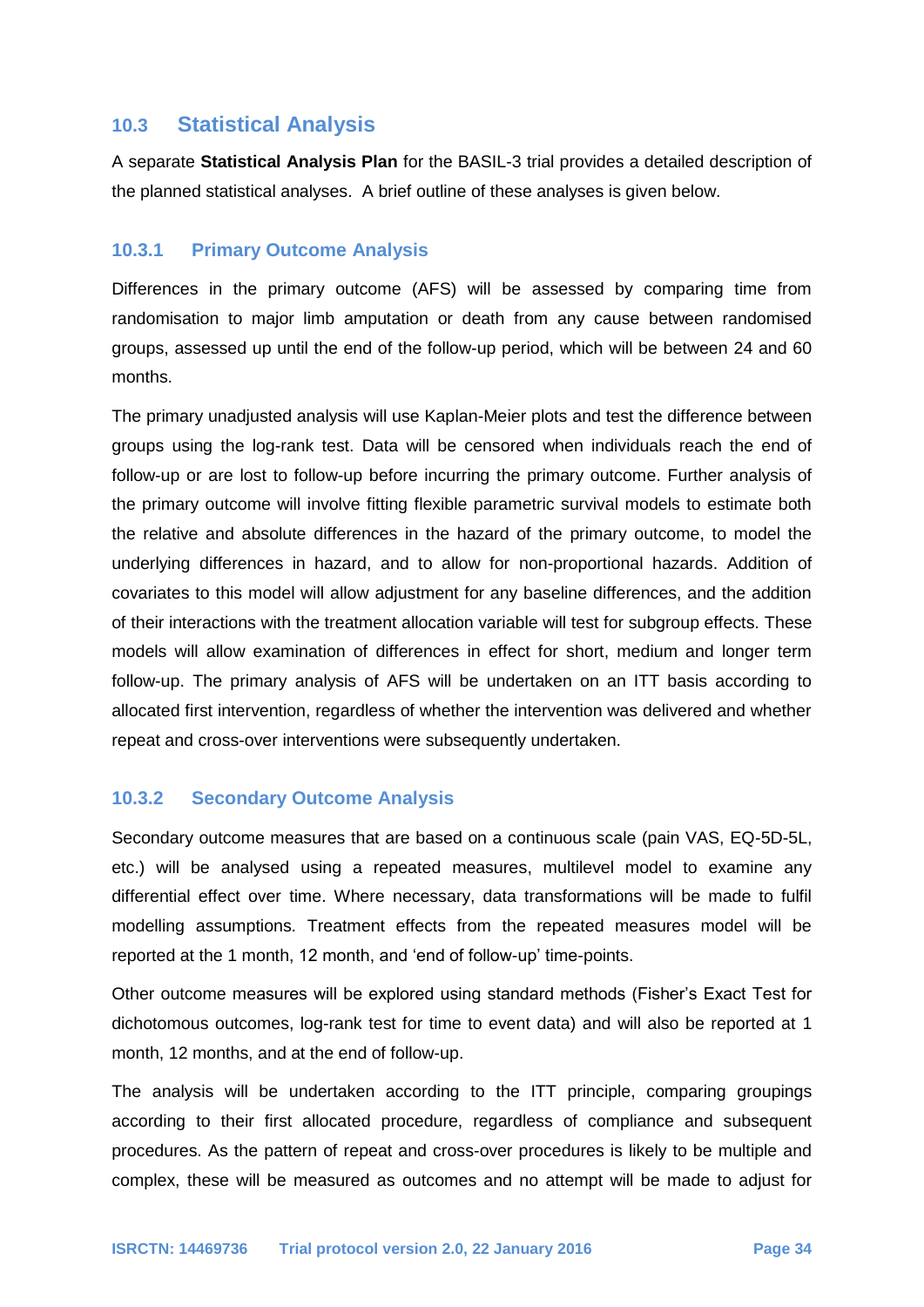them. Effect sizes will be presented as point estimates, 95% confidence intervals and associated p-values.

#### **10.3.3 Repeat and Cross-over Interventions**

Further intervention is possible in all arms of the trial, even when the trial endovascular intervention has been successful. This may either be with the same endovascular intervention (re-intervention), one of the alternative endovascular interventions (endovascular cross-over intervention) or surgical intervention (surgical crossover intervention), each of which may be repeated more than once.

Based on clinical experience, and data from the original BASIL-1 trial, we anticipate that further intervention:

- will be required in up to 20% of participants
- is most likely to be required within 12 months of randomisation

The decision to undertake further interventions, and nature of those interventions, depends upon the individual patient's clinical and disease pattern characteristics and will be left to the discretion of the responsible consultant VS and IR. During the trial we will collect data on all further interventions. As in BASIL-1, we will specifically examine whether the failed trial vascular intervention appears to impact negatively upon the success of subsequent vascular interventions.

The trial addresses the question of the choice of the *first* revascularisation strategy. This is answered by the planned ITT analysis for the primary outcome, where participants are analysed according to the *first* intervention they were allocated to, regardless of subsequent interventions received, or whether they actually receive the allocated intervention (a small proportion may not receive their allocated intervention).

Like BASIL-1 and BASIL-2, BASIL-3 focuses on addressing the important pragmatic question faced by VS and IR in selecting which revascularisation strategy to recommend to patients and their families *first*. In a secondary analysis we will compare re-intervention rates between groups (the trial is powered at 90% to detect a two-fold difference of 10% vs. 20%), measure resource usage associated with re-intervention, and assess HRQL throughout the patient journey.

All of these metrics will capture the impact of failure of the first procedure and the need for subsequent re- and cross-over intervention(s). In this way, we will be able to assess how any substantial difference in re- and cross-over intervention rates between the groups adversely or beneficially impacts on AFS and HRQL.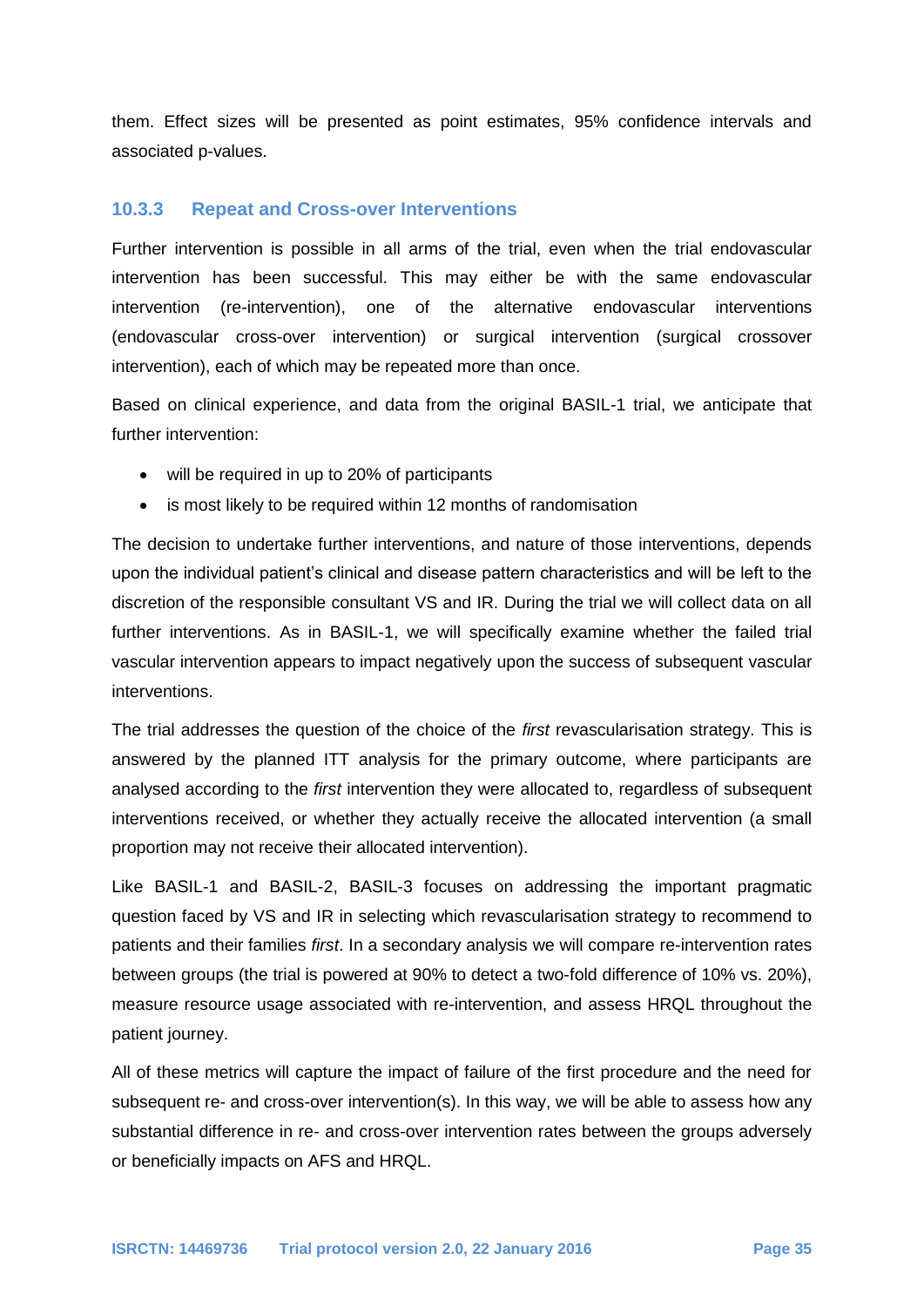#### **10.3.4 Planned Sub-group and Additional Analysis**

Variation in the treatment effect between subgroups will be limited to pre-specified variables and investigated using appropriate tests for interaction in survival and repeated measures models. Variables likely to be considered will include, but will not necessarily be restricted to, ischaemic rest / night only vs. tissue loss, or both rest pain and tissue loss, presence of DM, and presence of CKD (some of which will also be contained within the minimisation algorithm).

#### **10.3.5 Pilot Phase**

The pilot phase will comprise the first year of recruitment, commencing after the 6 months set up phase. After the first year of recruitment we aim to assess overall recruitment, retention, patient burden and completeness of HRQL data. If HRQL data completeness is low, and the portfolio of HRQL instruments appears to be a burden to patients, then use of the ICECAP-O and HADS instruments will be discontinued.

To achieve the calculated sample size of 861 patients over 3 years, we anticipate needing to open approximately 50 centres, 20 centres in the first year and the remainder subsequently. We would expect recruitment rates to increase during the period of the trial. We propose the following criteria for questioning the continuation of the study after one year:

- less than 15 centres open
- less than 2/3 of open centres are recruiting
- less than 100 patients have been randomised
- less than 80% of patients have received their allocated treatment

#### **10.3.6 Interim Analysis**

After the first year we aim to assess recruitment, retention, patient burden and completeness of HRQL data.

A full efficacy and safety analysis report will be reviewed by the DMEC on an annual basis or more frequently if required by the DMEC or Trial Management Committee. The DMEC will outline and agree the stopping rules for the trial which will be documented in the DMEC charter. It is likely that the Haybittle-Peto boundary will be used. This approach states that if an interim analysis of the primary outcome shows, with p-value less than 0.001, that the treatments are different, then the trial should be stopped early. This Haybittle-Peto approach will be used as stopping guide, alongside data on important secondary endpoints and all other relevant evidence. A DMEC report and charter outlining the terms of reference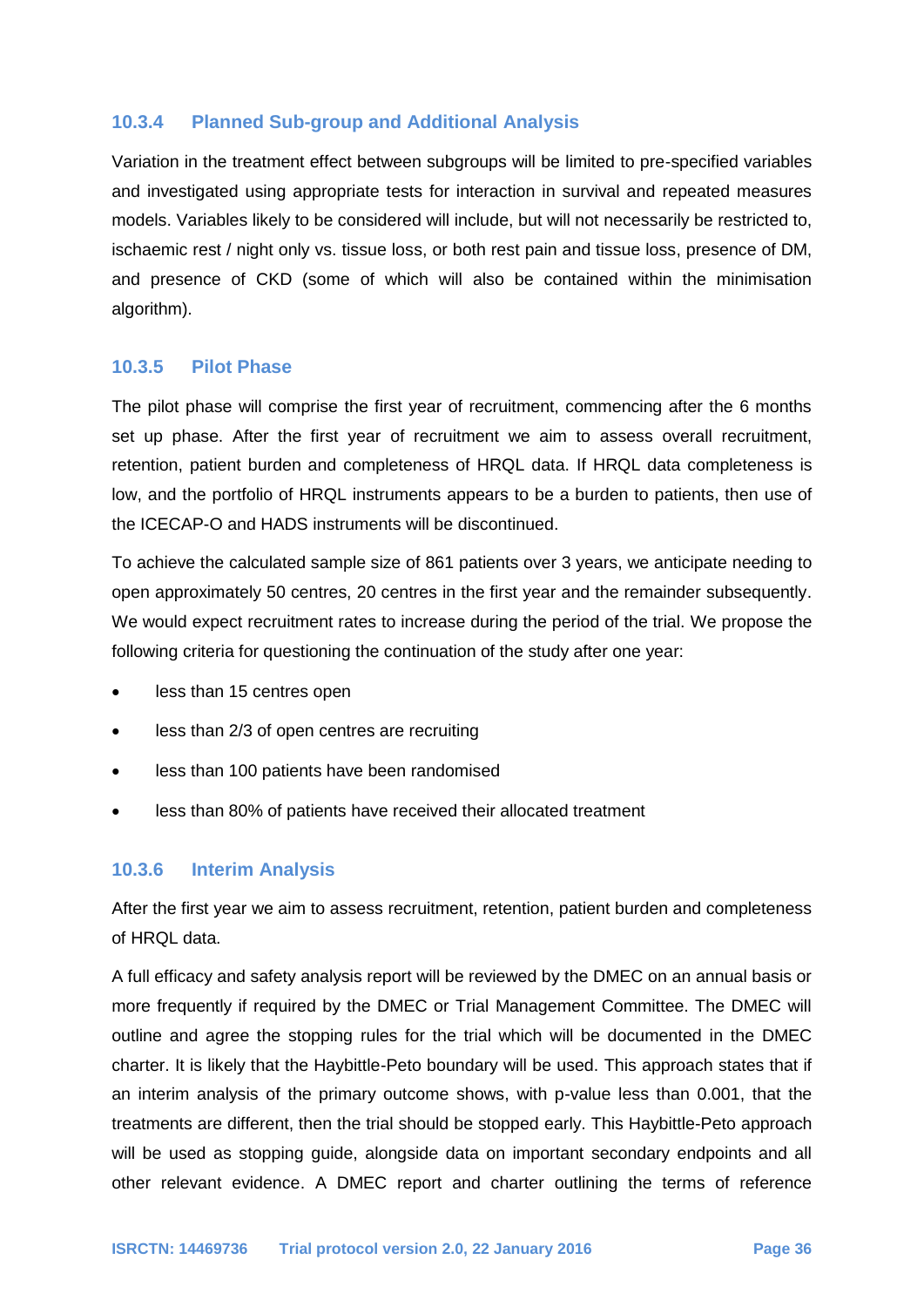(including information on stopping rules) will be agreed with the DMEC. The report will specify which endpoints are to be included in the reports to the Trial Steering Committee.

### **10.3.7 Final Analysis**

The final analysis for the BASIL-3 trial will occur once the last randomised patient reaches the 24 months follow-up assessment.

# **11 Health Economic Analysis**

There is considerable uncertainty around the cost-effectiveness of drug-eluting endovascular revascularisation devices. Determining the most cost-effective revascularisation strategy will enable the NHS to ensure that the care provided care represents the most appropriate use of public resources.

The economic analysis will comprise two components: a 'within-study' analysis, based on data obtained within the study, and, conditionally on the availability of relevant data, a 'model-based' analysis, which will extrapolate and compare costs and effects likely to accrue beyond the study follow-up period.

Results of the analysis will be presented in terms of cost per year of AFS and cost per additional QALY gained. In line with existing recommendations, the base-case analysis will adopt a health care system (payer's) perspective by considering costs incurred by the NHS and personal social services **[10]**. If plausible, additional analyses will be undertaken from a wider societal perspective, by considering private (patient-incurred) and productivity costs. Costs and benefits accruing in the future will be discounted to reflect the impact of positive time preference.

### **11.1 Within Study Analysis**

The 'within-study' analysis will determine the cost-effectiveness of the trial mandated interventions on the basis of the patient-level data obtained during the study period.

### **11.2 Resource Use and Costs**

Data collection will be carried out prospectively for all trial participants so that a stochastic cost analysis can be undertaken. Data will be collected on:

(a) procedure-related resource use for the primary interventions and any secondary procedures, including amputations;

- (b) hospital stay associated with each procedure;
- (c) resource use and hospital stay due to readmissions and serious adverse events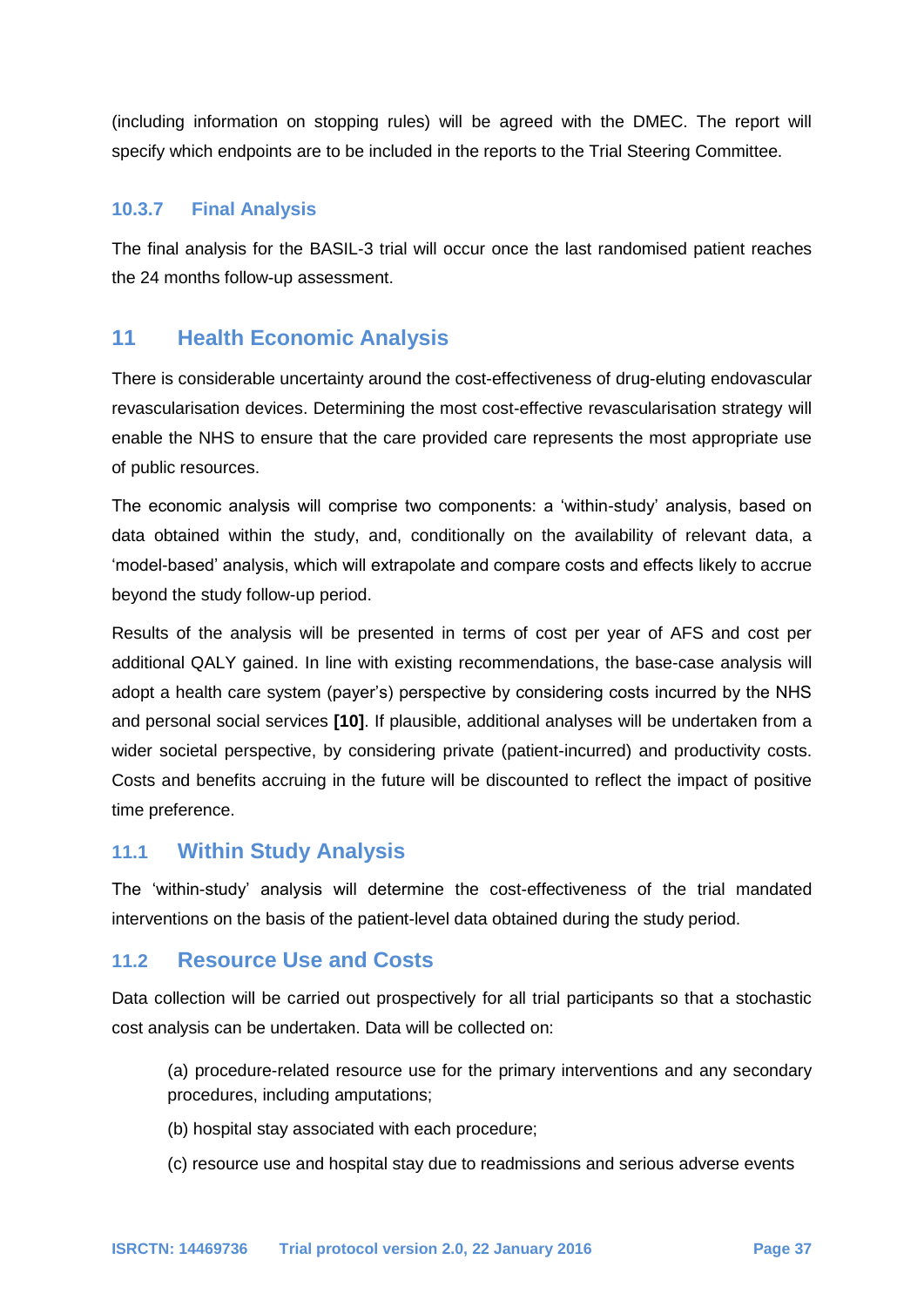(d) any day-case admissions, out-patient visits and appointments with general practitioners and nurses

In order to consider the wider cost implications of the interventions to patients, a tailored resource use questionnaire will be administered to all trial patients at the suggested timepoints. The questionnaire will contain questions to determine out of pocket expenses incurred (e.g. transport costs) when attending for treatment, as well as private costs including time lost from work. To obtain a total per-patient cost, resource use will be weighted by unit cost values taken from up-to-date national sources and tariffs, including the Unit Cost of Health and Social Care report **[11]**, the British National Formulary **[12]** and the NHS Reference Cost Schedules **[13]**.

#### **11.3 Outcomes**

HRQL will be derived from the latest, EQ-5D-5L instrument as well as by means of the EQ-5D VAS which records the patient's self-rated HRQL on a range from 0 to 100. Each patient's health status descriptions obtained from the EQ-5D-5L will be translated into a single, preference-based (utility) index using a UK specific value set **[14]**. QALYs will be calculated as the area under the curve connecting utility scores reported at different time points from baseline to month 36 after randomisation. Deceased patients will be allocated a utility of zero from the date of death. In addition to EQ-5D-5L, patients' HRQL will be measured through the Short Form 12 (SF-12) **[15]**. Responses to SF-12 will be converted into single preference-based index values, and subsequently into QALYs, by using the SF-6D classification system **[16]**. The ICECAP-O is developed with a view to measuring wellbeing and capabilities in older people, and comprises five attributes (attachment, security, role, enjoyment and control) **[17,18]**. As explained above, the assessment of patient burden and completeness planned for year 1 of the study will determine whether the ICECAP-O should continue to be administered (see 10.3.6. Interim analysis). The time points at which quality of life instruments will be collected are: baseline, 1 month after intervention and months, 6, 12, 24, and 36 after randomisation.

#### **11.4 Analysis**

The analysis will be conducted on an ITT basis. Missing data will be accounted for by using appropriate techniques, such as multiple imputation, depending on the extent and type of missing items **[19]**. As the distribution of costs is usually skewed by the existence of patients with very high costs, mean per-patient cost will be given alongside confidence intervals obtained through non-parametric bootstrap methods **[20]**. Incremental analysis will be undertaken to calculate the difference in costs and the difference in benefits between the two revascularisation strategies. Results will be presented in the form of incremental cost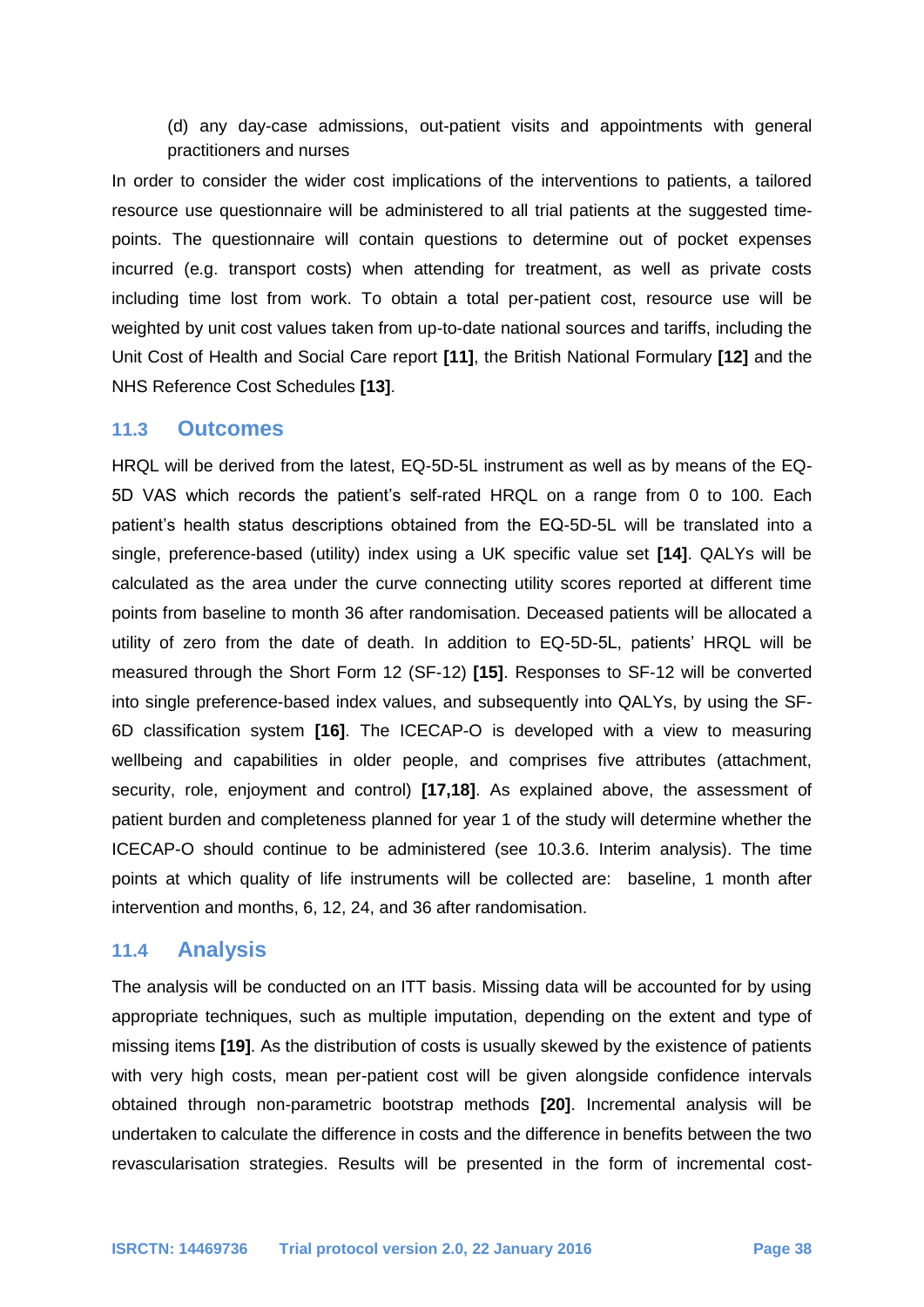effectiveness ratios (ICER), reflecting the extra cost for an additional unit of outcome. To account for the inherent uncertainty due to sampling variation, the joint distribution of differences in cost and effect (QALYs) will be derived by carrying out a large number of nonparametric bootstrap simulations **[21]**. The simulated cost and effect pairs will be depicted on a cost-effectiveness plane and will be plotted as cost-effectiveness acceptability curves (CEACs). CEACs show the probability of each of the revascularisation interventions being cost-effective across a range of possible values of 'willingness to pay' for an additional QALY **[22]**.

# **11.5 Model Based Analysis**

In addition to the 'within-trial' evaluation, a 'model-based' analysis will be conducted to consider costs and benefits likely to accrue over the patients' lifetime. A decision analytic model will be built to serve as a framework for quantifying long-term costs and outcomes.

The model will be populated with data from various sources, including patient-level data obtained from the trial, supplemented by evidence from the preceding BASIL trial(s) and information from a pragmatic literature review.

Relevant data required for the model will include:

- the probability of a patient requiring a limb amputation
- the cost and resource use associated with post-treatment care
- the cost and resources use associated with care received after amputation
- estimates of the quality of life after amputation

Given the time horizons being considered, much of the data on costs (and benefits) will be incurred (and experienced) in future years. Using discounting, adjustments will be made to reflect this differential timing. Both deterministic and probabilistic sensitivity analyses will be undertaken to explore the robustness of the obtained results to sample variability and plausible variations in key assumptions and employed analytical methods **[23]**. The broader issue of the generalizability of the results will also be considered.

If appropriate, value of information analysis (expected value of perfect and parameter information) **[24]** will be also conducted to infer the benefits from obtaining further information for all or a subset of the parameters affecting the choice of treatments.

# **12 End of Trial**

For the purposes of MREC approval, the study end date is deemed to be the date of last data capture.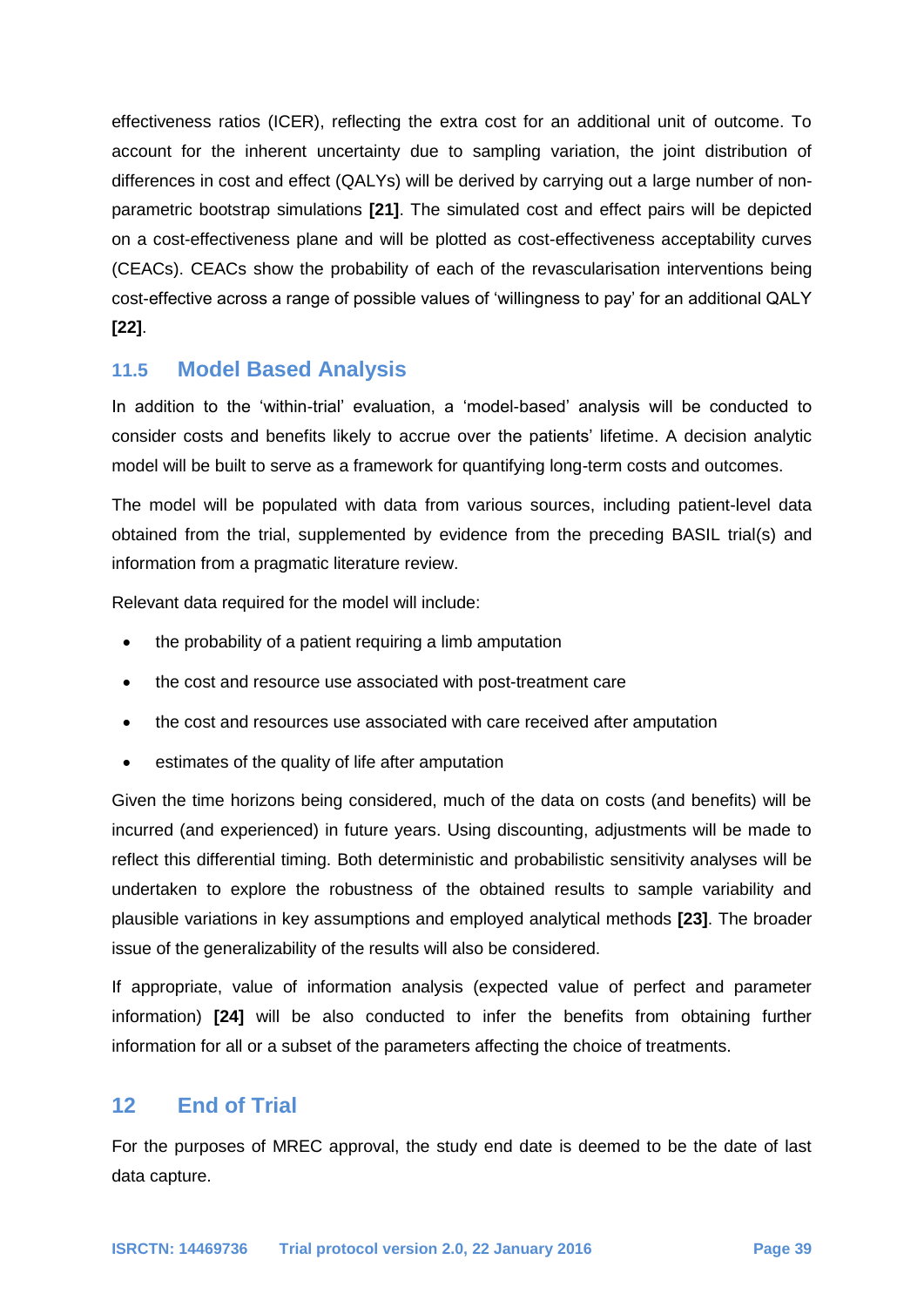# **13 Direct Access to Source Data**

The investigator(s)/institution(s) will permit trial-related monitoring, audits and MREC review, providing direct access to source data/documents.

Trial participants will be informed of this during the informed consent discussion and will consent to provide access to their medical notes.

### **14 Ethics**

The Sponsor will ensure that the trial protocol, PIS, consent form, GP letter and submitted supporting documents have been approved by the MREC, prior to any participant recruitment. The protocol, and all substantial amendments, will be documented and submitted for ethical approval prior to implementation. Before a site can enrol participants into the trial, the PI or designee must apply for and be granted NHS permission from their Trust (R&D). It is the responsibility of the PI (or designee) at each site to ensure that all subsequent amendments gain the necessary approval. This does not affect the individual clinician's responsibility to take immediate action if thought necessary to protect the health and interest of individual participants. Within 90 days after the end of the trial, the CI/Sponsor will ensure that the MREC is notified that the trial has finished. If the trial is terminated prematurely, those reports will be made within 15 days after the end of the trial. The CI will supply the Sponsor with a summary report of the clinical trial, which will then be submitted to the MREC within one year after the end of the trial.

# **15 Monitoring Requirement for the Trial**

Monitoring of BASIL-3 will ensure compliance with GCP. A risk proportionate approach to the initiation, management and monitoring of BASIL-3 will be adopted and outlined in the trial-specific risk assessment.

# **16 Oversight Committees**

#### **16.1 TMG**

The TMG will comprise the CI, other lead investigators (clinical and nonclinical) and members of the BCTU. The TMG will be responsible for the day-to-day running and management of BASIL-3. It will convene at least once a month, and more frequently when required.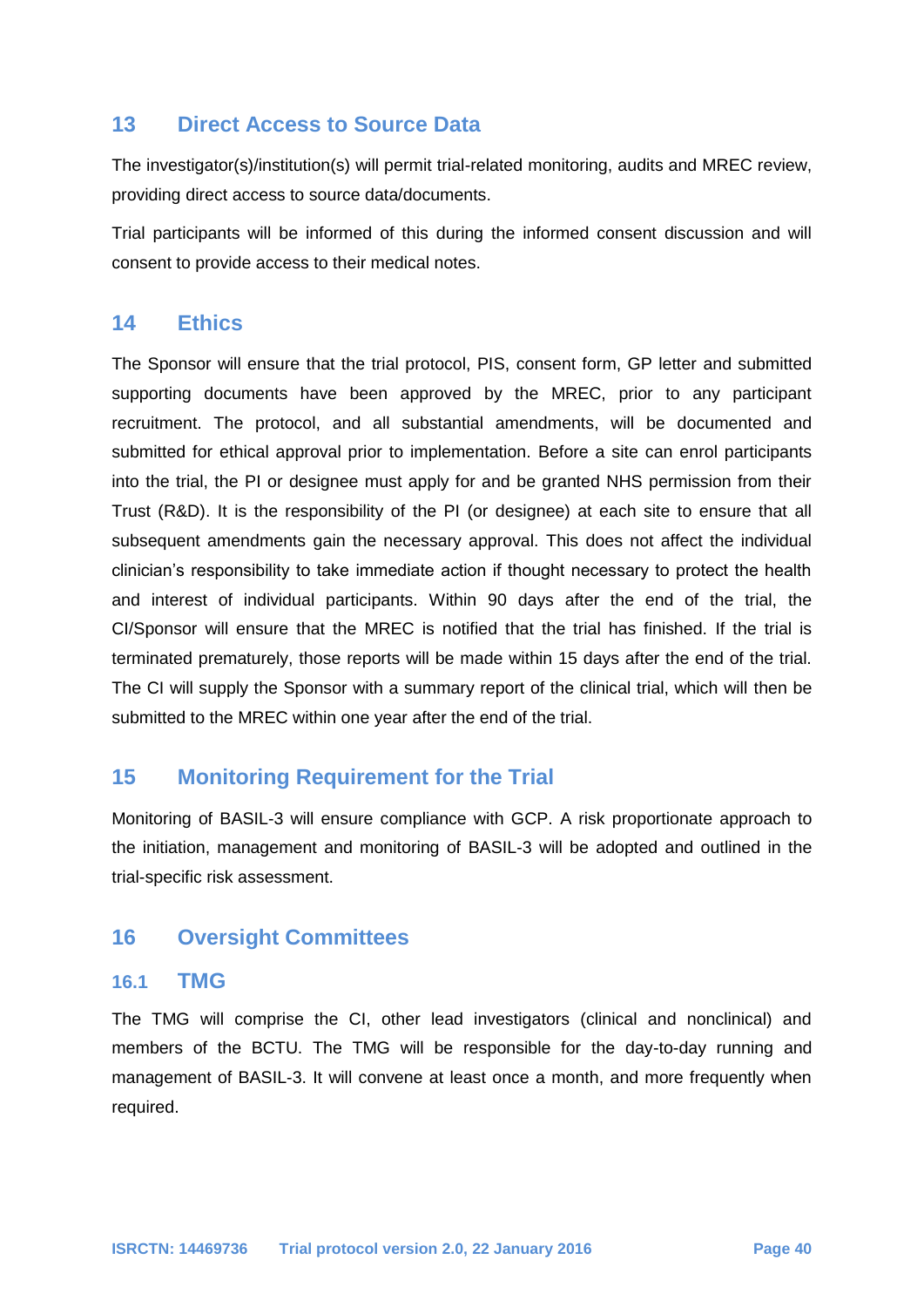### **16.2 TSC**

An independent TSC will provide overall supervision for the BASIL-3 and advice to the CI. The ultimate decision regarding the feasibility of the trial lies with the TSC. Further details of TSC functioning are presented in the TSC Charter.

### **16.3 DMC**

An independent DMC will meet either prior to or shortly after the trial opens; the frequency of further meetings will be dictated in the DMC charter. The DMC will consider data using the statistical analysis plan and will advise the TSC.

### **17 Finance**

The NIHR HTA Programme is funding this trial.

### **18 Indemnity**

This is a clinician-initiated study. The Sponsor (University of Birmingham) holds Public Liability (negligent harm) and Clinical Trial (negligent harm) insurance policies, which apply to this trial. Participants may be able to claim compensation, if they can prove that the University of Birmingham has been negligent. However, as this clinical trial is being carried out in a hospital setting, NHS Trust and Non-Trust Hospitals have a duty of care to the patients being treated. Compensation is only available via NHS indemnity in the event of clinical negligence being proven. University of Birmingham does not accept liability for any breach in the hospital's duty of care, or any negligence on the part of hospital employees. Participants *may* also be able to claim compensation for injury caused by participation in this clinical trial without the need to prove negligence on the part of University of Birmingham or another party. Participants who sustain injury and wish to make a claim for compensation should do so in writing in the first instance to the CI, who will pass the claim to the Sponsor's Insurers, via the Sponsor's office. There are no specific arrangements for compensation made in respect of any SAE occurring though participation in the trial, whether from the side effects listed, or others yet unforeseen.

Hospitals selected to participate in this trial shall provide clinical negligence insurance cover for harm caused by their employees and a copy of the relevant insurance policy or summary should be provided to University of Birmingham, upon request.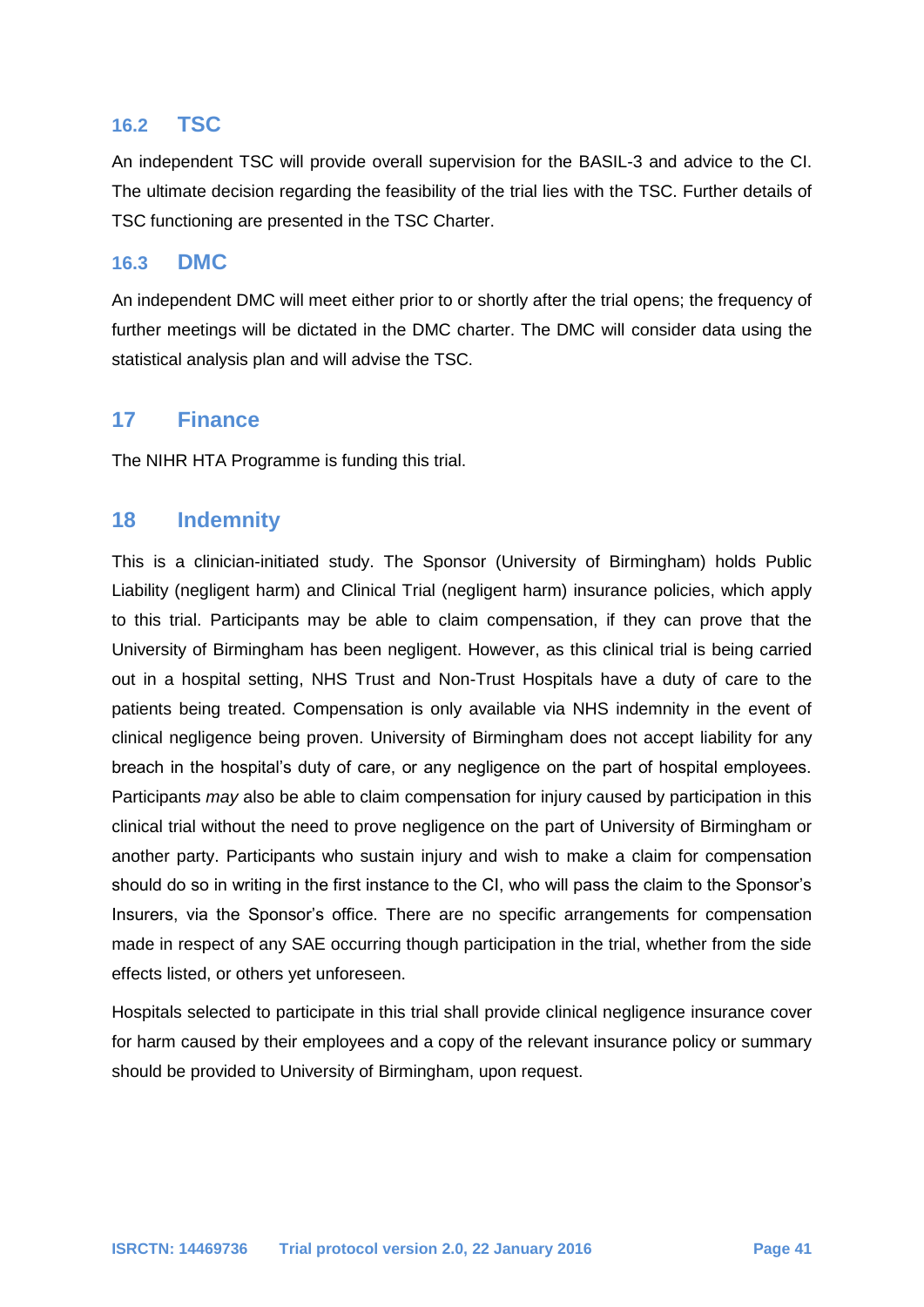### **19 Dissemination and Publication**

The CI will coordinate dissemination of data from BASIL-3. All publications and presentations, including abstracts, relating to the main trial will be authorised by the BASIL-3 TMG. The results of the analysis will be published in the name of the BASIL-3 Collaborative Group in a peer reviewed journal (provided that this does not conflict with the journal's policy). All contributors to the trial will be listed, with their contribution identified. Trial participants will be sent a summary of the final results of the trial, which will contain a reference to the full paper. All applications from groups wanting to use BASIL-3 data to undertake original analyses will be submitted to the TMG for consideration before release. To safeguard the scientific integrity of BASIL-3, trial data will not be presented in public before the main results are published without the prior consent of the TMG.

### **20 Statement of Compliance**

The trial will be conducted in compliance with the approved protocol, the principles of Good Clinical Practice (GCP), the UK Data Protection Act and the National Health Service (NHS) Research Governance Framework for Health and Social Care (RGF).

### **21 References**

**[1]** Varu VN, Hogg ME, Kibbe MR. Critical limb ischemia. Journal of Vascular Surgery, 2010, 51(1):230-241

**[2]** Bradbury AW, Adam DJ, Bell J, Forbes JF, Fowkes FG, Gillespie I, Raab G, Ruckley CV. Multicentre randomised controlled trial of the clinical and cost-effectiveness of a bypass-surgery-first versus a balloon-angioplasty-first revascularisation strategy for severe limb ischaemia due to infrainguinal disease. The Bypass versus Angioplasty in Severe Ischaemia of the Leg (BASIL) trial. Health Technology Assessment (Winchester, England). 2010; 14(14):1-210.

**[3]** Liistro F, Porto I, Angioli P, Grotti S, Ricci L, Ducci K, Falsini G, Ventoruzzo G, Turini F, Bellandi G, Bolognese L. Drug-eluting balloon in peripheral intervention for below the knee angioplasty evaluation (DEBATE-BTK): a randomized trial in diabetic patients with critical limb ischemia. Circulation. 2013, 128(6):615-21.

**[4]** Karthikesalingam A, Holt PJE, Moxey P, Jones KG, Thompson MM, and Hinchliffe RJ A systematic review of scoring systems for diabetic foot Ulcers Diabet. Med, 2010; 27: 544–549.

**[5]** Mills JL, Conte MS, Armstrong, DG, Pomposelli FB, Schanzer A, Sidawy AN, Andros G, on behalf of the Society for Vascular Surgery Lower Extremity Guidelines Committee, The Society for Vascular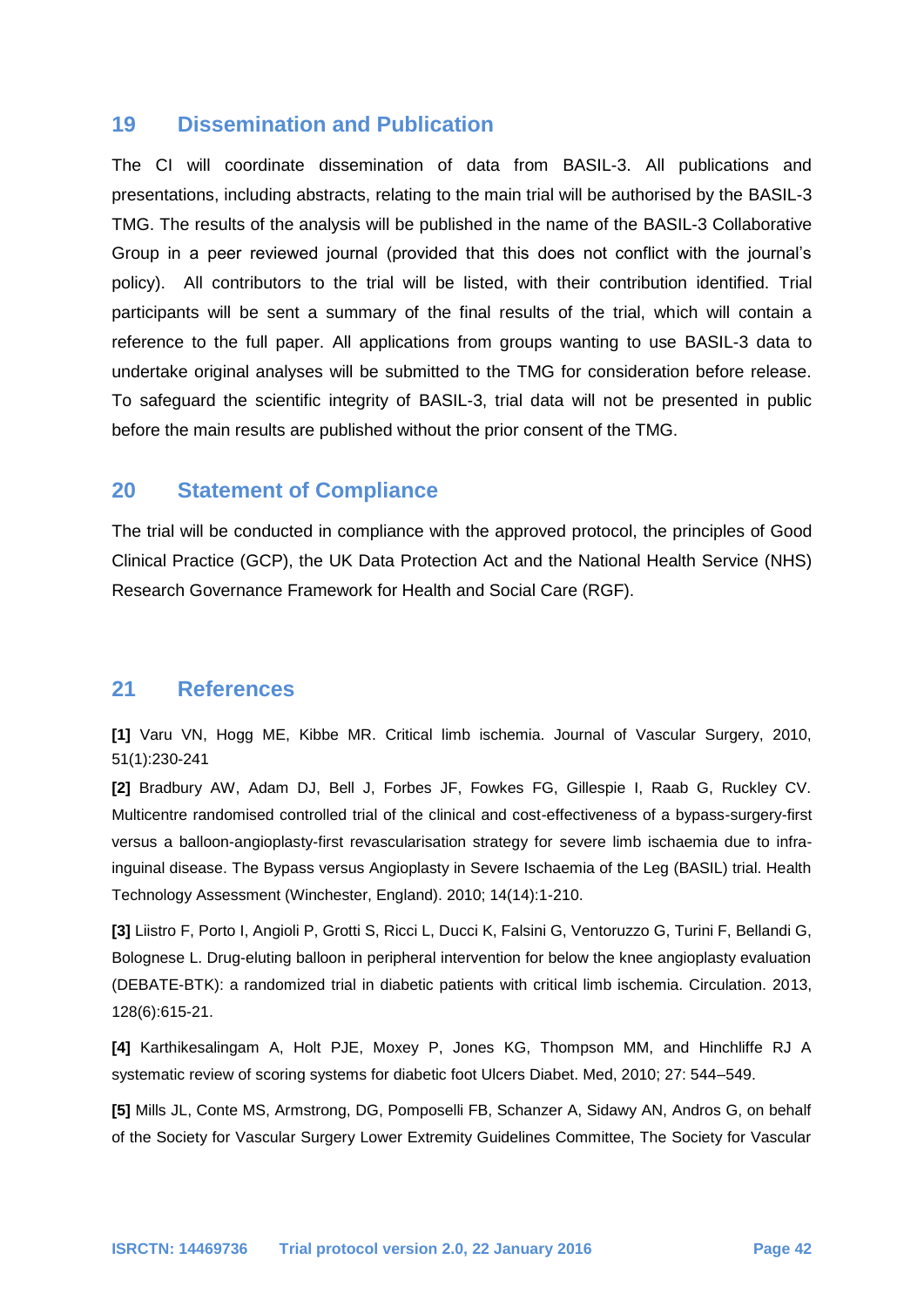Surgery Lower Extremity Threatened Limb Classification System: Risk stratification based on Wound, Ischemia, and foot Infection (WIfI) Journal of Vascular Surgery 2013 (in press).

**[6]** Bradbury AW, Adam DJ, Bell J, Forbes JF, Fowkes FG, Gillespie I, Ruckley CV, Raab GM. Bypass versus Angioplasty in Severe Ischaemia of the Leg (BASIL) trial: A description of the severity and extent of disease using the Bollinger angiogram scoring method and the Trans-Atlantic Inter-Society Consensus II classification. BASIL Trial Participants. Journal of Vascular Surgery 2010; 51(5 Suppl):32S-42S.

**[7]** [http://www.stata-journal.com/sjpdf.html?articlenum=st0013\\_2](http://www.stata-journal.com/sjpdf.html?articlenum=st0013_2)

**[8]** [http://www.stata-journal.com/sjpdf.html?articlenum=st0013\\_1](http://www.stata-journal.com/sjpdf.html?articlenum=st0013_1)

**[9]** <http://www.stata-journal.com/sjpdf.html?articlenum=st0013>

**[10]** National Institute for Health and Clinical Excellence. Guide to the methods of technology appraisal. 2013. London, NICE.

**[11]** Curtis, L. (2012) Unit costs of health and social care. Available from: http://www.pssru.ac.uk/project-pages/unit-costs/2012/

**[12]** British Medical Association and Royal Pharmaceutical Society of Great Britain. (2013) British National Formulary. Available from: http://bnf.org/bnf/bnf/current/

**[13]** DOH. National Schedule of Reference Costs 2011-2012 (2012). Department of Health. Available from: https://www.gov.uk/government/news/financial-year-2011-to-2012-reference-costs-published

**[14]** van Hout B, Janssen MF, Feng YS, Kohlmann T, Busschbach J, Golicki D et al. Interim scoring for the EQ-5D-5L: mapping the EQ-5D-5L to EQ-5D-3L value sets. Value Health 2012; 15(5):708-715.

**[15]** Ware J, Kosinski M, Keller SD. A 12-Item Short-Form Health Survey: construction of scales and preliminary tests of reliability and validity. Med Care 1996; 34(3):220-233.

**[16]** Brazier J, Roberts J, Deverill M. The estimation of a preference-based measure of health from the SF-36. J Health Econ 2002; 21(2):271-292.

**[17]** Coast J, Flynn TN, Natarajan L, Sproston K, Lewis J, Louviere JJ et al. Valuing the ICECAP capability index for older people 1930. Soc Sci Med 2008; 67(5):874-882.

**[18]** Coast, J. ICECAP-O (2012).

http://www.birmingham.ac.uk/research/activity/mds/projects/HaPS/HE/ICECAP/ICECAP-O/index.aspx

**[19]** Briggs A, Clark T, Wolstenholme J, Clarke P. Missing... presumed at random: cost-analysis of incomplete data. Health Economics 2003; 12(5):377-392. [17] Barber JA, Thompson SG. Analysis of cost data in randomized trials: an application of the non-parametric bootstrap. Stat Med 2000; 19(23):3219-3236.

**[20]** Barber JA, Thompson SG. Analysis of cost data in randomized trials: an application of the nonparametric bootstrap. Stat Med 2000; 19(23):3219-3236.

**[21]** Willan AR. Statistical analysis of cost-effectiveness data from randomized clinical trials. Expert Rev Pharmacoecon Outcomes Res 2006; 6(3):337-346.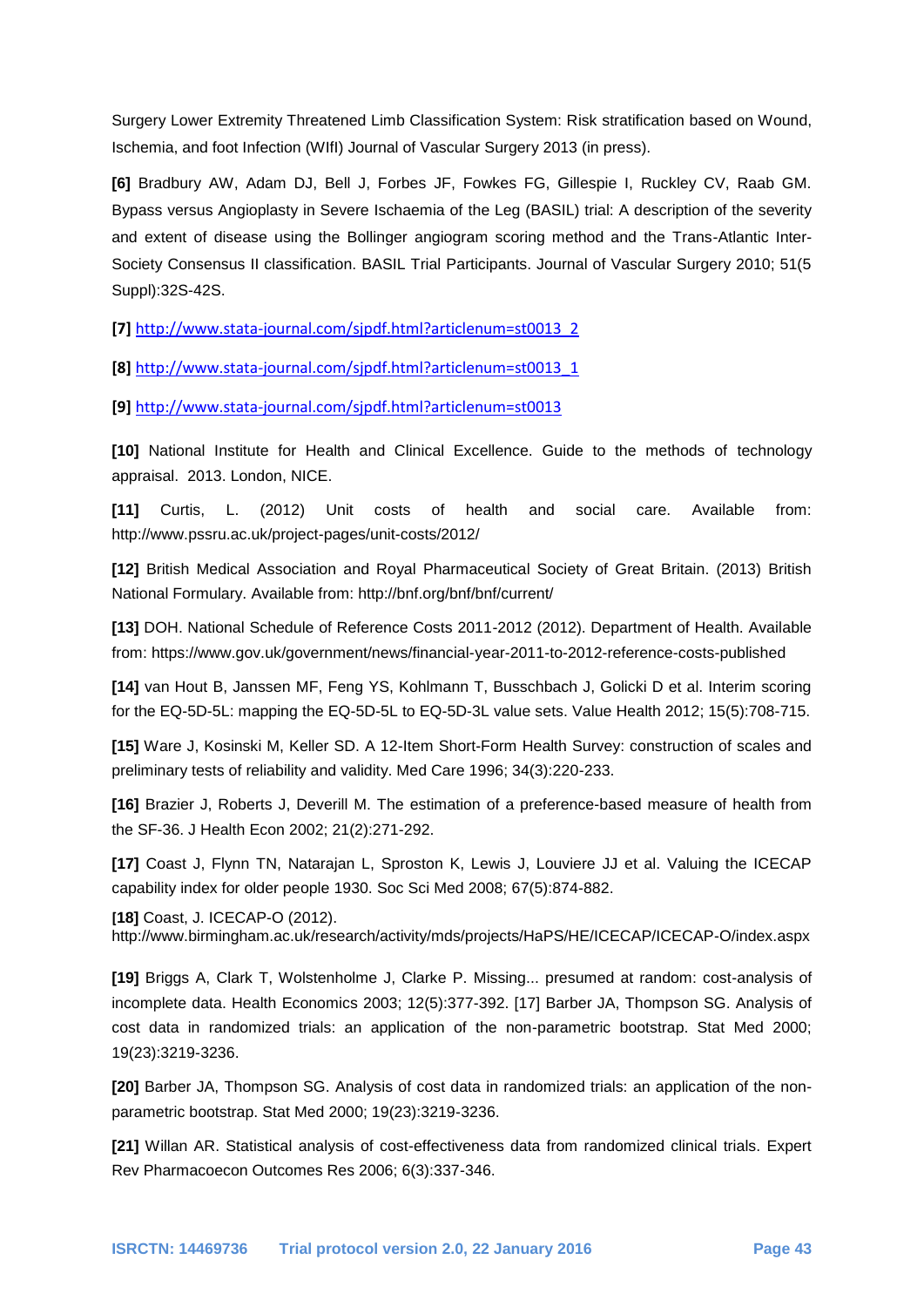**[22]** Fenwick E, Claxton K, Sculpher M. Representing uncertainty: the role of cost-effectiveness acceptability curves. Health Economics 2001; 10(8):779-787.

**[23]** Andronis L, Barton P, Bryan S. Sensitivity analysis in economic evaluation: an audit of NICE current practice and a review of its use and value in decision-making. Health Technol Assess 2009; 13(29):iii, ix-61.

**[24]** Claxton K, Posnett J. An economic approach to clinical trial design and research priority-setting. Health Economics 1996; 5(6):513-524.